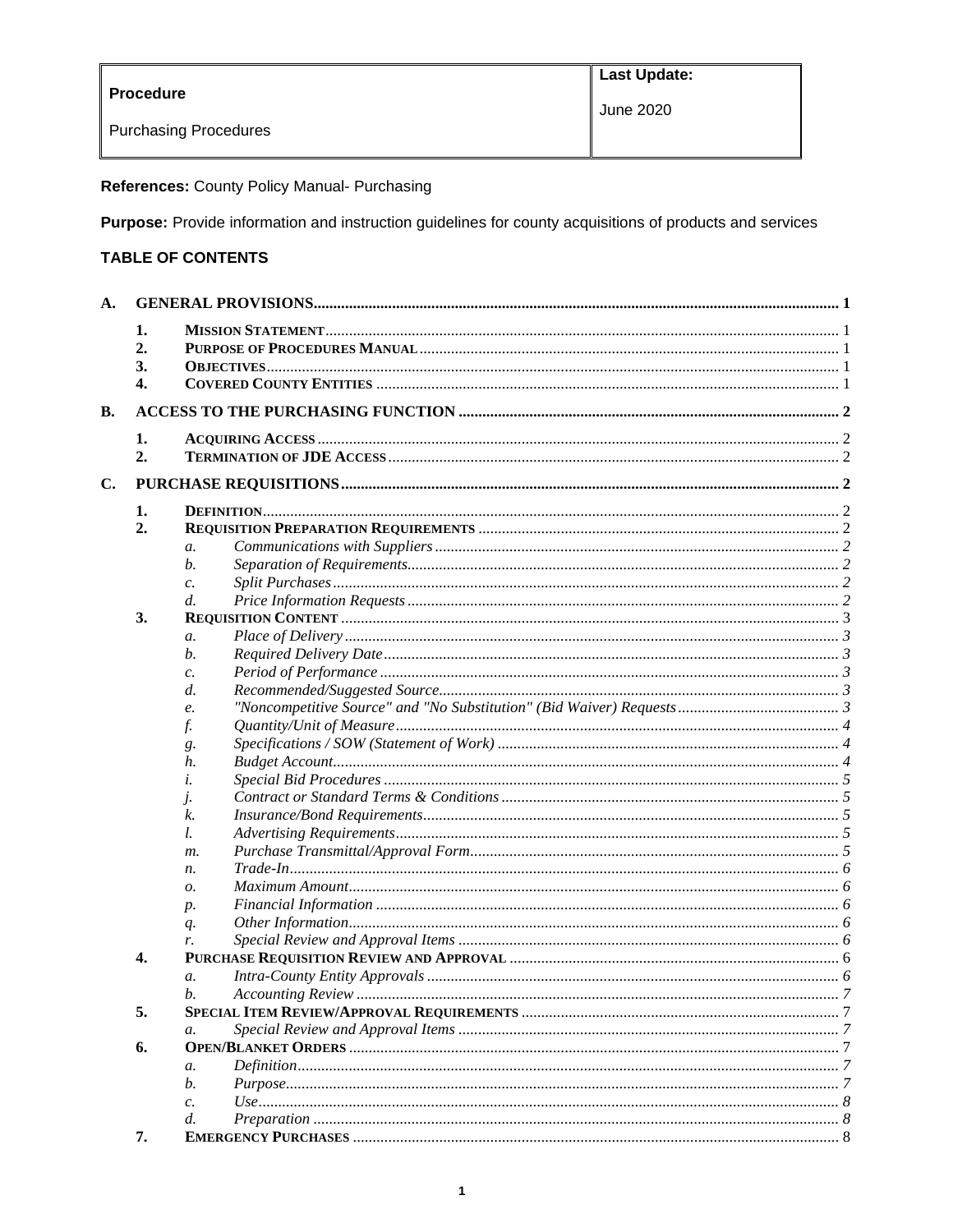|    | 8.       |                                                                                    |  |
|----|----------|------------------------------------------------------------------------------------|--|
| 9. |          |                                                                                    |  |
|    | 10.      |                                                                                    |  |
|    |          | $\mathfrak{a}.$                                                                    |  |
|    |          | b.                                                                                 |  |
|    |          | $\mathcal{C}$ .                                                                    |  |
|    | 11.      |                                                                                    |  |
|    | 12.      |                                                                                    |  |
| D. |          |                                                                                    |  |
|    | 1.       |                                                                                    |  |
|    |          |                                                                                    |  |
| Е. |          |                                                                                    |  |
|    | 1.<br>2. |                                                                                    |  |
|    |          |                                                                                    |  |
|    | 3.       |                                                                                    |  |
|    | 4.       |                                                                                    |  |
|    | 5.       |                                                                                    |  |
|    | 6.       |                                                                                    |  |
|    | 7.       |                                                                                    |  |
|    | 8.       |                                                                                    |  |
|    | 9.       |                                                                                    |  |
|    | 10.      |                                                                                    |  |
|    |          | $\mathfrak{a}$ .                                                                   |  |
|    |          | b.                                                                                 |  |
|    |          | $\mathcal{C}$ .                                                                    |  |
|    | 11.      |                                                                                    |  |
|    |          | $\mathfrak{a}.$                                                                    |  |
|    |          | b.                                                                                 |  |
|    |          | Construction for County Public Improvement Districts [C.R.S. 30-20-512(d)]14<br>c. |  |
|    |          | $d$ .                                                                              |  |
|    |          | e.                                                                                 |  |
|    |          | f.                                                                                 |  |
|    |          | g.                                                                                 |  |
|    |          | h.                                                                                 |  |
|    |          | i.                                                                                 |  |
|    |          |                                                                                    |  |
|    |          | $\mathbf{I}$<br>k.                                                                 |  |
|    |          |                                                                                    |  |
|    | 12.      |                                                                                    |  |
|    | 13.      |                                                                                    |  |
|    |          | $\mathfrak{a}.$                                                                    |  |
|    |          | b.                                                                                 |  |
|    | 14.      |                                                                                    |  |
|    | 15.      |                                                                                    |  |
|    | 16.      |                                                                                    |  |
|    |          | $\mathfrak{a}$ .                                                                   |  |
|    |          | b.                                                                                 |  |
|    | 17.      |                                                                                    |  |
|    |          | a.                                                                                 |  |
|    |          | b.                                                                                 |  |
|    | 18.      |                                                                                    |  |
|    | 19.      |                                                                                    |  |
|    |          | $\mathfrak{a}.$                                                                    |  |
|    |          | b.                                                                                 |  |
|    |          | $\overline{c}$ .                                                                   |  |
|    | 20.      |                                                                                    |  |
|    |          | $\mathfrak{a}.$                                                                    |  |
|    |          | b.                                                                                 |  |
|    |          |                                                                                    |  |
|    | 21.      | $\mathcal{C}$ .                                                                    |  |
|    |          |                                                                                    |  |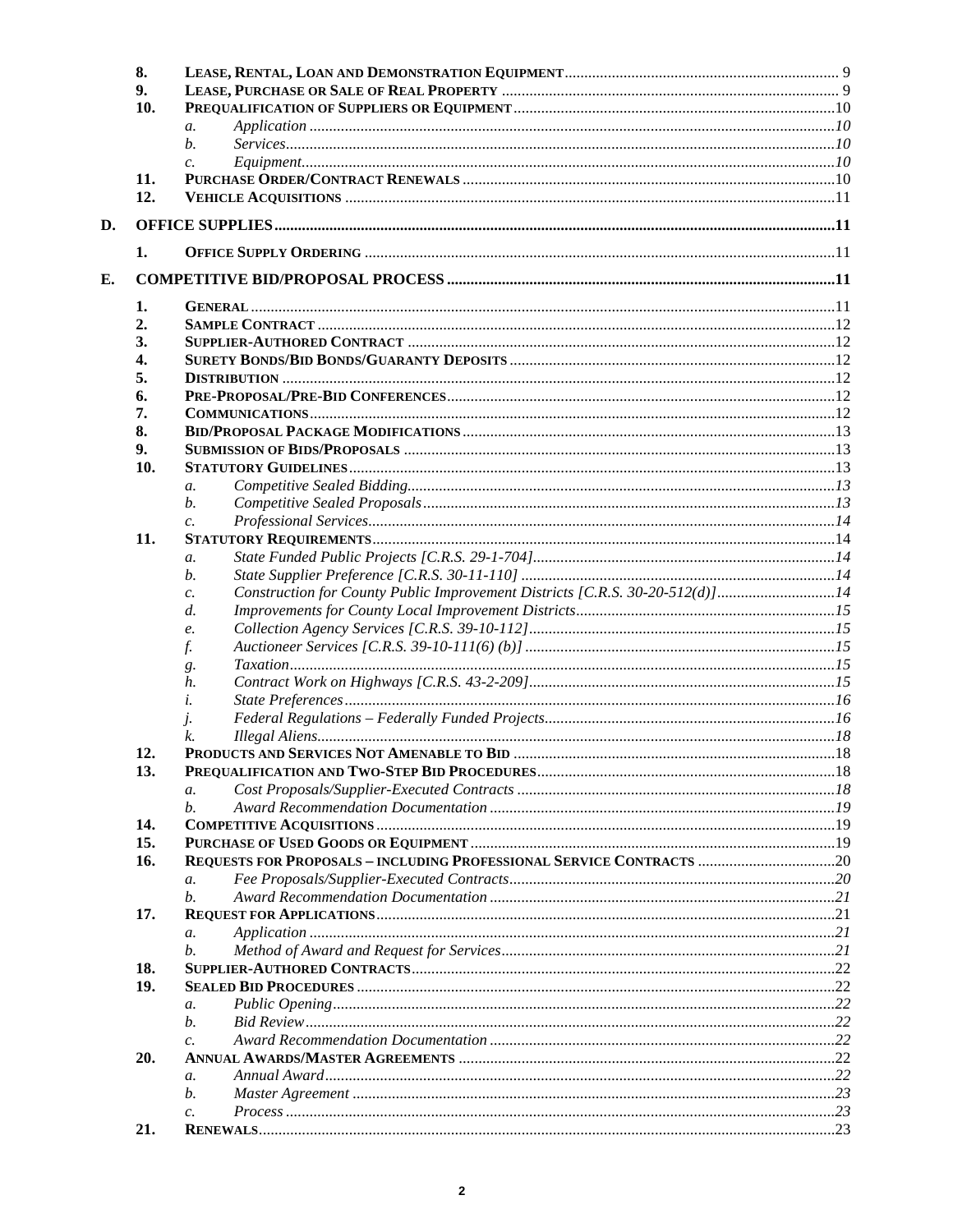| 22. |    |                 |  |  |
|-----|----|-----------------|--|--|
| F.  |    |                 |  |  |
|     |    |                 |  |  |
|     | 1. |                 |  |  |
|     |    | $\mathfrak{a}.$ |  |  |
|     |    | b.              |  |  |
|     |    | $\mathcal{C}$ . |  |  |
|     |    | d.              |  |  |
|     |    | $\mathbf{e}$ .  |  |  |
|     | 2. |                 |  |  |
|     |    | a.              |  |  |
|     |    | b.              |  |  |
|     |    | $\mathcal{C}$ . |  |  |
|     |    | d.              |  |  |
|     |    | e.              |  |  |
|     |    | f.              |  |  |
|     |    | g.              |  |  |
|     | 3. |                 |  |  |
|     |    | $\mathfrak{a}.$ |  |  |
|     |    | b.              |  |  |
|     | 4. |                 |  |  |
|     | 5. |                 |  |  |
|     |    | a.              |  |  |
|     |    | b.              |  |  |
|     |    | $\mathcal{C}$ . |  |  |
|     |    | d.              |  |  |
|     | 6. |                 |  |  |
|     |    | $\mathfrak{a}.$ |  |  |
|     |    | b.              |  |  |
|     |    | c.              |  |  |
|     |    | $d$ .           |  |  |
|     | 7. |                 |  |  |
|     | 8. |                 |  |  |
|     | 9. |                 |  |  |
| G.  |    |                 |  |  |
|     |    |                 |  |  |
|     | 1. |                 |  |  |
|     | 2. |                 |  |  |
|     |    | a.              |  |  |
|     |    | b.              |  |  |
|     |    | $\mathcal{C}$ . |  |  |
|     |    | d.              |  |  |
|     |    | e.              |  |  |
| H.  |    |                 |  |  |
|     | 1. |                 |  |  |
|     |    | $\mathfrak{a}.$ |  |  |
|     |    | b.              |  |  |
|     |    | $\mathcal{C}$ . |  |  |
|     | 2. |                 |  |  |
|     |    | a.              |  |  |
|     |    | b.              |  |  |
|     |    | c.              |  |  |
|     |    | d.              |  |  |
|     |    | e.              |  |  |
|     |    | f.              |  |  |
|     |    | g.              |  |  |
|     |    |                 |  |  |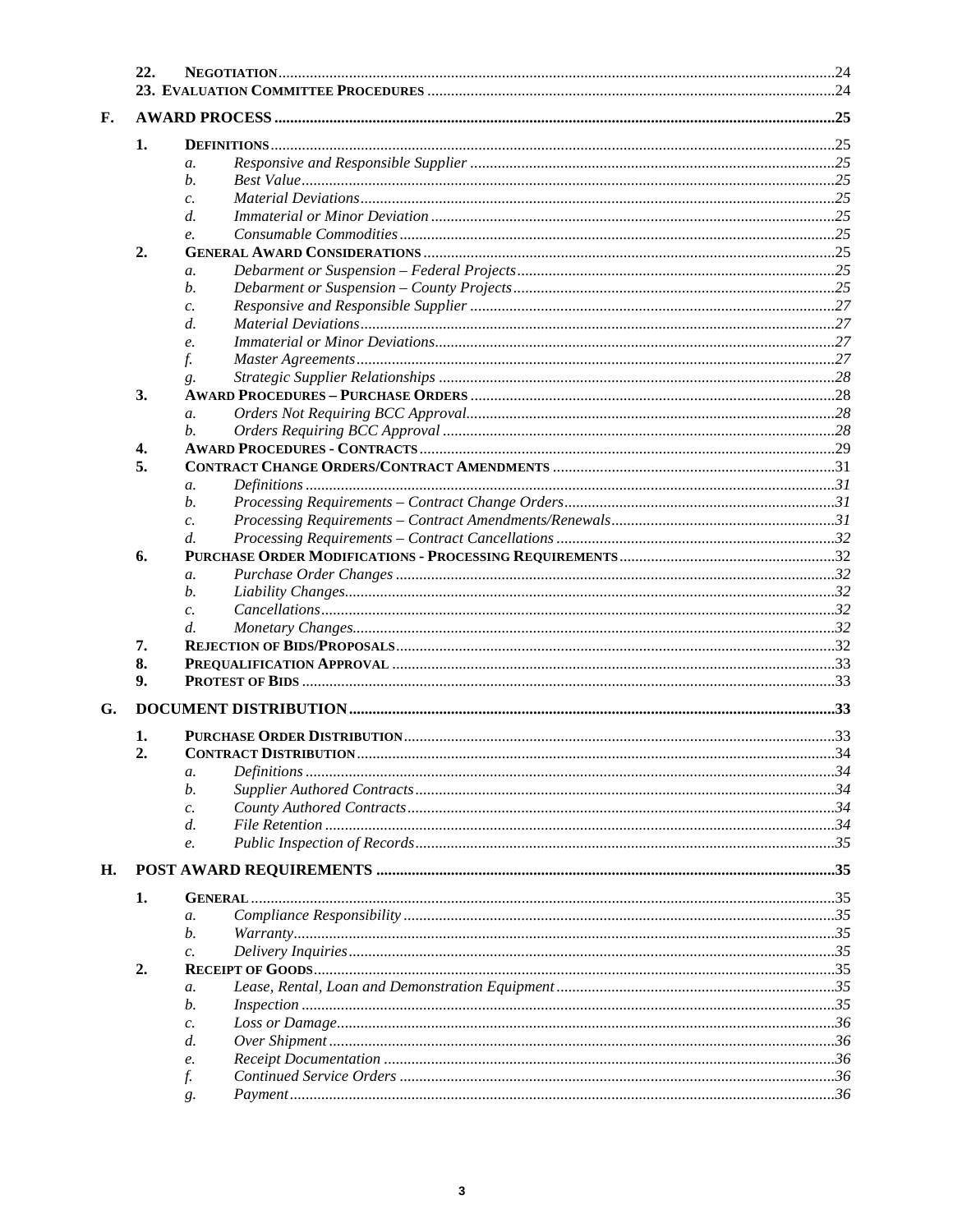#### Notes to Procedures:

All forms described in these procedures are available on Content Manager, the Intranet, and PowerDMS.

| <u>sey tu Abbibidio is Oseu</u> |                                                            |  |
|---------------------------------|------------------------------------------------------------|--|
| <b>BCC</b>                      | <b>Board of County Commissioners</b>                       |  |
| CAO                             | County Attorney or County Attorney's Office                |  |
| <b>CSM</b>                      | <b>Contracts Support Manager</b>                           |  |
| <b>County Entity</b>            | Department, Division, Appointed or Elected Official Office |  |
| <b>BIT</b>                      | <b>Business Innovation Services</b>                        |  |
| <b>JDE</b>                      | J. D. Edwards                                              |  |
| <b>Procedures</b>               | <b>Purchasing Procedures</b>                               |  |
| <b>RFP</b>                      | <b>Request for Proposal</b>                                |  |
| SOW                             | <b>Statement of Work</b>                                   |  |
| Requestor                       | Requisitioning County Entity; End User                     |  |
| Agent                           | <b>Purchasing Agent</b>                                    |  |

#### Key to Abbreviations Used

## <span id="page-3-0"></span>**A. General Provisions**

#### <span id="page-3-1"></span>**1. Mission Statement**

To provide Best in Class support services to the County by implementing sound business practices and programs that will provide valuable economies of scale, promote fiscal responsibility, create a high quality of service and support, and promote positive community awareness.

#### <span id="page-3-2"></span>**2. Purpose of Procedures Manual**

To provide end users with information and instructional guidelines for acquiring multiple goods and services. Any exceptions to these procedures will be considered on a case-by-case basis and must be approved in advance by the Purchasing Manager.

### <span id="page-3-3"></span>**3. Objectives**

Obtain the required quality of goods and services from reputable suppliers at the maximum end-use value per dollar spent, in such a manner as to assure business is not interrupted or impeded. (The definition of supplier for the purposes of this manual shall mean any business, contractor, firm, merchant, seller, vendor, bidder, retailer, dealer, wholesaler, service provider, or broker)

Consolidate purchases of like or common items to obtain maximum economic benefits.

Promote standardization programs to review characteristics and quality of products to be purchased. The ultimate goal of any such standardization program will be to achieve savings.

Promote goodwill and mutually beneficial relationships between the County and its suppliers.

Develop reliable alternate sources of supply to maintain a competitive environment and to meet county requirements.

Conduct all business in such a manner as to avoid allegations of preferential treatment.

## <span id="page-3-4"></span>**4. Covered County Entities**

The Purchasing Procedures govern purchases of all goods and services by any Jefferson County Entity.

Purchasing may provide services to municipal or quasi-municipal agencies within Jefferson County not set forth above or other agencies as approved by the BCC.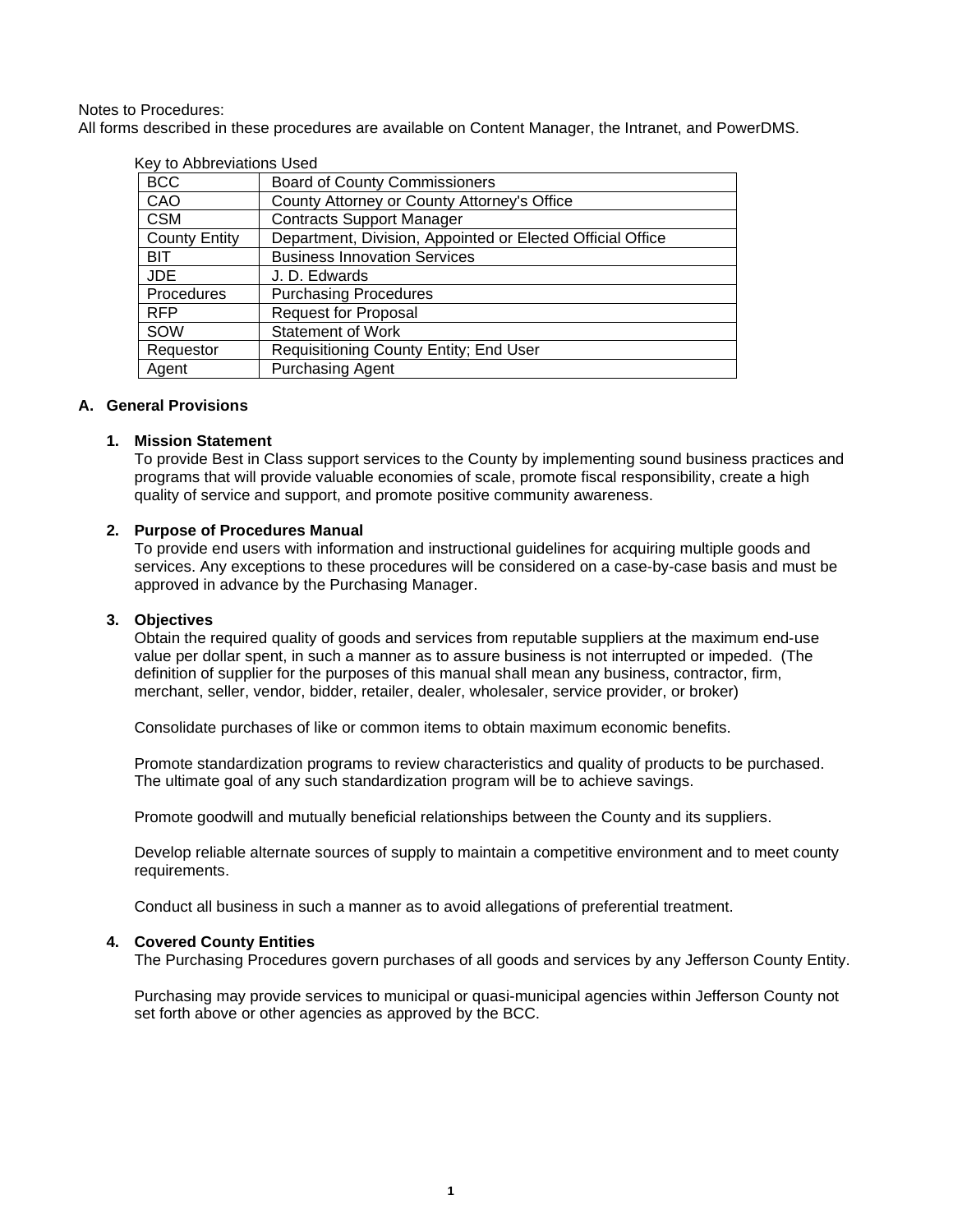## <span id="page-4-0"></span>**B. Access to the Purchasing Function**

## <span id="page-4-1"></span>**1. Acquiring Access**

Since the JDE purchasing function is an on-line, client/server function, and access must be controlled, secure sign-on information giving access to specific functionality is provided to employees who are authorized to use the purchasing system. This sign-on authorization request must be submitted to BIT via the Help Desk.

Each Requestor is responsible for determining which members of their staff will be issuing Purchase Requisitions. Each employee who will have any responsibilities associated with the on-line purchasing process should be given a secure JDE sign on.

## <span id="page-4-2"></span>**2. Termination of JDE Access**

It will be the Requestor's responsibility to notify BIT to terminate an employee's access to JDE.

## <span id="page-4-3"></span>**C. Purchase Requisitions**

## <span id="page-4-4"></span>**1. Definition**

A Purchase Requisition provides details of supplies, services, or materials required by the using County Entity and serves as the approval document for purchases and as the authority to commit funds to cover the purchase as provided for herein.

## <span id="page-4-6"></span><span id="page-4-5"></span>**2. Requisition Preparation Requirements**

## **a. Communications with Suppliers**

- (1) County Entities may obtain price estimates from suppliers for informational purposes only. A request for such information should not be represented as a bid solicitation. County Entities will not make any representation or commitment concerning a contract or purchase.
- (2) If a supplier is contacted for a price estimate, the supplier name must be reflected on the Purchase Requisition as a suggested supplier.
- (3) County Entities may contact suppliers to collect information for specifications. Specifications must not be written in a manner that might, in any way, give a supplier an advantage over another supplier in a bidding situation. Discretion must be used to assure that suppliers are not exploited, and NO commitment of award given. The Purchase Requisition must instruct that this supplier be invited to bid.

## <span id="page-4-7"></span>**b. Separation of Requirements**

Goods or services that differ in type should not be combined on the same requisition.

## <span id="page-4-8"></span>**c. Split Purchases**

Requirements must not be split into smaller purchases to circumvent established approval authorities or competitive bid thresholds.

## <span id="page-4-9"></span>**d. Price Information Requests**

- (1) If a Requestor prefers that Purchasing assist with budgetary price research, provide a complete description, in writing, of the item with instructions to advise prices only.
- (2) Requests for pricing will be processed with other incoming requests on a first-in, first-out basis.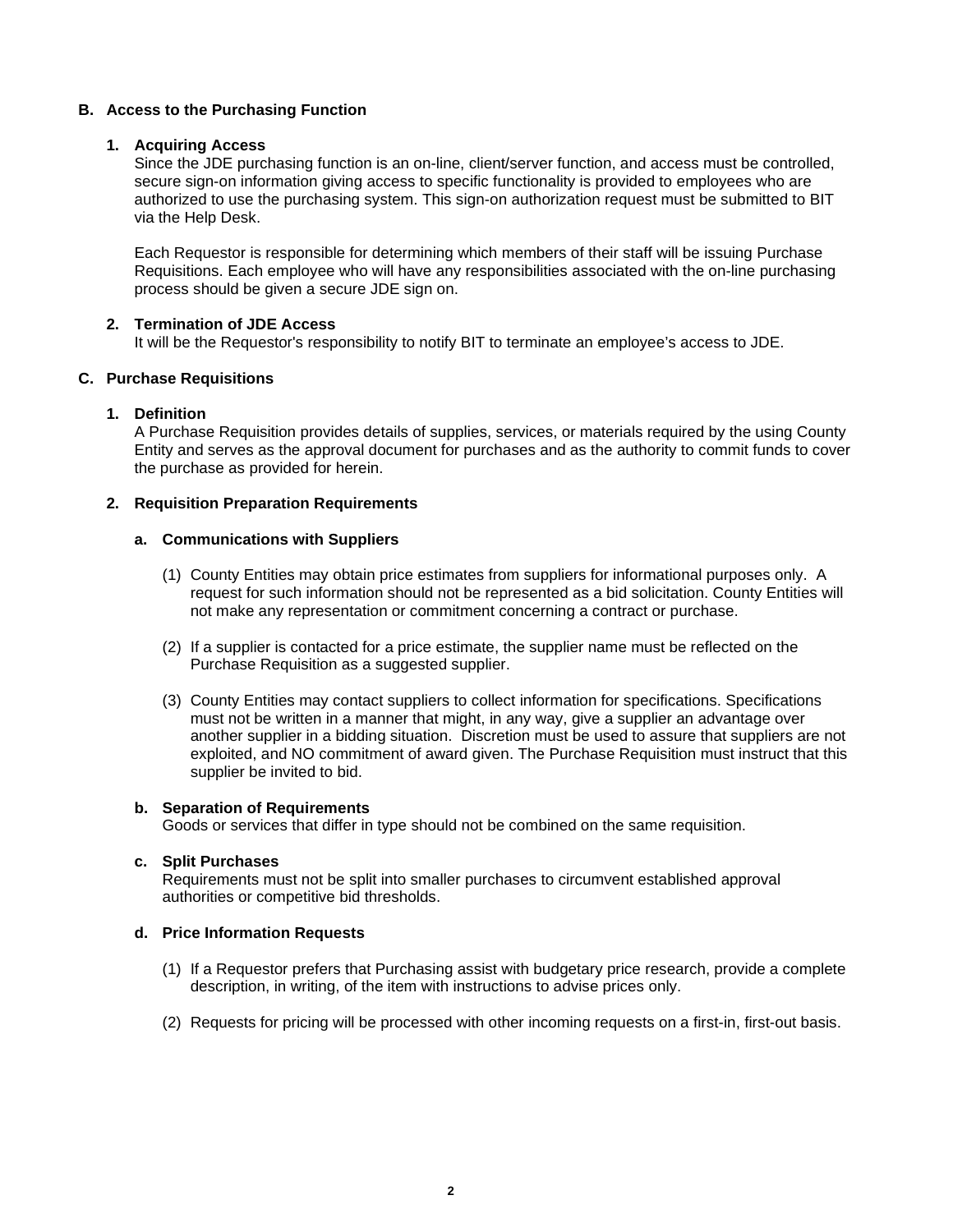## <span id="page-5-0"></span>**3. Requisition Content**

Purchasing will not submit a bid for further processing until all necessary information and documentation has been received.

A Purchase Requisition must be submitted to Purchasing for all goods and services, unless instructed otherwise herein, and provide the following information:

## <span id="page-5-1"></span>**a. Place of Delivery**

Provide the complete shipping address where the goods and/or services are to be delivered/performed.

## <span id="page-5-2"></span>**b. Required Delivery Date**

Take into consideration time required for in-house processing and external production/shipping times.

## <span id="page-5-3"></span>**c. Period of Performance**

State the duration if the requirement extends over a period of time. Example: maintenance agreements and open orders. (Reference Section C.6. Open Orders)

## <span id="page-5-4"></span>**d. Recommended/Suggested Source**

(1) Purchasing will invite any supplier suggested by the Requestor to bid along with other suppliers.

## <span id="page-5-5"></span>**e. "Noncompetitive Source" and "No Substitution" (Bid Waiver) Requests**

- (1) If a County Entity requires a specific brand, model or a specific supplier, the Requestor must complete a Justification of Waiver of Competition form, setting forth the reasons, obtain Division Director approval of the request and submit to Purchasing as an attachment to the requisition. The *Justification for Waiver of Competition* form can be accessed through Content Manager.
- (2) Common justifications for noncompetitive source (hereafter referred to as sole source):
	- (a) The supplier's proximity is advantageous. (Pertinent if staff is required to make frequent trips to the supplier's location or if the supplier maintains a piece of equipment that is critical to county operations.)
	- (b) The supplier offers goods or services that are proprietary to that supplier.
	- (c) A competitive process was conducted by another agency for a requirement similar to the county's requirement and the recommended supplier has performed successfully for that agency.
	- (d) The supplier is the only supplier certified to maintain equipment in order to guarantee continuance of warranty coverage.
- (3) Common justifications for no substitution (hereafter referred to as sole brand):
	- (a) The particular brand/model best suits your operational needs for stated reasons. Note: If the division/office wishes to standardize equipment, refer to the procedures outlined in Section C.10. Prequalification of Suppliers or Equipment.
	- (b) The required supplies/parts are the only ones compatible with existing equipment.
	- (c) A specific brand/model is required to maintain warranty coverage on associated equipment.
- (4) Requests for sole source, sole brand, or preferred source must be approved by the Division Director of the Requestor prior to submission to Purchasing.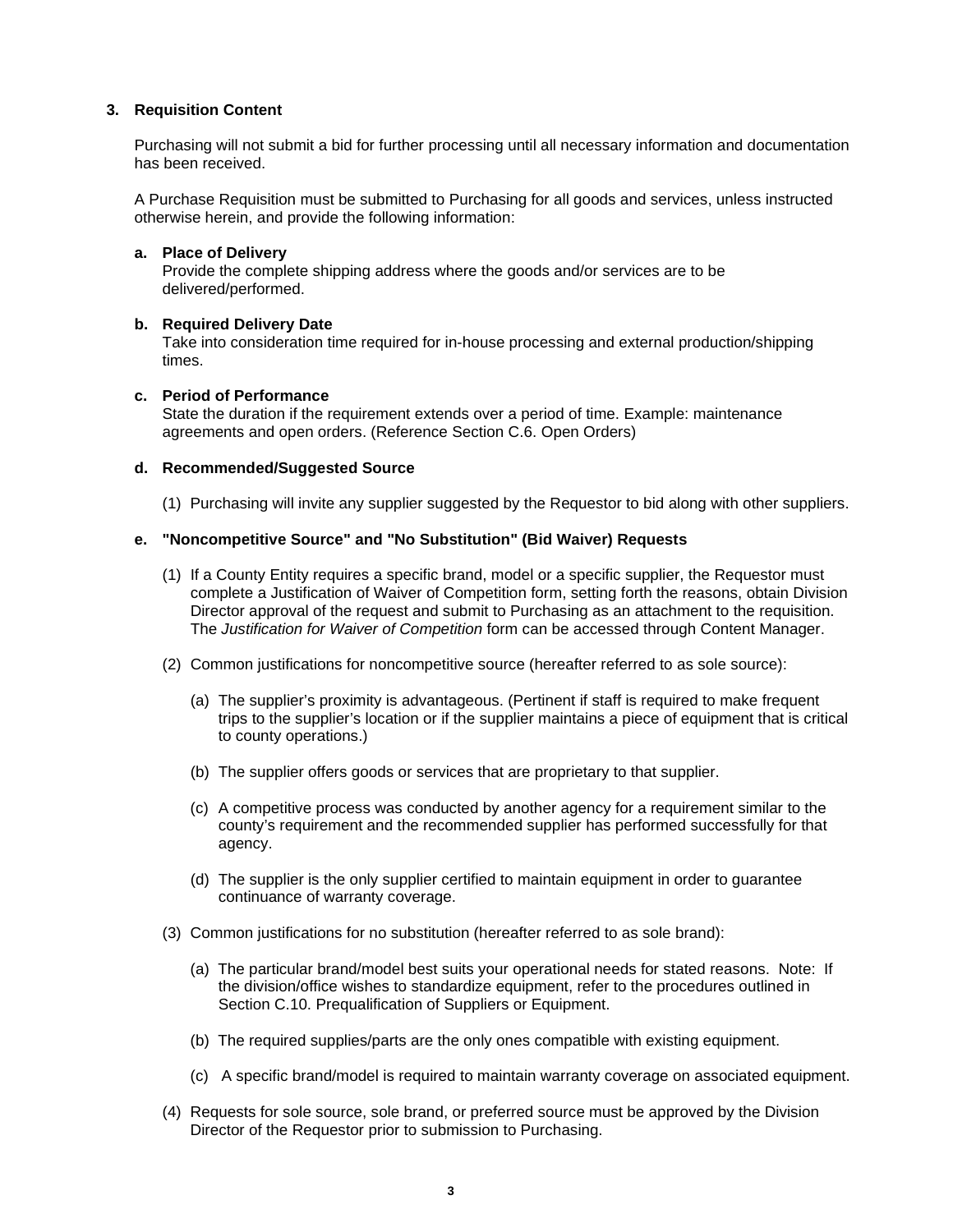(5) The Purchasing Manager has approval authority for all sole source, sole brand, and preferred source requests.

#### <span id="page-6-0"></span>**f. Quantity/Unit of Measure**

(1) Example: 5 each, 7 dozen, 1 box of 10 (Purchasing may modify the ordering unit of measure to coincide with the billing unit of measure.) Requisitions for services should indicate a cost estimate to obtain the services, entered as an extended cost (not a unit price).

### <span id="page-6-1"></span>**g. Specifications / SOW (Statement of Work)**

(1) A complete and accurate description of goods or services required, or SOW setting forth the minimum functional requirements and intended purpose. Instructions on how to complete the SOW are available on Content Manager.

The SOW describes the purchases in general, defines the purpose and explains why the project is being undertaken, discusses how it relates to other activities (if it does so) and may include any applicable regulations (state, federal, etc.). It provides a concise overview of the intended goals of the project or purchases and explains how the results and/or products will be used. It should include clear definitions of goods and/or services, specifications, delivery schedules, period of performance, installation requirements, acceptance procedures, etc. Additionally, it should state the responsibilities of each party and any other requirements unique to the business relationship between the parties.

- (2) Specifications/SOWs that provide for an unwarranted level of quality should be avoided.
- (3) Lengthy specifications composed or designed solely for the purpose of eliminating competition other than those able to supply a particular brand name should not be used except when no other type of specification is suitable.
- (4) Specifications/SOWs should be detailed to provide a basis for full and fair competitive bidding upon a common standard and should be free from any restrictions that would limit competition.
- (5) The Requestor may use a "brand name or equal" description to define the desired level of quality, performance or other important requirements. Clearly state the specific features of the named brand that must be met by the suppliers. Such reference will not be intended to be restrictive or a statement of preference. Bids will be considered for any brand name that meets or exceeds the quality of the specifications listed.
- (6) Provide camera-ready artwork, drawings, exhibits, maps, samples and other relevant documents. Whenever samples are used as a specification, samples should be retained for checking and comparing the delivered product for compliance.
- (7) Submit project manual, engineered drawings, blueprints, if applicable.

### <span id="page-6-2"></span>**h. Budget Account**

- (1) Provide the account number to be charged and project code if applicable. Attention must be given to accuracy. Incorrect account numbers and project codes affect the integrity of reports and result in purchase order changes.
- (2) It is the responsibility of the funding County Entity to insure funds are available from the account number(s) specified on the requisition.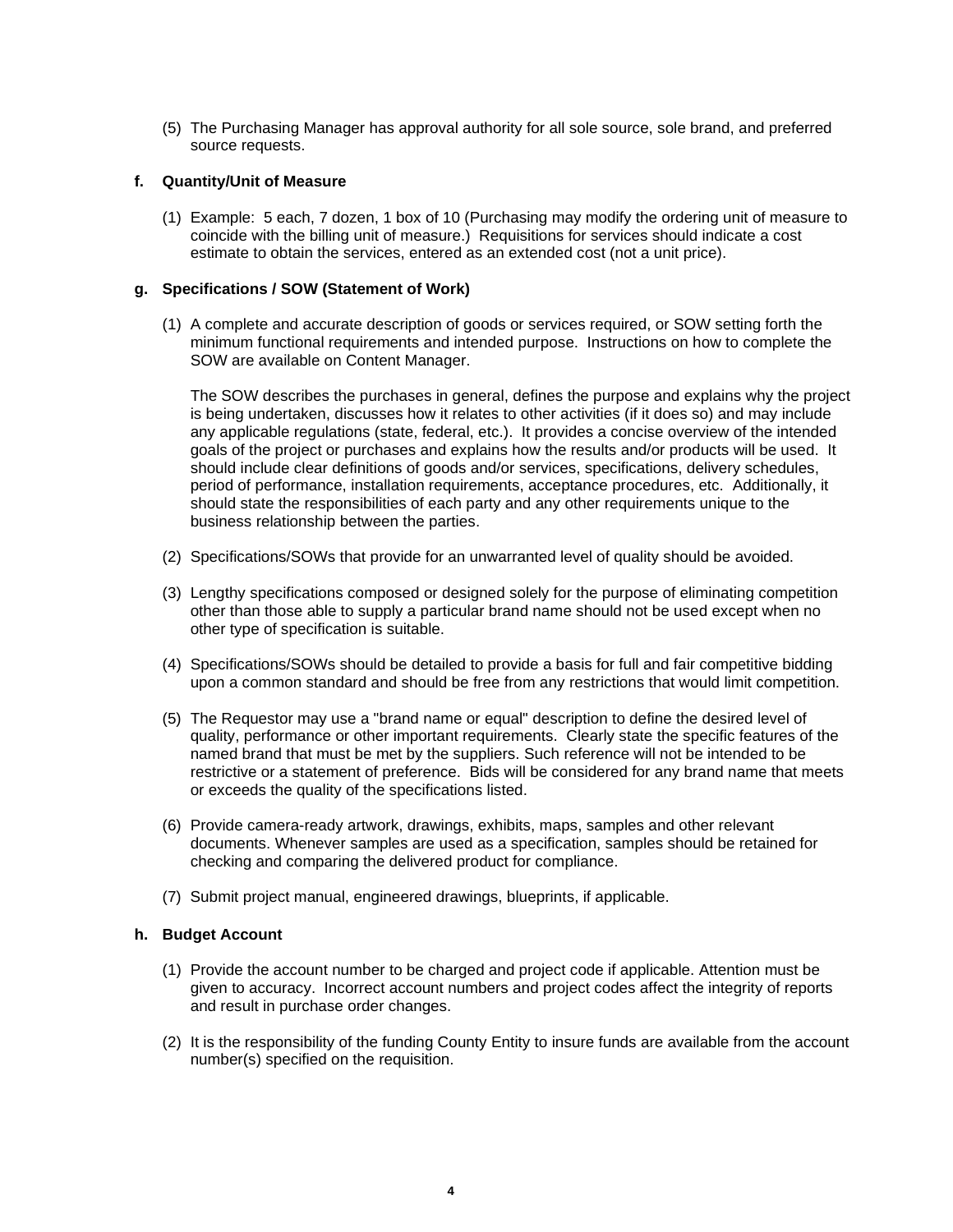## <span id="page-7-0"></span>**i. Special Bid Procedures**

(1) The Requestor is responsible for notifying Purchasing if special bid procedures are required because of funding or grant conditions and what those provisions are.

## <span id="page-7-1"></span>**j. Contract or Standard Terms & Conditions**

- (1) For purchases of Routine Services (as defined below) that do not exceed \$100,000, Purchasing may choose to utilize standardized purchase order terms and conditions. For Non-Routine services, Purchasing will consult with the CAO to determine if services will require a contract or standardized purchase order terms and conditions.
- (2) Routine Services for purposes of this Purchasing Procedure shall mean services required on a day-to-day basis to maintain office equipment, for example, copying equipment, facsimile equipment, filing equipment, etc. These services do not represent a high level of risk to the supplier or to the county.
- (3) Non-Routine Services include, but are not limited to:
	- (a) Purchases over \$100,000
	- (b) Purchases that include Federal, State or private funding
	- (c) Public works projects
	- (d) Vendor terms and conditions
	- (e)Engineering or design projects
	- (f) Human Services projects (does not include Purchase of Service agreements)
	- (g) Airport projects
	- (h) Contracts with professionally engineered specifications
	- (i) Grant funded projects
	- (j) Information Technology professional services
	- (k) Software and/or access to the County's network
	- (l) Contracts that involve handling sensitive data or involving a high level of risk

For these services, the Requestor is responsible for obtaining the contract, if applicable, from the CAO and providing it to Purchasing.

## <span id="page-7-2"></span>**k. Insurance/Bond Requirements**

- (1) For routine goods and/or services Purchasing will obtain the appropriate documents from the Safety and Compliance Division on behalf of the Requestor, if the Requestor has not already provided them with the requisition.
- (2) For contracts processed through the CAO, such as those listed in the preceding section, the Requestor is responsible for obtaining the insurance/bond requirements, if applicable, from the Safety and Compliance Division and providing them to Purchasing.

## <span id="page-7-3"></span>**l. Advertising Requirements**

(1) Advise Purchasing of advertising requirements, including name of publication and number/duration of ads.

## <span id="page-7-4"></span>**m. Purchase Transmittal/Approval Form**

(1) Purchase Requisitions for goods or services exceeding \$25,000 or for contracts of any value, including non-encumbering contracts, will be accompanied by a Purchase Transmittal/Approval Form, generated by the originating County Entity. Note: Purchasing will prepare the Purchase Transmittal/Approval Form for elected official acquisitions that require approval by the BCC.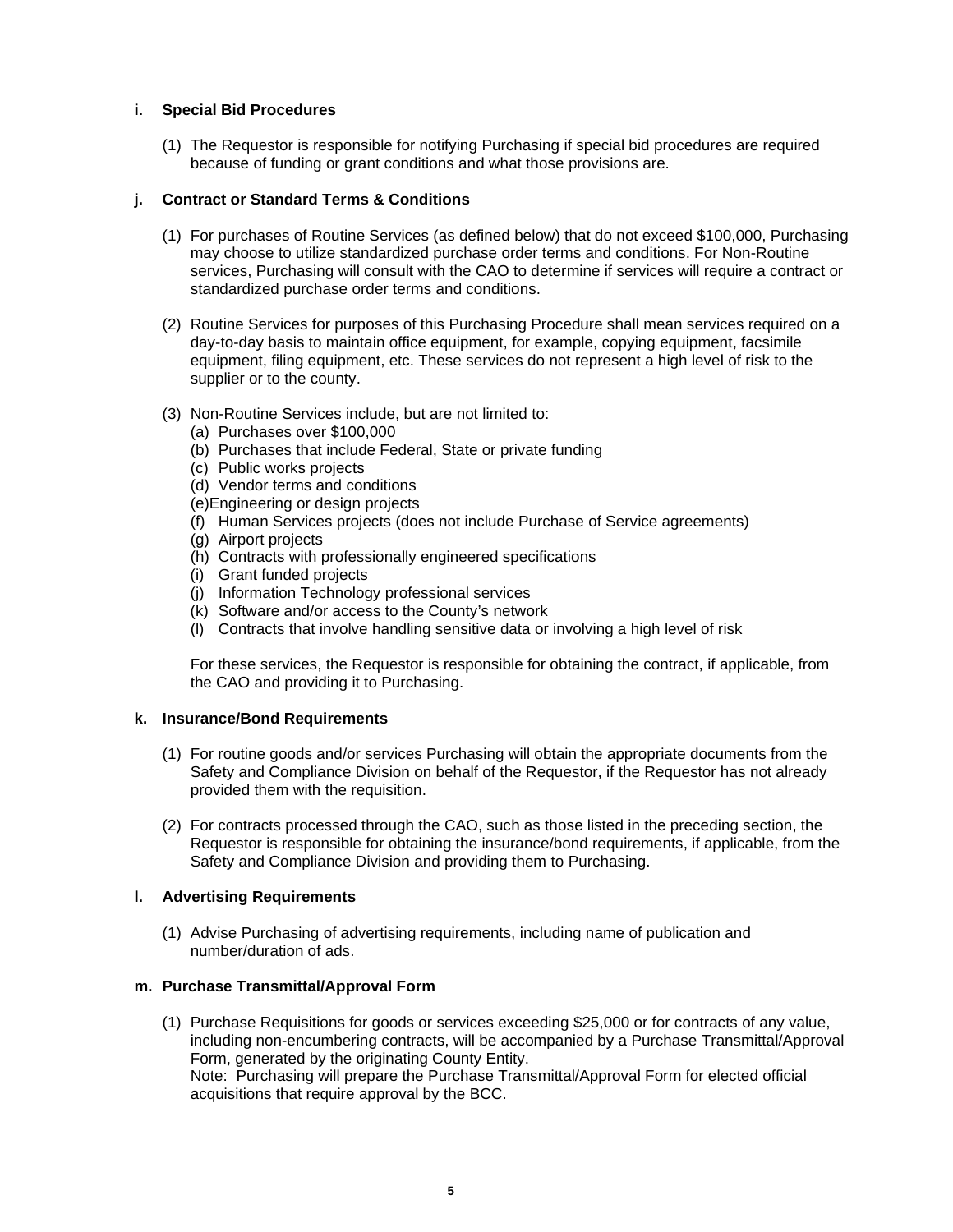(2) This document provides a summation of the requirement, funding information, and serves as the routing and approval document.

## <span id="page-8-0"></span>**n. Trade-In**

- (1) An elected official or director may request that equipment be used for trade-in purposes in bidding for a newer replacement item or a similar item.
- (2) The county I.D. tag number, if applicable, must be identified on the requisition.
- (3) Purchasing must approve the use of property for trade-in purposes. Normal bidding procedures will then govern.

#### <span id="page-8-1"></span>**o. Maximum Amount**

- (1) The funding County Entity may indicate the maximum amount it is willing to spend for an item or service, including transportation, installation or other charge(s). If the bid is higher than this amount, Purchasing will contact the Requestor with the recommended supplier and price for review and approval. If applicable, the Requestor will forward the information to the funding County Entity, for review and approval.
- (2) If the bid is lower than the stated amount, Purchasing will continue with processing.
- (3) If an amount is not indicated, approval by Purchasing will be considered sufficient for processing of a purchase order unless the amount requires additional approvals as designated in the Approval Authority Delegation Appendix.

#### <span id="page-8-2"></span>**p. Financial Information**

A County Entity may want to request financial information from prospective suppliers depending on the duration of the award or the complexity of the project. Refer to Financial Requirements recommendations located in Content Manager. Notify Purchasing if financial statements are desired.

#### <span id="page-8-3"></span>**q. Other Information**

- (1) State the basis of award, if applicable.
- (2) Include any other information relevant to the acquisition.

#### <span id="page-8-4"></span>**r. Special Review and Approval Items**

Purchases that require special review and approval [Reference Section C.5. Special Item Review and Approval Requirements] should be noted in the comments section of the Purchase Requisition. Comments should include the name and the date of the individual approving the requisitioned items.

### <span id="page-8-6"></span><span id="page-8-5"></span>**4. Purchase Requisition Review and Approval**

#### **a. Intra-County Entity Approvals**

- (1) County Entity approval routing requirements are maintained in JDE. Any required changes to approval routing must be requested in writing to BIT.
- (2) Submission of a Purchase Requisition to Purchasing will serve as certification that the acquisition has been approved in the annual budget, or that appropriate budget transfers or supplemental appropriations will be approved prior to the award.
- (3) Submission of a Purchase Requisition to Purchasing serves as the required review/approval by the funding division/department director/elected official to proceed with processing.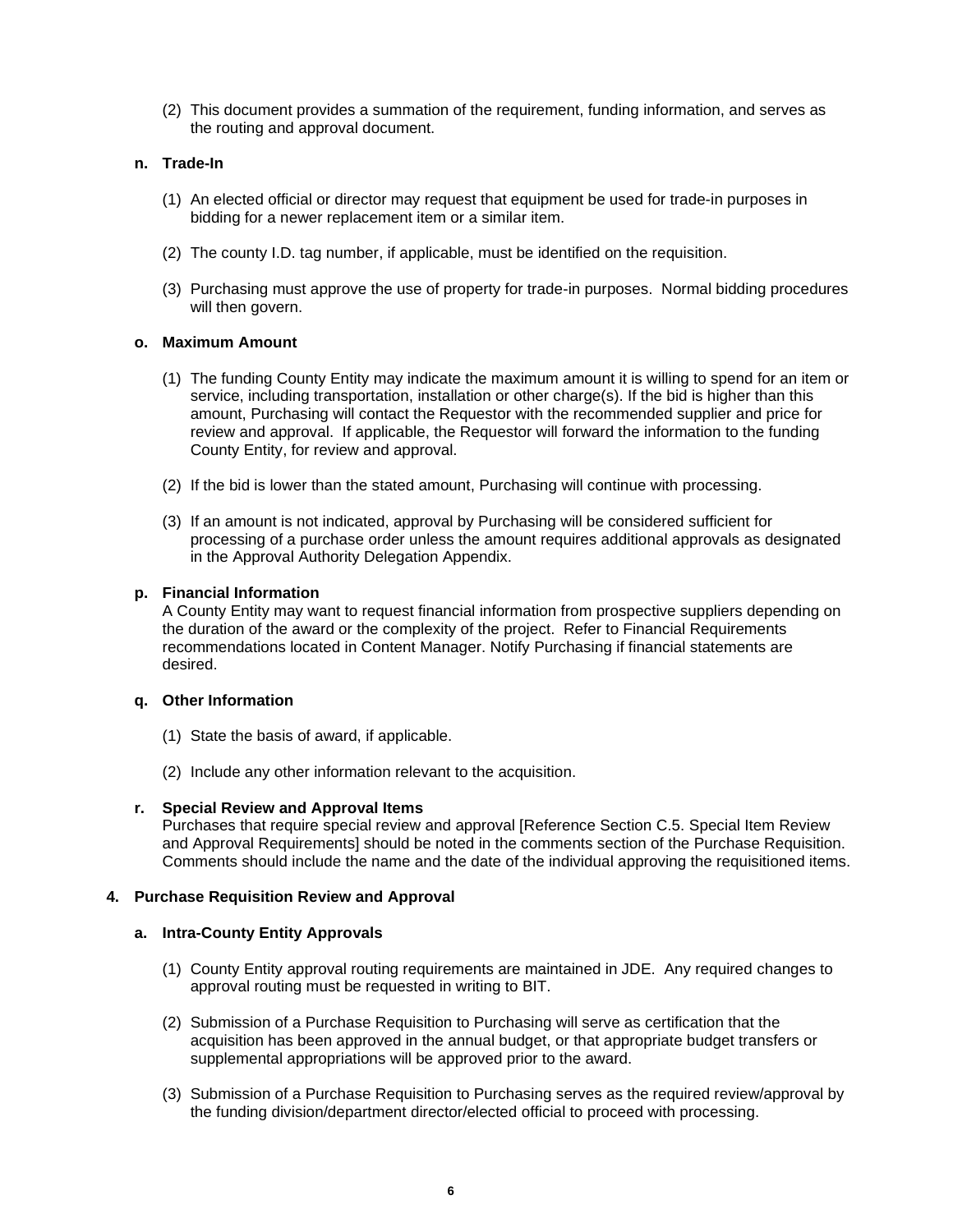## <span id="page-9-0"></span>**b. Accounting Review**

The Finance Division will review all Purchase Requisitions to determine the appropriateness of the assigned budget account number(s).

## <span id="page-9-2"></span><span id="page-9-1"></span>**5. Special Item Review/Approval Requirements**

## **a. Special Review and Approval Items**

Purchase Requisitions for items listed below require additional review and approval as set forth in the Purchasing Policy.

| Certificates of Participation<br>expenditures (fund 130)           | <b>County Manager</b>                                                                    |
|--------------------------------------------------------------------|------------------------------------------------------------------------------------------|
| All Capital Improvement Projects                                   | <b>Budget Director</b>                                                                   |
| County Vehicles, excluding Sheriff                                 | <b>Director of Fleet Services</b>                                                        |
| Computer hardware and software<br>products & services              | Director of Business Innovation and Technology or<br>Deputy Director                     |
| <b>Telecommunications Equipment</b><br>Products & services         | Director of Business Innovation and Technology or<br>System and Network Services Manager |
| Microfilming and computer microfilm<br>services                    | Archives and Records Management Supervisor                                               |
| Radio Equipment                                                    | Radio Maintenance Supervisor                                                             |
| <b>Surplus Property Disposal</b><br>(other than PC equipment)      | Division/Office Director and Director of Strategy,<br>Innovation and Finance             |
| Surplus PC Equipment                                               | Director of Business Innovation and Technology or<br>Deputy Director                     |
| <b>Electrical Equipment</b><br>(with special voltage requirements) | Director of Facilities Management                                                        |
| Hazardous Material Disposal                                        | <b>Critical Incident Response Section (Sheriff)</b><br><b>Health Department</b>          |

- b. The County Entity shall obtain approval of special review items listed above prior to submission of Purchase Requisitions to Purchasing. Special Review ensures compliance and compatibility with countywide operations.
- c. The reviewing division/department will apprise the Requestor of any recommendations that differ from those noted on the original documentation that should be included in the Purchase Requisition.
- d. The reviewing division/department will advise the Requestor of any anticipated delays in the review/approval process.
- e. Purchasing will not be held responsible for insuring that Purchase Requisitions have received special review and approval or for delays in obtaining required special reviews.

## <span id="page-9-4"></span><span id="page-9-3"></span>**6. Open/Blanket Orders**

## **a. Definition**

An open order establishes a line of credit with a supplier for purchases to be made over a specified period of time.

## <span id="page-9-5"></span>**b. Purpose**

Open orders eliminate the administrative costs for issuing individual purchase orders for relatively small dollar items acquired on a repetitive basis. Additionally, the buying process is expedited by enabling Requestors to issue releases against the open order as needed.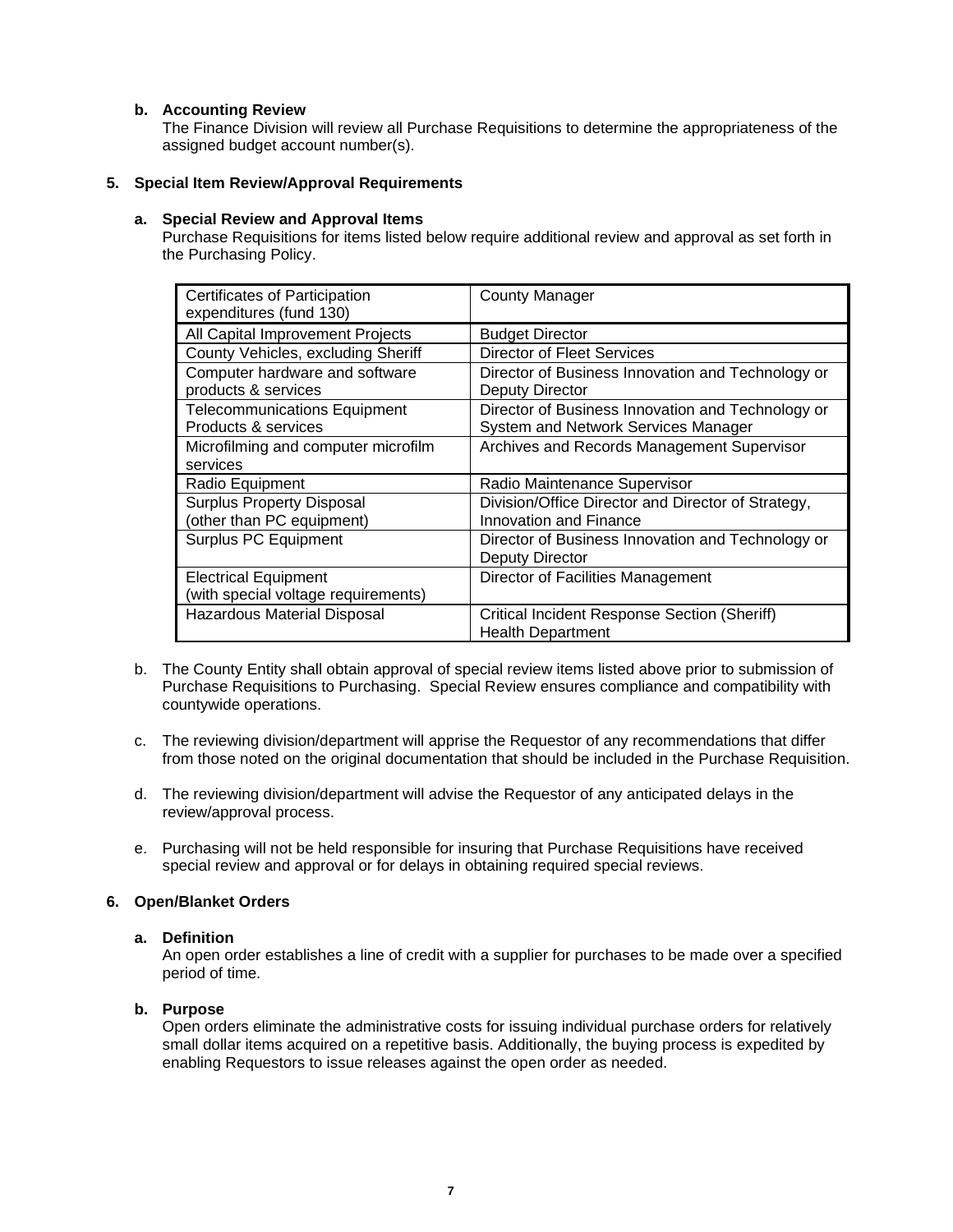## <span id="page-10-0"></span>**c. Use**

Open orders may be used in accordance with the Purchasing procedures at the discretion of the Purchasing Manager.

Note: If the supplier accepts credit cards, the use of a Procurement Card is recommended for these applications rather than the issuance of an open order if the value of the individual releases falls within established parameters and other guidelines for the use of a card.

## <span id="page-10-1"></span>**d. Preparation**

Purchase Requisitions that are intended to result in the issuance of an open order will be prepared in accordance with Section C.3. Requisition Content and will include the following information:

- (1) Maximum amount that may be expended during that time period.
- (2) The preferred supplier (usually selected based on product availability and logistics if to be picked up by county staff).
- (3) Names of individuals who are authorized to make purchases/releases on behalf of the County Entity if control is of a concern.
- (4) Any other terms affecting the specific purchase.

## <span id="page-10-2"></span>**7. Emergency Purchases**

- a. The necessity for an emergency purchase exists when it is determined that county operations will be seriously impeded or when there is a threat to public health, welfare or safety, or imminent damage to county facilities or real property. The existence of such condition creates an immediate and serious need for supplies, equipment, materials, and services that cannot be met through normal procurement methods, and the lack of which would threaten the function of county government, or the health, welfare or safety of county residents. County divisions/departments/Elected Officials may make emergency procurements when an emergency condition arises, and the need cannot be met through standard procurement methods.
- b. Purchasing will fast-track emergencies in accordance with established procedures. Except as set forth herein, standard Purchase Requisition procedures and approval limits remain the same for the authorization of the expenditures.
	- (1) Given situational constraints, if the purchase exceeds the established bid threshold, such competition as is practicable shall be obtained. Any acceptable form of solicitation (e.g. written, faxed, electronically transmitted, phoned, etc.) may be used to obtain bids or proposals for an emergency purchase.
	- (2) For an emergency purchase using a federal funding source or anticipated federal reimbursement, price or rate quotations in lieu of a formal solicitation may be used up to the Federal Simplified Acquisition Threshold (currently \$250,000). Quotations must be obtained from a minimum of three (3) qualified suppliers. For goods or services exceeding \$250,000, a formal advertised solicitation is required. [Refer to section E.11.j. Federal Regulations]
	- (3) The Director of Strategy, Innovation and Finance or designee may authorize purchases in amounts that exceed the Director's authority levels; however, the purchase order or contract must be ratified at next scheduled Board of County Commissioners hearing or by the County Manager, as appropriate. (Reference Approval Authority Appendix)
- c. In order to assist Purchasing in prioritizing incoming projects, a statement detailing the nature of the emergency must accompany the Purchase Requisition.
- d. If the expense exceeds the Division's level of expenditure authority, and the emergency occurs during normal business hours, Purchasing shall be contacted for guidance on the appropriate action needed to handle the emergency.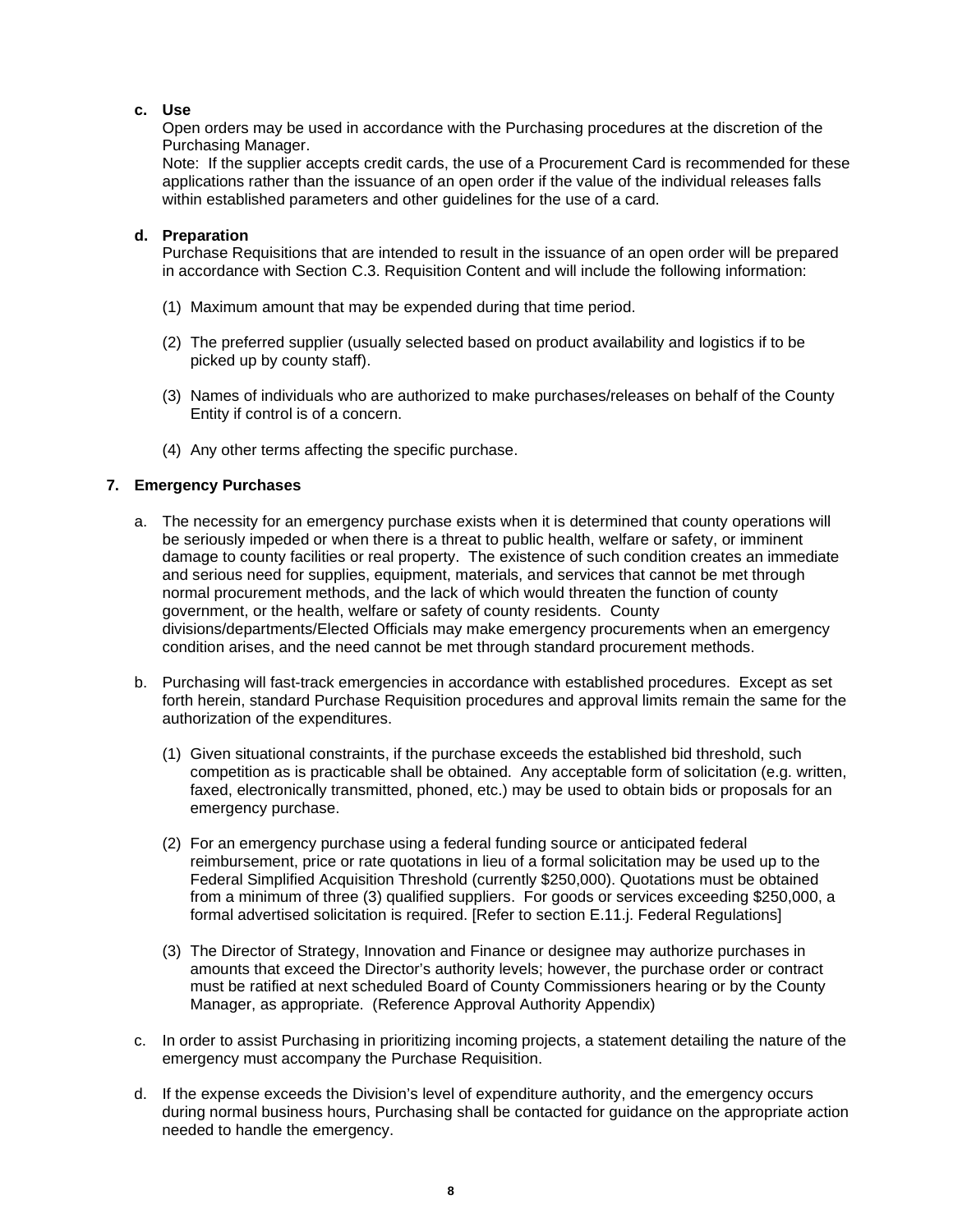- e. If the expense exceeds the Division's level of expenditure authority, and the emergency occurs outside of normal business hours, the individual authorizing the emergency purchase will inform Purchasing of any purchase made no later than the first working day following the purchase. Information to be provided to Purchasing includes:
	- (1) The basis for the emergency purchase, including the date the emergency first became known;
	- (2) A listing of the goods and/or services procured;
	- (3) A description of the efforts made to ensure that bids or offers were received from as many vendors as possible;
	- (4) The basis for the selection of the vendor.
- f. Emergency purchases shall be limited to a quantity of those supplies, services or construction items necessary to meet the emergency and shall not be used to meet long-term requirements.
- g. Emergency purchases will not be a substitute for a lack of proper planning by the funding/Requestor.

### <span id="page-11-0"></span>**8. Lease, Rental, Loan and Demonstration Equipment**

- a. Purchase Requisitions for lease, rental, loan, or use of demonstration equipment will be prepared in accordance with Section C.3. Requisition Content and include the information listed below. The Purchase Requisition may serve as the "prequalification" document for equipment to be demonstrated and may ultimately be used as the authorization document for purchase.
- b. The period of time the item(s) will be required.
- c. The estimated total cost for the duration of the rental.
- d. Make, model, year and replacement value of the equipment to be rented or demonstrated.
- e. Note if a master contract is desired for frequent or miscellaneous equipment use.
- f. The Safety and Compliance Division will be notified of any equipment to be leased, rented, loaned or demonstrated on county premises by the County Entity that schedules the lease, rental, loan or demonstration.
- g. Purchasing reviews all documents for any unacceptable terms and conditions the vendor may request adherence to, Purchasing will consult with the CAO to determine whether to use a contract of standardized purchase order terms and conditions. Under no circumstances will an employee sign lease, rental or equipment loan agreements.

#### <span id="page-11-1"></span>**9. Lease, Purchase or Sale of Real Property**

- a. Contact the Facilities Management Division regarding the lease or purchase of property to be used for office or storage space.
- b. Contact the CAO for the lease or purchase of real property for purposes other than those described above.
- c. Sale or lease of County property: See Policy Manual, Disposition of County Real Property.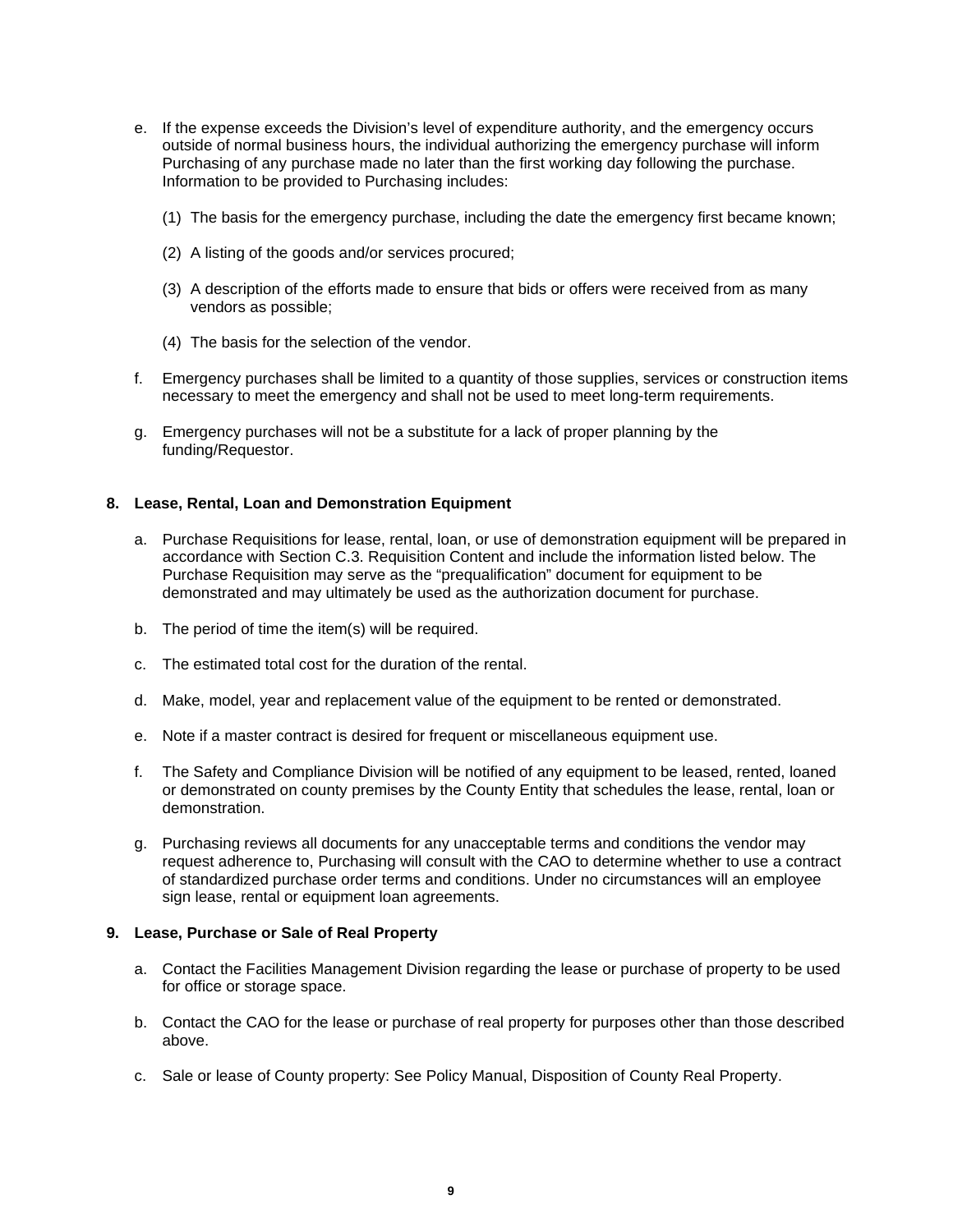## <span id="page-12-1"></span><span id="page-12-0"></span>**10. Prequalification of Suppliers or Equipment**

## **a. Application**

- (1) A prequalification process should be used when it is in the County's best interest to obtain information relative to the qualifications of interested suppliers and/or the functionality of equipment prior to executing a master agreement or requesting bids.
- (2) A Purchase Requisition will be forwarded to Purchasing including all applicable information outlined in Section C.3. Requisition Content and the following:
- (3) Requests shall include:
	- (a) A brief description of the project.
	- (b) The objective(s) of the prequalification, for example, to establish a master award, to determine which suppliers are qualified to submit bids, etc.
	- (c) Term of the requirement.

## <span id="page-12-2"></span>**b. Services**

Suppliers may be prequalified to provide services to Jefferson County for a period of one year. Qualified status may be maintained for additional terms based on the successful performance of services provided to Jefferson County and provided that all criteria for qualification remain acceptable. At the completion of each term, the Requestor may request that Purchasing invite additional suppliers to submit information for review for the upcoming term.

## <span id="page-12-3"></span>**c. Equipment**

- (1) The term for qualified status for equipment is dependent on industry changes, technological changes, advancements, etc. Prequalified status may be maintained for additional terms based on the Requestor's assurance to Purchasing that changes as noted above have not affected the qualified list. At the completion of each term, the Requestor may request that Purchasing invite additional suppliers to submit information for review for the upcoming term.
- (2) The minimum qualifications/functionality the participating suppliers/equipment will be required to meet in order to qualify for further consideration.
- (3) The selection criteria which will be evaluated, i.e., experience, staff qualifications, references, functionality, demonstrations, maintenance, etc. and the associated rating weight or points which will be applied to each category.
- (4) The supplier's responsibilities in detail, if applicable.
- (5) The required by date set by the Requestor must allow sufficient time to enable appropriate processing. A minimum of two weeks should be extended to participating suppliers to prepare their response. More time may be required if equipment demonstrations are included in the prequalification process.
- (6) Only suppliers found to be qualified based on established criteria will be invited to enter into a contract or to submit bids, and/or bids will be obtained only for equipment determined to be functionally suitable for the application.
- (7) Prequalification and Two-Step Bid Procedures shall apply.

## <span id="page-12-4"></span>**11. Purchase Order/Contract Renewals**

If a Requestor wishes to renew an existing purchase order/contract for an additional term and the terms of the purchase order/contract provide for renewals, complete and forward a Purchase Requisition to Purchasing.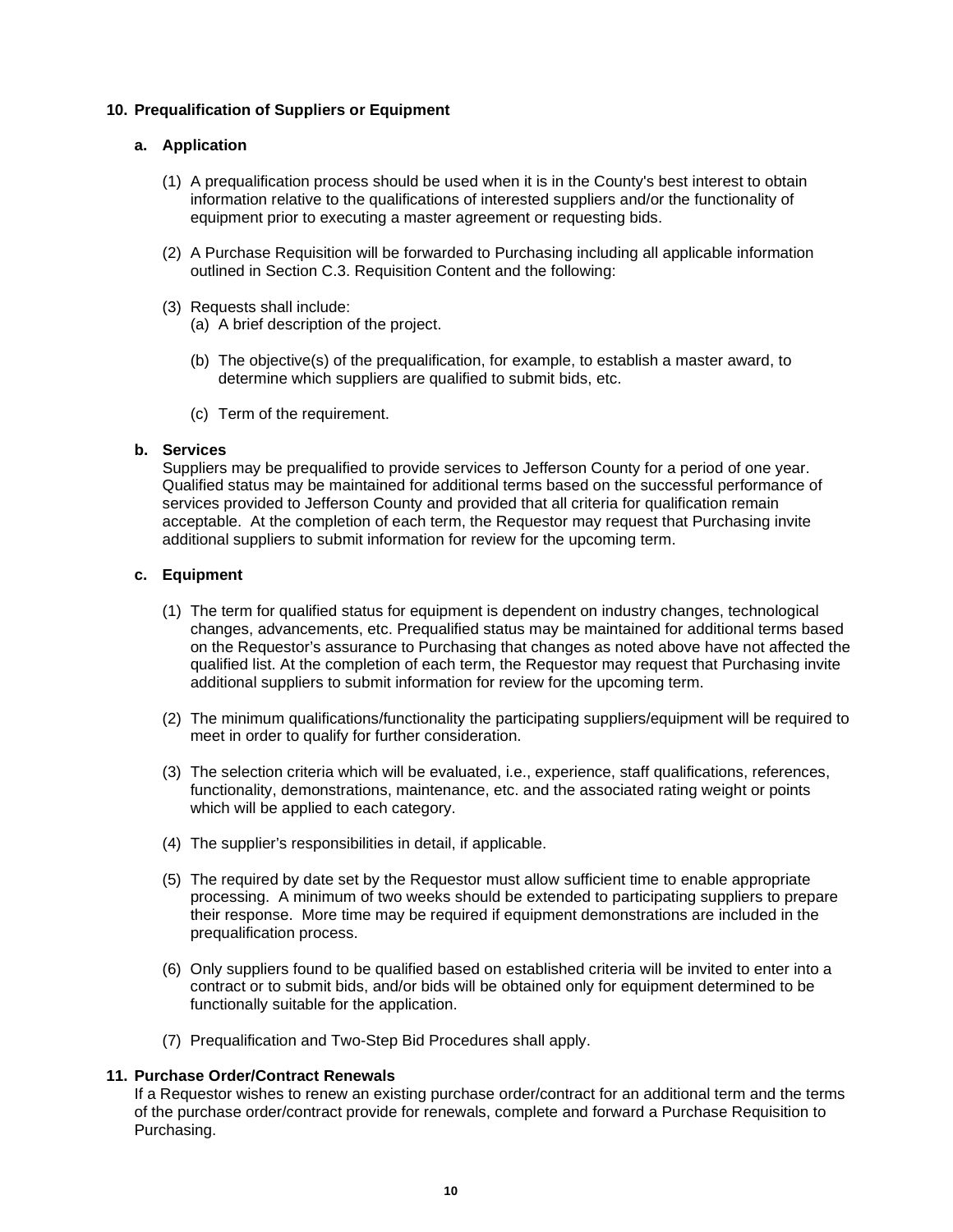## <span id="page-13-0"></span>**12. Vehicle Acquisitions**

All Requestors (excluding the Sheriff's Office) requiring a vehicle will contact the Director of Fleet Services. Fleet Services or the Sheriff's Office will prepare a Purchase Requisition for vehicles, when applicable.

## <span id="page-13-1"></span>**D. Office Supplies**

## <span id="page-13-2"></span>**1. Office Supply Ordering**

- a. Purchasing administers an on-line office supplies ordering system through Amazon Business. The system allows for the electronic on-line ordering of basic office supply items without having to create a Purchase Requisition. Contact the Office Supply Program Administrator at 303-271-8585 for instructions on ordering and set up procedures.
	- 1) Competitive selection of Amazon Business is not required, regardless of the aggregate annual amount spent through the platform, because it provides a competitive environment for individual purchases.
- b. The system is for basic supplies only and CANNOT BE USED for ordering furniture, office equipment (i.e. copiers, printers, faxes, etc.) or any BIT related hardware or software. Those items must be ordered via standard Purchase Requisition or Procurement Card procedures.
- c. All end user requests for set up must be sent to the division/department's system administrator. If the division/department does not have a system administrator, requests must be sent to the Office Supply Program Administrator.
- d. End users will be set up with a User ID, password, and approval routing if the division/department's system administrator has configured approval routing.
- e. New users receive their logon and password via email from the vendor after set up is complete.
- f. It is the responsibility of each County Entity to reconcile their orders through the PCard reconciliation process.
- g. Any issues relating to credits, returns or adjustments should be reconciled directly by the County Entity and the supplier. Any credits issued will show up in the next billing cycle. Purchasing will also be available for assistance, if required.

## <span id="page-13-3"></span>**E. Competitive Bid/Proposal Process**

## <span id="page-13-4"></span>**1. General**

- a. A competitive environment shall be maintained throughout the entire bid/proposal process. Purchasing Operations may use procurement methods identified in these procedures or others not specifically included that are identified by Purchasing to provide the best value for the county.
- b. Purchasing will competitively bid products or services that cost more than the established competitive bid threshold of \$100,000.00. Competitive quotes for goods or services at or above \$25,000 will be obtained by Purchasing or the Requestor and documentation included with requisition.
- c. Purchasing will determine the suppliers from whom qualification statements/bids/proposals will be solicited, in addition to those recommended by the Requestor.
- d. Formal solicitations will be advertised/posted on the county's designated bid hosting web site.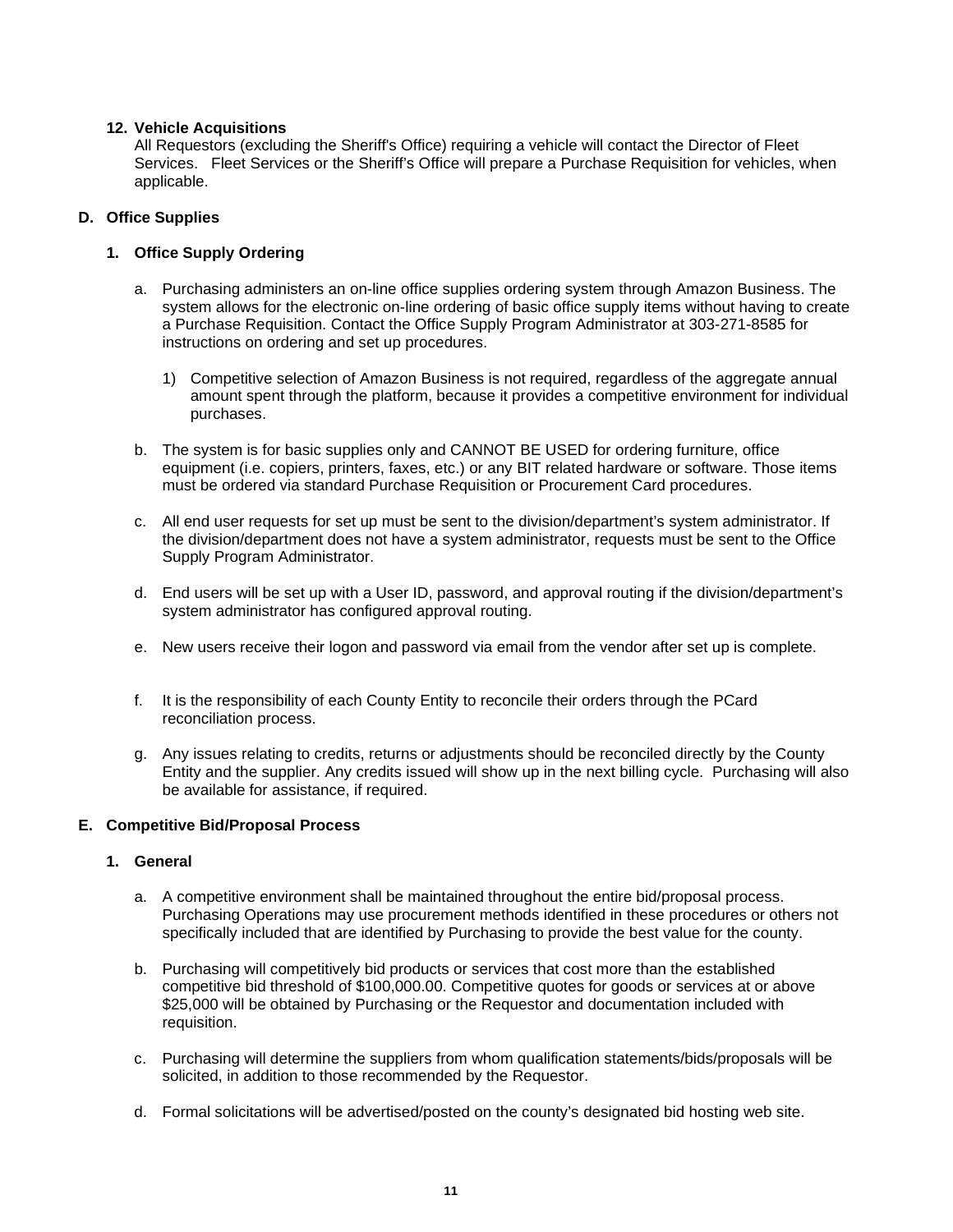- e. Purchasing will include a General Information section in the request for qualification statements/bids/proposals. The General Information section will describe basic solicitation rules to which participating suppliers must adhere.
- f. A Request for Proposal (RFP) may be used if detailed specifications cannot be defined, if more than one solution may satisfy the county's requirements, and/or when evaluation factors other than cost must be considered.

## <span id="page-14-0"></span>**2. Sample Contract**

If appropriate for the requirement, the CAO will prepare a final contract for execution after completion of the proposal process and the winning party will be asked to sign and return the appropriate documents.

## <span id="page-14-1"></span>**3. Supplier-Authored Contract**

If appropriate, participating suppliers may be instructed to submit their standard form contract. Purchasing will forward the contract to the CAO for review, as appropriate.

## <span id="page-14-2"></span>**4. Surety Bonds/Bid Bonds/Guaranty Deposits**

- a. Guaranty deposits may be requested if determined by the Purchasing Manager to be in the best interests of the county.
- b. The amount of deposit should be sufficient to cover anticipated differential costs between the lowest and next bid/proposal, as well as administrative costs associated with advertisement. Such deposit may not be withdrawn until the specified time after bid opening. It is the responsibility of the Purchasing Manager or designee to approve the return of deposits to unsuccessful suppliers, if requested.

## <span id="page-14-3"></span>**5. Distribution**

- a. Purchasing will determine the method of distributing packages and the number of days in which the responses shall be submitted consistent with federal regulations, state statutes, and grant conditions if applicable.
- b. Purchasing will distribute the packages to interested parties, place advertisements, and perform any other necessary tasks. No other County Entity may distribute the packages.

## <span id="page-14-4"></span>**6. Pre-Proposal/Pre-Bid Conferences**

- a. Conferences will be conducted if considered necessary by the Requestor and Purchasing. Purchasing will facilitate conferences for projects at a time mutually acceptable to the Requestor and Purchasing.
- b. The Requestor will record any changes, clarifications and questions discussed at the conference. The changes, clarifications, questions and responses will be submitted to Purchasing in a form suitable for mailing.
- c. Mandatory conferences should be avoided unless necessary for a clear understanding of the project prior to submission of bids/proposals (such as, when unique site conditions exist).

## <span id="page-14-5"></span>**7. Communications**

- a. Purchasing will be responsible for all communications conducted with participating suppliers. All incoming communications are to be referred directly to the assigned Purchasing Agent.
- b. Supplier requests for changes in the specifications that would result in compromising the intended use and quality of the equipment will be denied.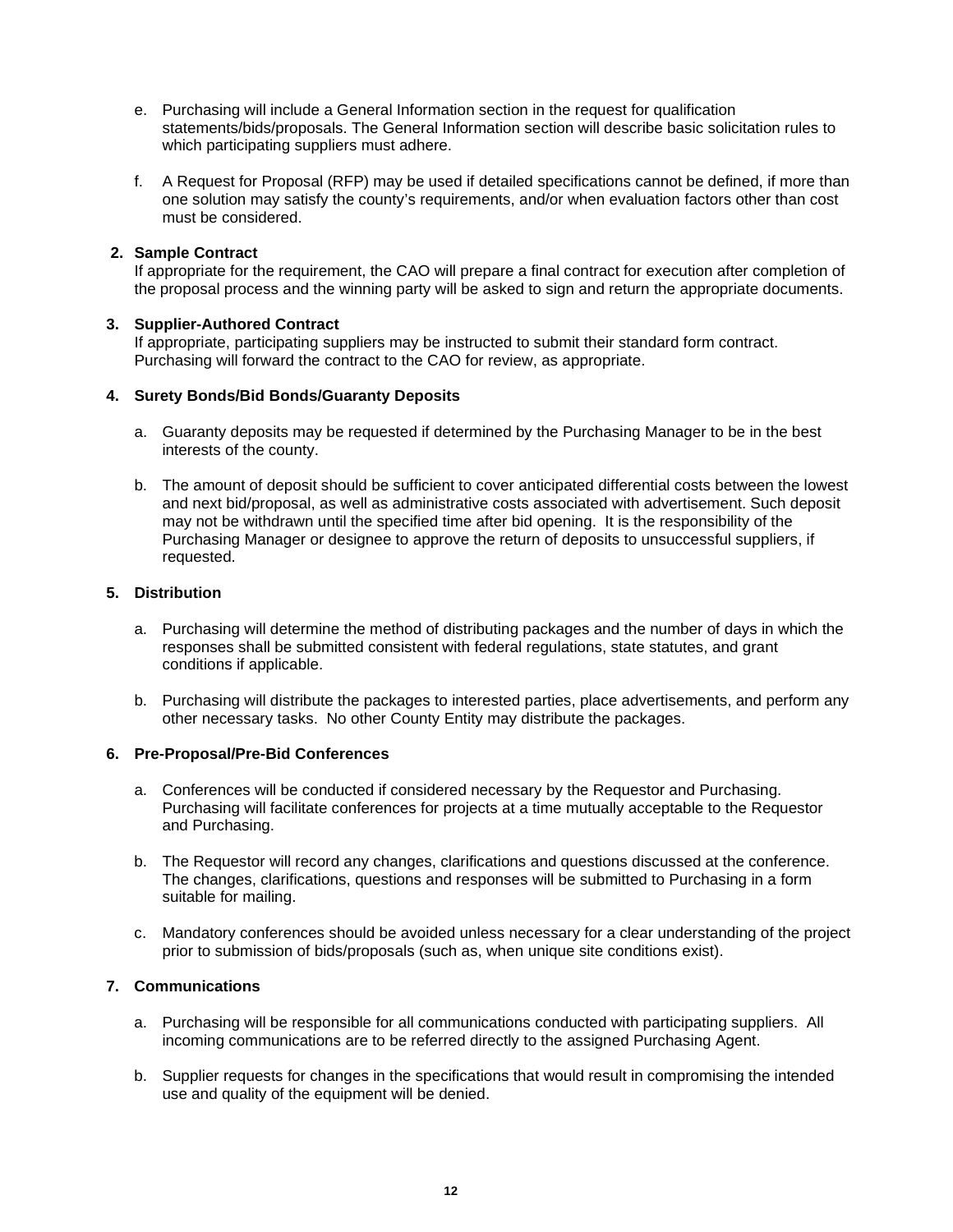c. Responses to Supplier inquiries for project budget, engineer's estimate or opinion of probable cost will be deferred until after bid opening (for competitive sealed bids) or after award (for competitive sealed proposals). Requestors may elect to direct Purchasing to release such information earlier if it is mutually agreed that such release would benefit the outcome of the solicitation.

## <span id="page-15-0"></span>**8. Bid/Proposal Package Modifications**

Only Purchasing may make any changes or modifications to the terms, conditions or specifications of the package prior to the specified due date. Any changes or modifications will be in writing and sent by Purchasing to all known suppliers participating in the process and/or published on the county's designated bid hosting website, as applicable.

## <span id="page-15-1"></span>**9. Submission of Bids/Proposals**

- a. All responses will be submitted to Purchasing.
- b. LATE SUBMISSIONS will not be considered under any circumstances.
- c. Responsive bids/proposals, as determined by Purchasing, will be forwarded to the Requestor. [Reference Award Process, Definitions].
- d. Purchasing will maintain a record of all suppliers solicited and the original of all bids/proposals that are submitted by the date and time stated in the bid/proposal documents.

## <span id="page-15-2"></span>**10. Statutory Guidelines**

County compliance to these guidelines is not mandatory but recommended.

## <span id="page-15-3"></span>**a. Competitive Sealed Bidding**

Purchasing will submit goods and services to bid in accordance with the following procedures:

- (1) Adequate public notice will be given prior to bid opening.
- (2) Bids shall be opened publicly at the time and place designated in the presence of one or more witnesses.
- (3) After the time of the award, all bids and bid documents shall be open to public inspection to the extent permitted by law.
- (4) Bids shall be evaluated based on the requirements set forth in the bid. Criteria that are not set forth in the bid may not be used in the evaluation.
- (5) The bid recommendation shall be determined per Best Value as defined (Section F. Award Process 1. Definitions), unless otherwise required by federal regulation, state statute, or other grant terms or conditions.

## <span id="page-15-4"></span>**b. Competitive Sealed Proposals**

- (1) If competitive bidding is not practicable or advantageous, competitive sealed proposals may be used. Competitive sealed proposals may be used to obtain professional services even without this determination.
- (2) Adequate public notice of the request shall be given.
- (3) Proposals shall NOT be opened publicly so as to avoid disclosure of confidential information to competing suppliers during the process of negotiation.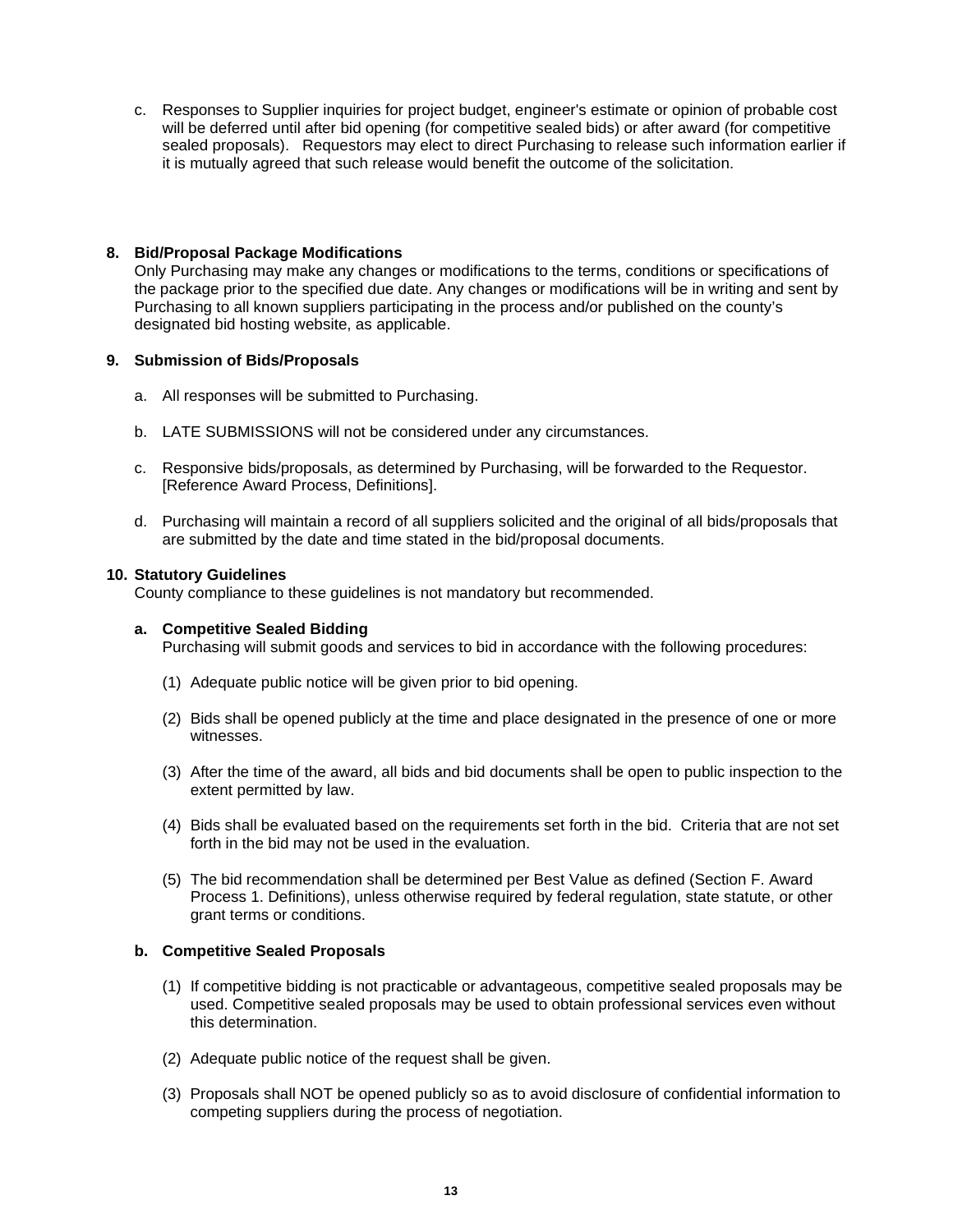- (4) The request for proposals shall clearly state evaluation factors.
- (5) Discussions may be conducted with responsible suppliers for clarification to assure understanding of requirements. In conducting discussions, there will be no disclosure of any information from proposals submitted by competing suppliers.

### <span id="page-16-0"></span>**c. Professional Services**

- (1) Discussions will be conducted with no less than three suppliers/persons regarding qualifications, approaches to the work, ability to furnish the required professional services, and anticipated design concepts.
- (2) Supplier(s) shall be ranked based on ability of personnel, past performance, willingness to meet time and budget, etc.
- (3) A contract may be negotiated with the highest rated supplier/person. If unable to negotiate a satisfactory contract, negotiations may be entered into with the second most qualified supplier.
- (4) If unable to negotiate a satisfactory contract with the second most qualified supplier, negotiations may be entered into with the third most qualified supplier.
- (5) Upon completion of negotiations with the third most qualified supplier, renegotiations may be entered into with any or all of the three most qualified suppliers to arrive at a satisfactory contractual arrangement, if possible. Alternatively, all proposals may be rejected, and the proposed project may be restructured or redesigned.

#### <span id="page-16-1"></span>**11. Statutory Requirements**

County compliance to these requirements is mandatory.

## <span id="page-16-2"></span>**a. State Funded Public Projects [C.R.S. 29-1-704]**

- (1) The county is required to award contracts by competitive sealed bidding for all state funded public projects except as provided by statute.
- (2) Competitive sealed bids are not required for the following:
	- (a) A public project for which the agency of government received no bids or for which all bids have been rejected.
	- (b) When emergency purchases or contracts are necessary because there exists a threat to public health, safety, or welfare under emergency conditions, but such emergency purchases or contracts shall be made with such competition as is practicable under the circumstances.

A written determination of the basis (1) for emergency and (2) the selection of the supplier must be included in the contract file.

#### <span id="page-16-3"></span>**b. State Supplier Preference [C.R.S. 30-11-110]**

The county will give preference to in-state suppliers as required by statute. Applies only to books, stationery, records, printing, lithographing, or other supplies. Bids from Colorado companies will be given preference over bids from companies outside the state when the amounts are equal.

## <span id="page-16-4"></span>**c. Construction for County Public Improvement Districts [C.R.S. 30-20-512(d)]**

For county public improvement districts, notice of bids on all construction contracts greater than \$1,000 for work or material, or both, must be published as required by statute. The district may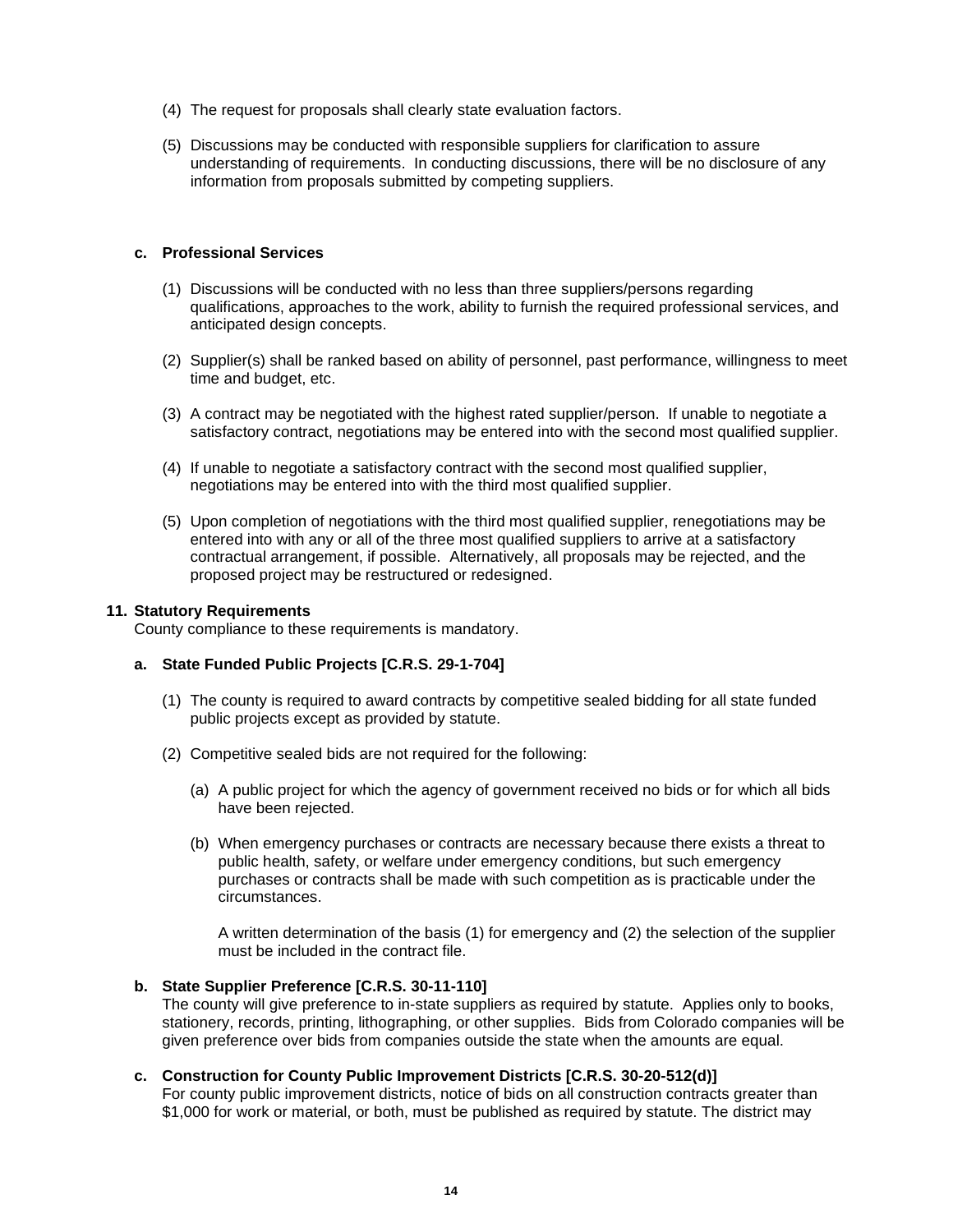reject any and all bids, and, if it appears that the district can perform the work or secure material for less than the lowest bid, it may proceed to do so (the BCC is the ex officio Board of the district).

### <span id="page-17-0"></span>**d. Improvements for County Local Improvement Districts**

- (1) For improvements constructed as part of a county local improvement district, the district board (BCC) shall encourage competition by advertising for and receiving bids for such construction and shall describe all materials by standard or quality in the specifications. [C.R.S. 30-20- 603(4)]
- (2) All local improvements are to be constructed by independent contract except as provided herein. All contracts must be let to the lowest reliable and responsible supplier, after public advertisement once in a newspaper of general circulation in the county. After such advertisement, if it is determined that the bids are too high or that the proposed improvement can be made by the county for less than the lowest reliable and responsible supplier, such county is empowered to provide for doing the work by hiring labor by the day or otherwise and to arrange for purchasing necessary material, all under the supervision of the Board. [C.R.S. 30-20-622]

## <span id="page-17-1"></span>**e. Collection Agency Services [C.R.S. 39-10-112]**

The treasurer must award the contract for collection agency services for personal property taxes by competitive bid, but the treasurer may reject any or all bids or portions thereof. No particular type of advertising is required.

## <span id="page-17-2"></span>**f. Auctioneer Services [C.R.S. 39-10-111(6) (b)]**

Contracts for auctioneer services for the sale of personal property by the treasurer are required to be awarded by competitive bid. The treasurer may reject any or all bids or parts of bids. No particular type of advertising is required.

## <span id="page-17-3"></span>**g. Taxation**

- (1) Selection of Newspaper Publishing Notice: The board of county commissioners shall select a newspaper of general circulation, published or having general circulation in said county, in which the treasurer shall publish the delinquent tax list of his county, and for such service, the BCC shall allow payment not exceeding the rate as provided by law. [C.R.S. 39-11-105]
- (2) Sale of Tax Deed Property: Any real estate conveyed by the treasurer to the county may be sold at public sale. Prior to offering such property for sale, the county shall obtain from the assessor a current actual value certificate and the valuation for assessment of same. Notice of sale shall be publicly posted and advertised as required by statute. The county reserves the right to reject any or all bids that are less than the value determined by the assessor. [C.R.S. 39-11-143]

#### <span id="page-17-4"></span>**h. Contract Work on Highways [C.R.S. 43-2-209]**

- (1) In the event the county desires to let out any work on the county highways by contract, it may advertise in a legal newspaper in the county, or post a notice in the county courthouse, for a period of not less than ten days before the contract is let, for sealed bids/proposals for performing the work.
- (2) When a contract for work on highways involves expenditure of \$50,000 or more, the county shall advertise in a newspaper as provided in this section unless such advertisement, in the judgment of the board of county commissioners, would be detrimental to the immediate preservation of the public peace, health, and safety.
- (3) The contract shall be awarded to the lowest responsible bidder. The county reserves the right to reject any and all bids.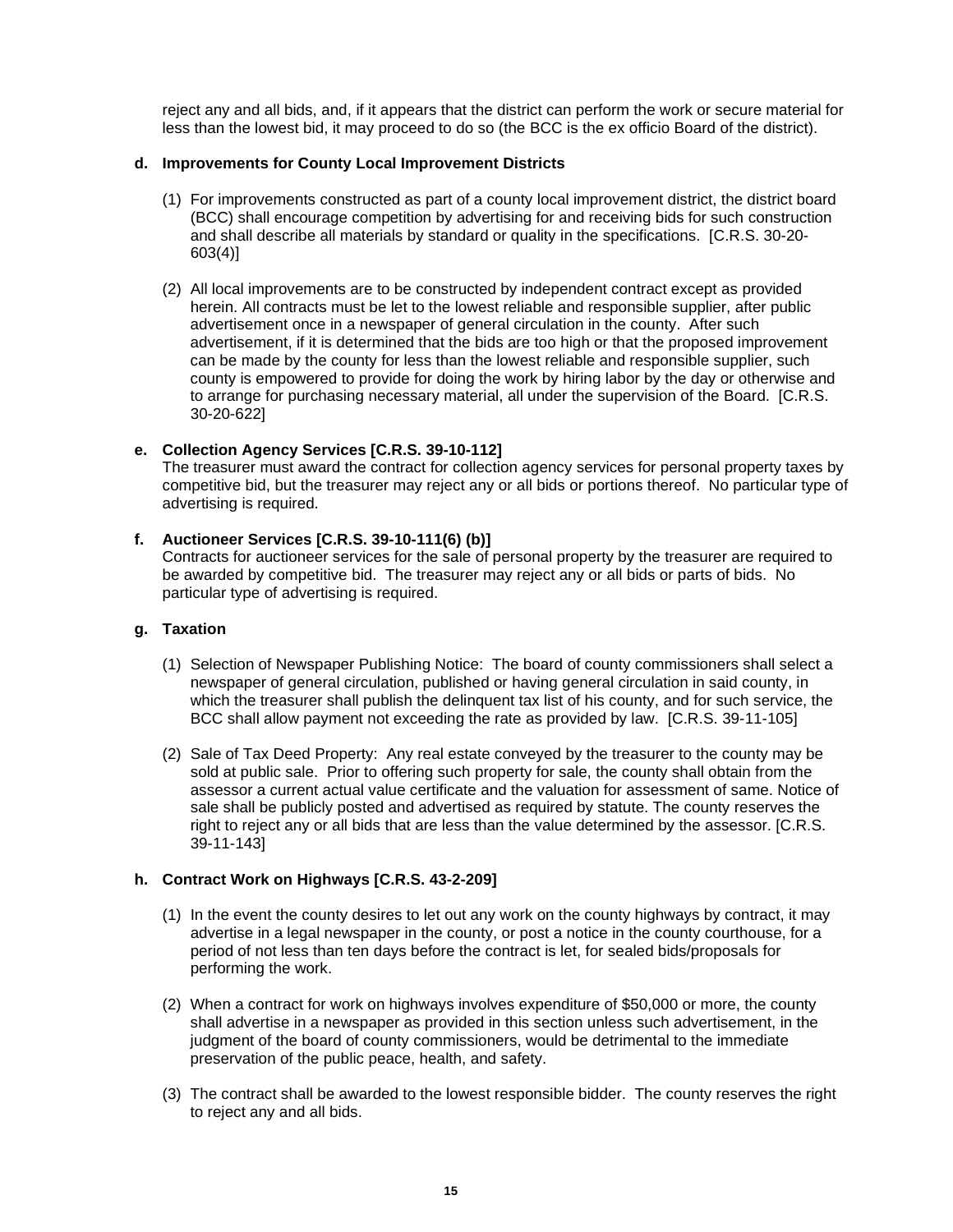### <span id="page-18-0"></span>**i. State Preferences**

- (1) Colorado Labor Preference
	- (a) Public works financed in whole or in part by funds of the state, counties, school districts or municipalities require Colorado labor be employed to the extent of not less than 80% of the work. [C.R.S. 8-17-101]
	- (b) All contracts let for public works, financed in whole or in part by funds of the state, counties, school districts or municipalities of the state of Colorado, shall contain provisions for the preference in employment of Colorado labor. [C.R.S. 8-17-102]

## <span id="page-18-1"></span>**j. Federal Regulations – Federally Funded Projects**

- (1) Requirements will vary depending on the funding source. The following provisions generally apply to grant-reimbursable contracts/expenditures, including but not limited to Human Services, FEMA, and FHWA grants.
- (2) Contracting with small and minority businesses, women's business enterprises, and labor surplus area firms [2 CFR 200.321 and 45 CFR 75.330]

Necessary affirmative steps shall be taken to assure minority suppliers, women's business enterprises, and labor surplus area suppliers are used when possible. Affirmative steps shall include:

- (a) Placing qualified small and minority businesses and women's business enterprises on solicitation lists.
- (b) Assuring that small and minority businesses and women's business enterprises are solicited whenever they are potential sources.
- (c) Dividing total requirements, when economically feasible, into smaller tasks or quantities to permit maximum participation by small and minority businesses and women's business enterprises.
- (d) Establishing delivery schedules, where the requirement permits, which encourage participation by small and minority businesses and women's business enterprises.
- (e) Using the services and assistance of the Small Business Administration, and the Minority Business Development Agency of the Department of Commerce.
- (f) Requiring the prime supplier, if subcontracts are to be let, to take the affirmative steps listed in this section.
- (3) General Procurement Standards [2 CFR 200.318 and 45 CFR 75.327]
	- (a) The County must use its procurement procedures as along as the County's procedures are as strict as the Federal requirements. If the Federal procedures are stricter, the County must use the Federal procedures.
	- (b) The County must maintain written standards of conduct covering conflicts of interest and governing the actions of its employees engaged in the selection, award and administration of contracts. No employee, officer, or agent may participate in the selection, award, or administration of a contract supported by a Federal award if he or she has a real or apparent conflict of interest.
	- (c) The County must avoid acquisition of unnecessary or duplicative items. Consideration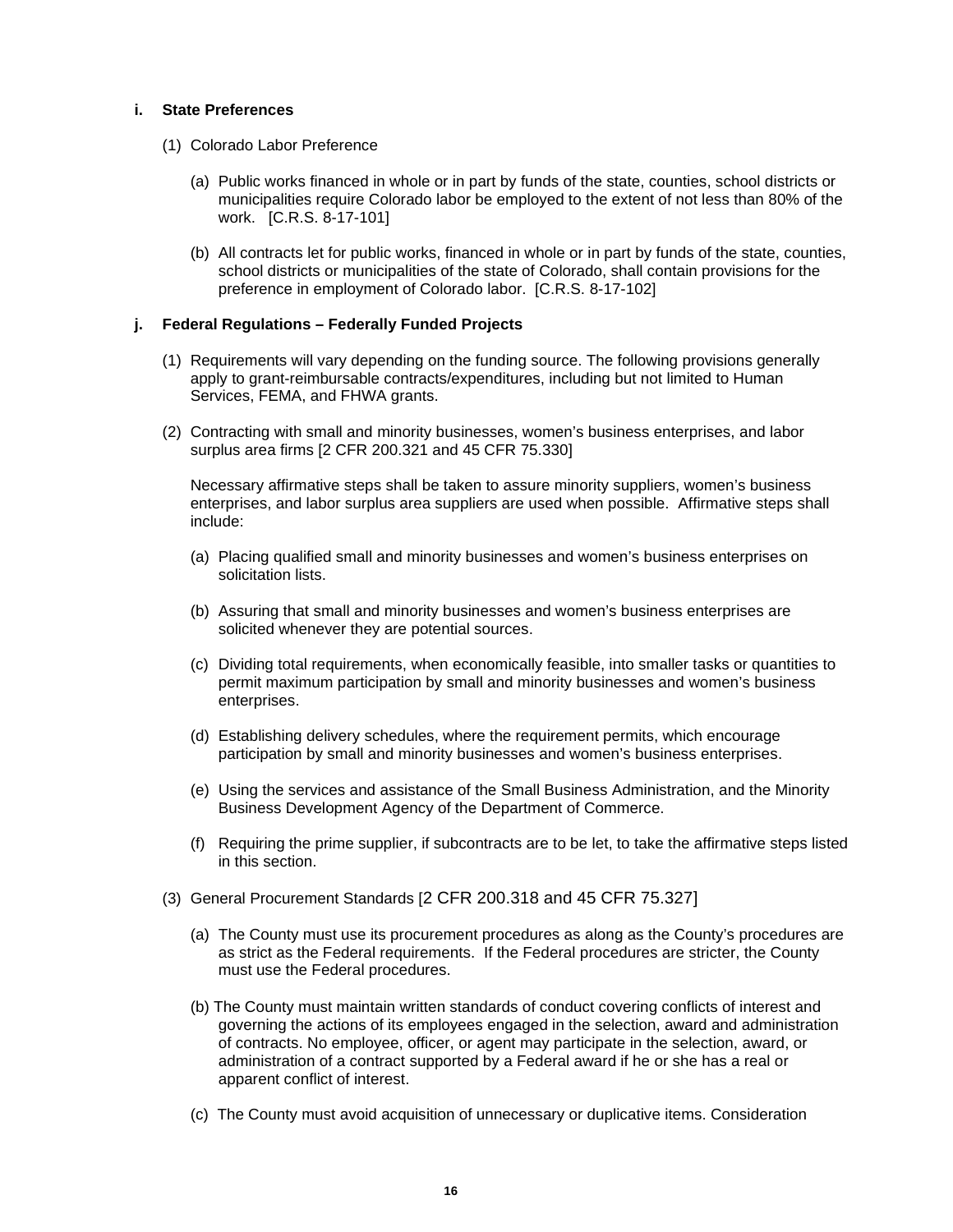should be given to consolidating or breaking out procurements to obtain a more economical purchase. Where appropriate, an analysis will be made of lease versus purchase alternatives, and any other appropriate analysis to determine the most economical approach.

- (d) The County is encouraged to use value engineering clauses in contracts for construction projects of sufficient size to offer reasonable opportunities for cost reductions.
- (e) The County must award contracts only to responsible contractors possessing the ability to perform successfully under the terms and conditions of a proposed procurement. Consideration will be given to such matters as contractor integrity, compliance with public policy, record of past performance, and financial and technical resources.
- (f) The County must maintain records sufficient to detail the history of procurement. These records will include, but are not necessarily limited to the following: rationale for the method of procurement, selection of contract type, contractor selection or rejection, and the basis for the contract price.
- (4) Competition [2 CFR 200.319 and 45 CFR 75.328]
	- (a) The county must promote full and open competition and shall avoid the following which unfairly restrict competition:
		- (1) Placing unreasonable requirements on firms in order for them to qualify to do business;
		- (2) Requiring unnecessary experience and excessive bonding;
		- (3) Noncompetitive pricing practices between firms or between affiliated companies;
		- (4) Noncompetitive contracts to consultants that are on retainer contracts;
		- (5) Organizational conflicts of interest;
		- (6) Specifying only a "brand name" product instead of allowing "an equal" product to be offered and describing the performance or other relevant requirements of the procurement; and
		- (7) Any arbitrary action in the procurement process.
	- (b) The County must conduct procurements in a manner that prohibits the use of statutorily or administratively imposed state or local geographical preferences in the evaluation of bids or proposals, except in those cases where applicable Federal statutes expressly mandate or encourage geographic preference.
	- (c) The non–Federal entity must have written procedures for procurement transactions that ensure all solicitations incorporate a clear and accurate description of the technical requirements for the material, product, or service to be procured and do not include provisions that unfairly restrict competition (see (a)(1)-(7) above).
- (5) Procurement Procedures [2 CFR 200.320 and 45 CFR 75.329] The County must use one of the procurement procedures: (a) micro-purchases - \$10,000 or less; (b) small purchases (\$250,000 or less); (c) sealed bid; (d) competitive proposal; or (f) noncompetitive proposal – sole source.
- (6) Contract Cost and Price [2 CFR 200.323 and 45 CFR 75.332]
	- (a) The County must perform a cost or price analysis in connection with every procurement action in excess of the Simplified Acquisition Threshold (\$250,000) and at minimum the County make independent estimates before receiving bids or proposals.
	- (a) The County must negotiate profit as a separate element of the price for each contract in which there is no price competition (sole source) and in all cases where cost analysis is performed pursuant to subpart (a) above. Determining profit is based on the complexity of the work to be performed, the risk borne by the contractor, the contractor's investment, the amount of subcontracting, the quality of its record of past performance, and industry profit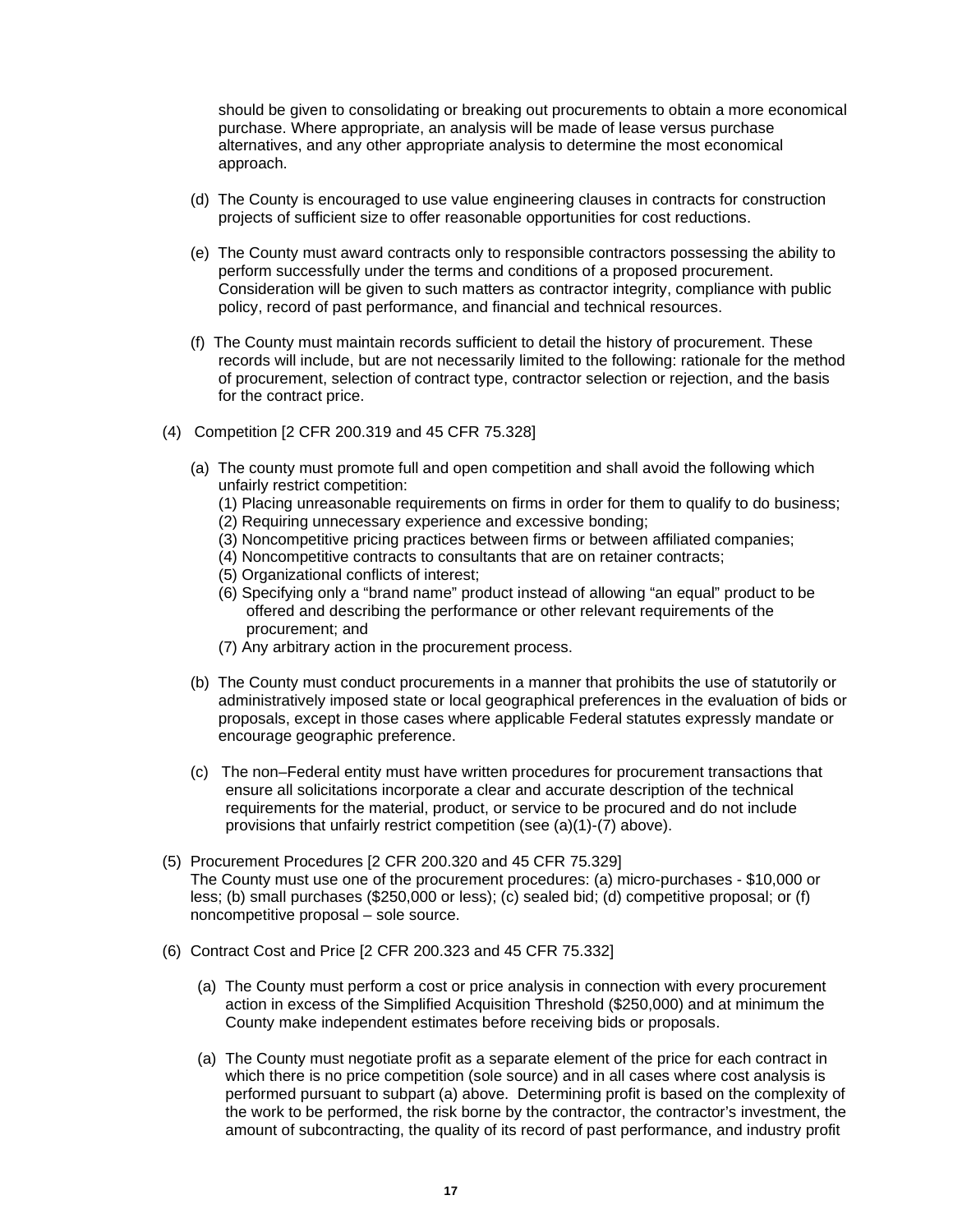rates in the surrounding geographical area for similar work.

- (7) Procurement Review by Federal or State Agencies [2 CFR 200.324 and 45 CFR 75.333] The County must comply with federal or state agency review of the County's procurement procedures and procurements.
- (8) Bonding Requirements [2 CFR 200.325 and 45 CFR 75.334] If a construction or improvement contract exceeds the Simplified Acquisition Threshold (\$250,000), the County must require a bid guarantee of 5% of the bid price, a performance bond of 100% of the contract price, and a payment bond of 100% of the contract price.
- (9) Contract Provisions [2 CFR 200.326, 2 CFR 200.509 and 45 CFR 75.335] All Federally-funded contracts and all contracts for federal single audit services must include the federal contract provisions in 2 CFR 200 Appendix II or 45 CFR 75 Appendix II, as applicable to the contract.

## <span id="page-20-0"></span>**k. Illegal Aliens**

- (1) Section 8-17.5-102 C.R.S. requires that each public contract for services contain provisions as set forth in that statutory section prohibiting the employment of illegal aliens.
- (2) Per the requirements of 24-76.5-103 C.R.S., the county is required to verify the lawful presence in the United States of each person (individual or sole proprietor) who enters into a contract with the county. Such individual must complete the Jefferson County Contractor Eligibility Verification Form. The county is required to review and certify the appearance of authenticity of that individual's identification documentation.

## <span id="page-20-1"></span>**12. Products and Services Not Amenable to Bid**

Purchasing may process a Purchase Requisition for award without competitive bid under the following conditions:

- a. When products or services are to be purchased under current state, county or cooperative bid. Commodities or services may be purchased through contracts or price agreements established by a governmental procurement entity or purchasing cooperative that has completed a competitive solicitation and award.
- b. When a sole source or preferred supplier justification has been submitted and approved by the Purchasing Manager.
- c. Products or services have been previously bid within the last 365 days and the successful bidder's price has not changed.
- d. Products or services that cost less than the established competitive bid threshold which, in the opinion of the Purchasing Manager, would not be cost effective to bid.

## <span id="page-20-3"></span><span id="page-20-2"></span>**13. Prequalification and Two-Step Bid Procedures**

## **a. Cost Proposals/Supplier-Executed Contracts**

- (1) Suppliers should be instructed to place cost or fee proposals and supplier-executed contracts in a separate sealed envelope, when stipulated in the prequalification package. Cost will only be evaluated from suppliers that have proven they meet the minimum qualifications.
- (2) Responsive submittals, as determined by Purchasing, will be forwarded to the Requestor. Purchasing will retain cost proposals and supplier-executed contracts in the sealed envelopes until the list of suppliers that meet the minimum qualifications is received from the Requestor.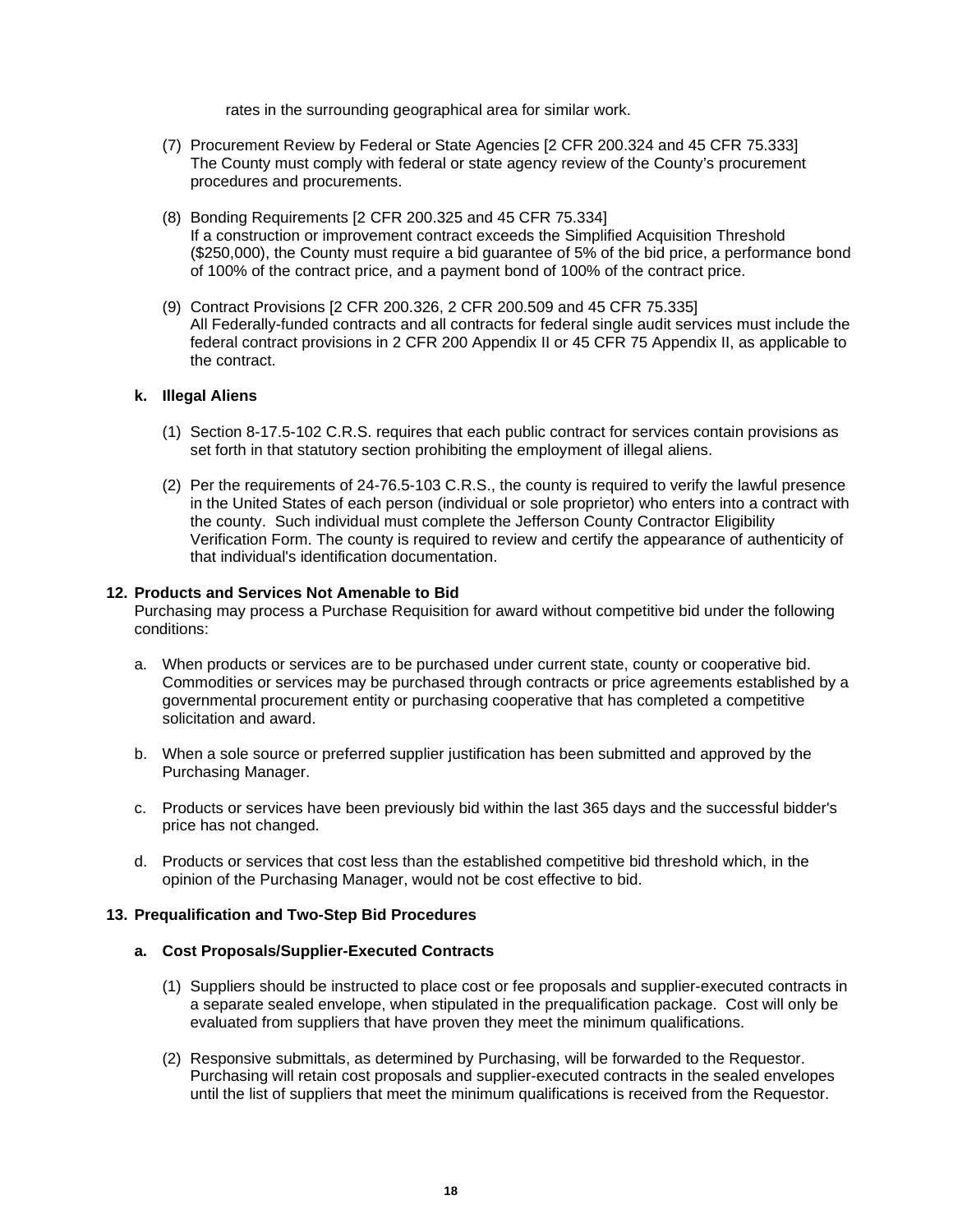- (3) Purchasing will forward insurance and legal issues received from responsive suppliers to the Safety and Compliance Division, or the CAO, as appropriate. Financial information will be forwarded to the Finance Division, when applicable. Each will evaluate the information and notify Purchasing and the Requestor of their recommendation.
- (4) The Requestor will evaluate information received from suppliers based on pre-established criteria as set forth in the prequalification documents. A list of suppliers that meet the minimum qualifications will be forwarded to Purchasing,
- (5) Purchasing will forward cost proposals and supplier-executed contracts received from those suppliers that met the minimum qualifications to the Requestor for review and recommendation if applicable.
- (6) The Requestor will forward the following information to Purchasing, in writing:
	- (a) The list of suppliers or the supplier and/or equipment that have been short-listed for further consideration. Such list shall be authored by or copied to the director/elected official.
	- (b) Substantiation of selections, including a recap of the average total points by category or rating, and constructive observations. The recap must be based on the evaluation method defined in the request for prequalification. The individual scores or names of the evaluation team members should not be included on the recap. This document must be suitable for disclosure as a public record.
	- (c) Complete bid specifications and/or a list of any additional questions or information that suppliers that have been short-listed may be required to submit.

#### <span id="page-21-0"></span>**b. Award Recommendation Documentation**

- (1) The Requestor will forward information to Purchasing in accordance with Section E.18 Sealed Bid Procedures or Section C.17. Requests for Proposals - Professional Service Contracts as appropriate to the requirement.
- (2) Purchasing and the division director/elected official will establish recommended "short-lists" for prequalification.
- (3) Purchasing will be responsible for processing award recommendations for master agreements for award in accordance with Section F.4. Award Procedures – Contracts or for distributing bid packages to short-listed suppliers in accordance with Section E.19. Sealed Bid Procedures.
- (4) The list of prequalified suppliers will be applicable only to the specific project(s) or project types indicated in the prequalification package.

#### <span id="page-21-1"></span>**14. Competitive Acquisitions**

- a. Purchasing may request verbal, electronic, facsimile or sealed bids, at its discretion, for purchases that do not meet the conditions set forth in Section E.12. Products and Services Not Amenable to Bid unless otherwise governed by state or federal regulations or other grant conditions.
- b. A minimum of three (3) qualified suppliers will be solicited, including any supplier(s) suggested by the Requestor. Proof of competitive acquisitions in the amount of \$25,000 or greater are to be attached to all requisitions.

#### <span id="page-21-2"></span>**15. Purchase of Used Goods or Equipment**

a. Purchasing will contact a minimum of three suppliers, when practical, for availability and cost unless otherwise provided for herein.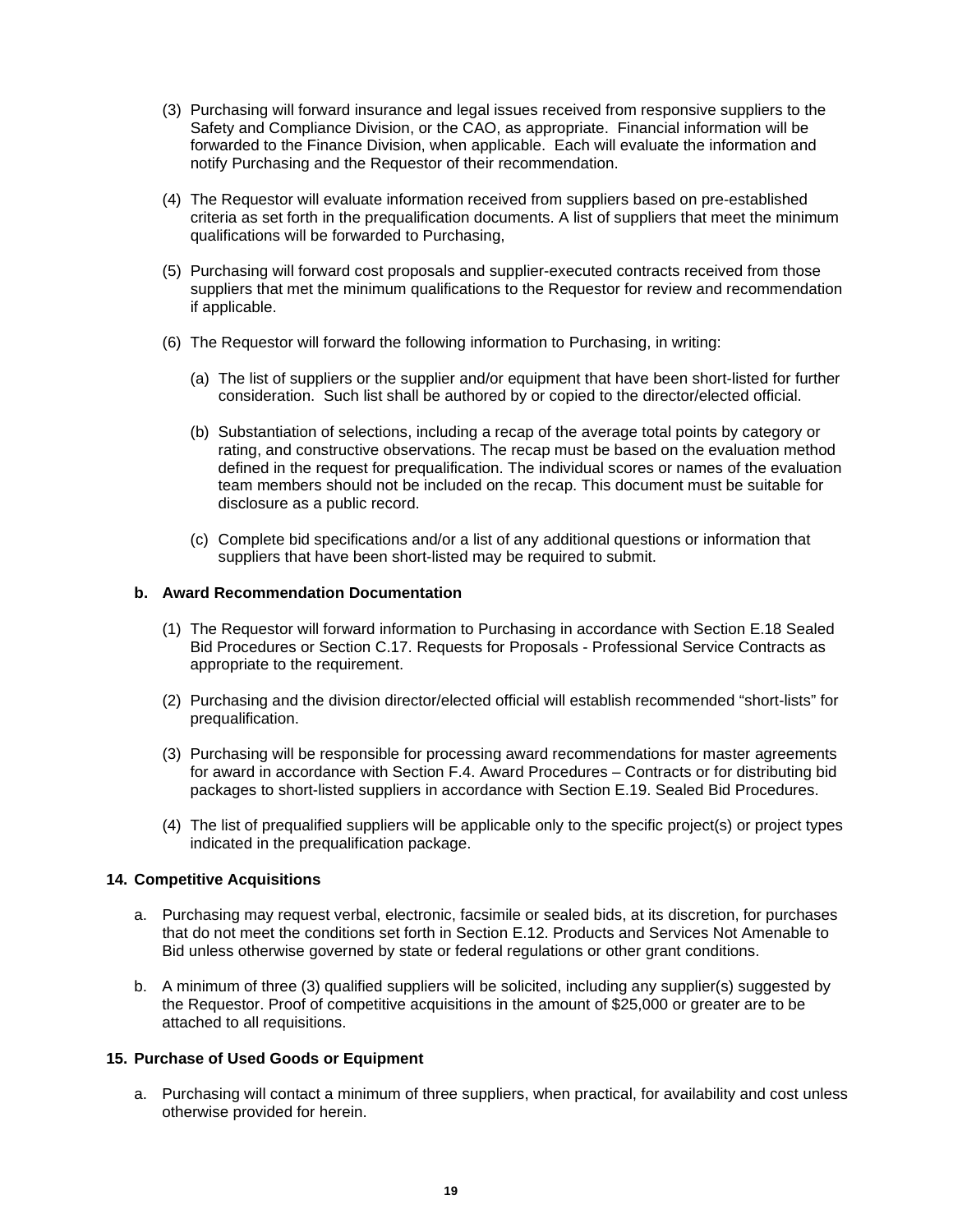- b. If inspection is required, an authorized representative of the Requestor and a representative from Purchasing, if requested, will inspect the equipment.
- c. Purchasing, in consultation with the Requestor, shall be responsible for all negotiations and for offers made to any supplier(s).
- d. Purchasing will process the award recommendation package for review and approval.

### <span id="page-22-1"></span><span id="page-22-0"></span>**16. Requests for Proposals – including Professional Service Contracts**

### **a. Fee Proposals/Supplier-Executed Contracts**

- (1) Suppliers should be instructed to place fee proposals and supplier-executed contracts in a separate sealed envelope, when requested, in the RFP package. Cost will only be evaluated from suppliers that have proven they meet the minimum qualifications.
- (2) Responsive proposals, as determined by Purchasing, will be forwarded to the Requestor. Purchasing will retain fee proposals and supplier-executed contracts in the sealed envelopes until the short-list is received from the Requestor.
- (3) Purchasing will forward insurance and legal issues received from responsive suppliers to the Safety and Compliance Division, the CAO, or the CSM, as appropriate. Financial information will be forwarded to the Finance Division, when applicable. Each will evaluate the information and notify P&C and the Requestor of their recommendation.
- (4) Proposals received from participating suppliers will be evaluated by the Requestor based on pre-established criteria as set forth in the RFP documents. A list of suppliers that meet the minimum qualifications will be forwarded to Purchasing,
- (5) Purchasing will forward cost proposals received from those suppliers that met the minimum qualifications to the Requestor for review and recommendation if applicable.
- (6) The Requestor will forward the following information to Purchasing in writing:
	- (a) An evaluation summary. Do not reflect the individual scores or names of the evaluation team members on the recap. This document must be suitable for disclosure as a public record.
	- (b) Substantiation of the selections, including a recap of the average total points by category or rating, and constructive observations. The recap must be based on the evaluation method defined in the request for proposal.
	- (c) If the Requestor recommends a supplier who has taken exception to any of the terms and conditions of the request for proposal package, an explanation as to why that supplier is being recommended, notwithstanding the exception, must be included. Minimum performance requirements must not be waived.
	- (d) The names of the suppliers that have been short-listed for further consideration. The memo of recommendation must be authored by or copied to the director/elected official.
- (7) Following review of cost proposals, the Requestor will provide a list of questions to which the selected supplier(s) will be required to respond during the interview, if applicable.
- (8) Purchasing will be responsible for scheduling interviews and/or requesting fee proposals if not requested until this point.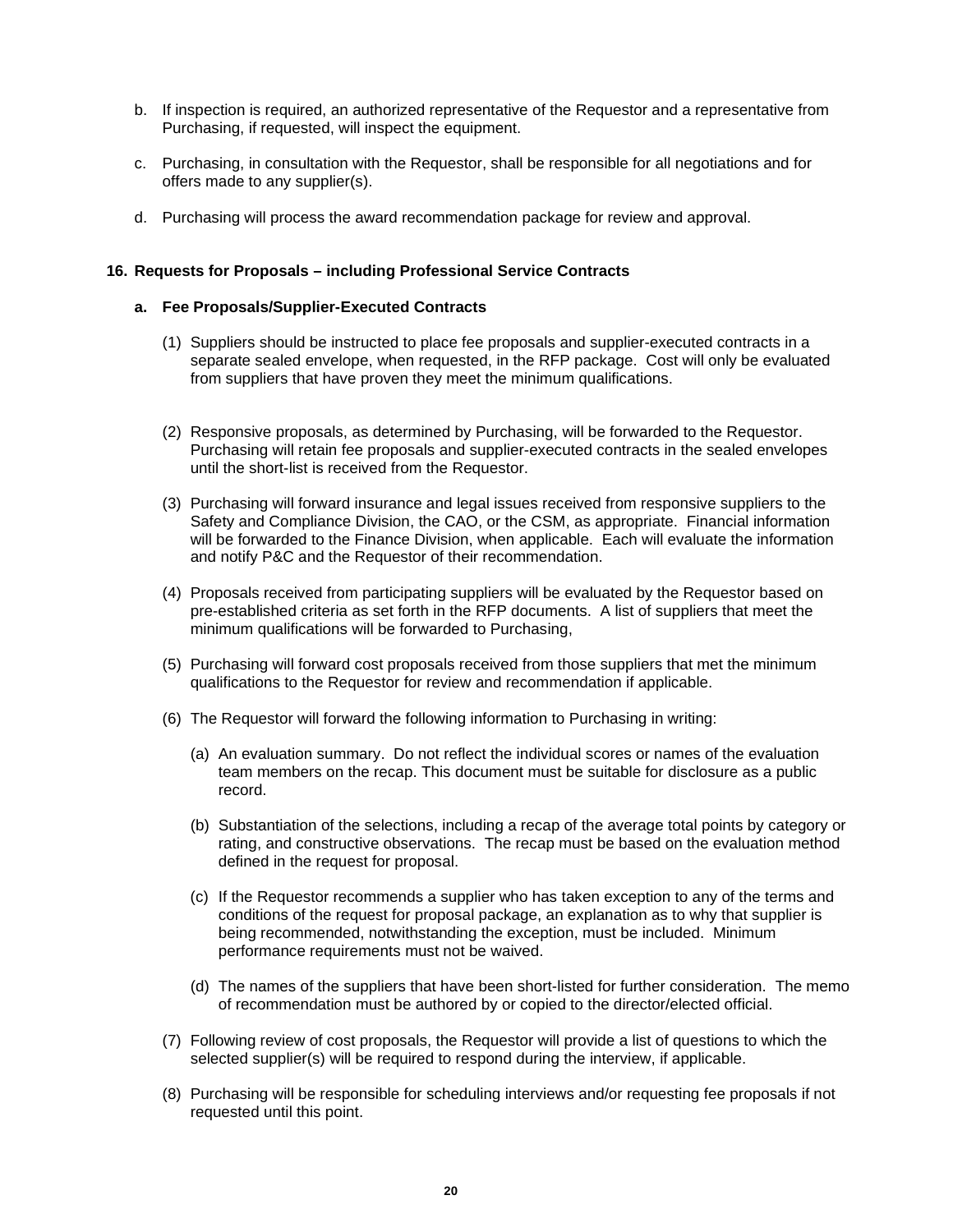- (9) A representative from Purchasing, or an attorney from the CAO and a representative from the Requestor shall conduct interviews and contractual negotiations if applicable. Negotiations shall be conducted in accordance with Section E.21. NEGOTIATIONS.
- (10) In the event of minimal or inadequate competition (less than 3 Offers), the deadline for submission of proposals may be extended at the Purchasing Manager's discretion.

## <span id="page-23-0"></span>**b. Award Recommendation Documentation**

- (1) Following the completion of any required negotiations, the Requestor will forward the following information to Purchasing:
	- (a) Award recommendation memo including supplier recommendation and the not-to-exceed amount or fixed sum. The memo of recommendation must be authored by or copied to the director/elected official.
	- (b) The requested change order authority, if different from standard change order authority.
	- (c) A background statement defining the need for the requirement (if the award requires approval by the BCC, Purchasing will incorporate this information into the Agenda Memorandum).
	- (d) Any special funding information for inclusion in the Agenda Memorandum, for example, the project may be funded in total or in part by a federal grant.
	- (e) The evaluation summary (final rating including averaged interview scores and constructive observations). This document must be suitable for disclosure as a public record.
- (2) Upon receipt of the executed contract from the supplier, Purchasing will follow applicable procedures in Section F.4. Award Procedures – Contracts.

## <span id="page-23-2"></span><span id="page-23-1"></span>**17. Request for Applications**

#### **a. Application**

- 1) This method can be applied when grants are available.
- 2) This solicitation method is used to allow organizations to present applications on how funding could be used.
- 3) The RFA will outline the type of programs that are eligible and the expectation of how the application will be submitted and reviewed.
- 4) Purchasing will review the applications as they are received to determine if the applications meet the requirements.
- 5) The selection process may include a request for additional information. The County may also request missing information from applicants at any time.

#### <span id="page-23-3"></span>**b. Method of Award and Request for Services**

- 1) As allowed by the grant the County may award firms at any time after an application is received until the end of the grant funds. The County reserves the right to award to multiple firms.
- 2) The County may request services by any of the awarded firms and may consider cost of services, or other factors.
- 3) The County reserves the right to reject any and all applications in whole or in part received by reason of this Request.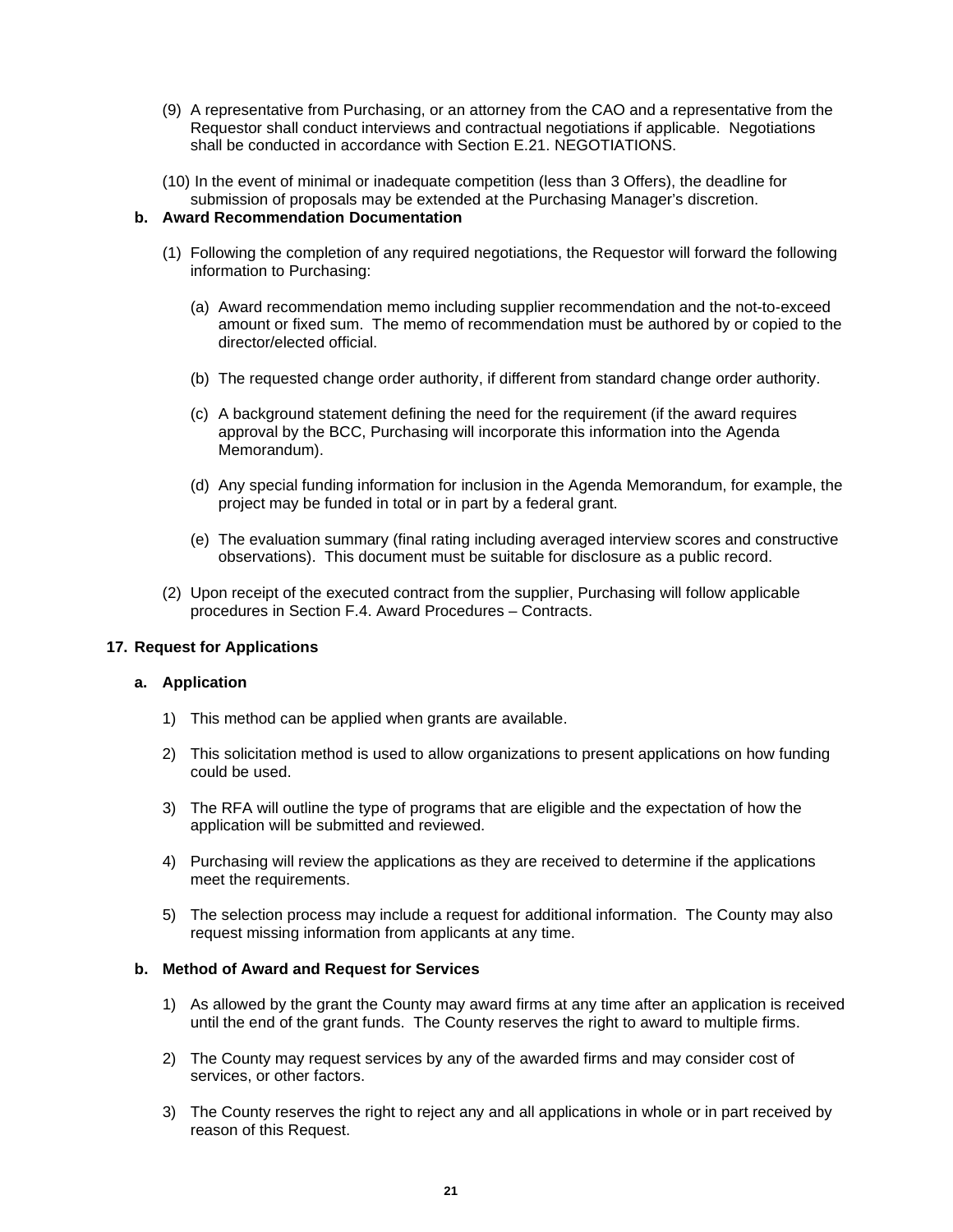## <span id="page-24-0"></span>**18. Supplier-Authored Contracts**

- a. Review prior to execution of supplier-authored contracts will be the responsibility of Purchasing. Purchasing reviews all documents for any unacceptable supplier terms and conditions and may refer contracts to the CAO to review or conduct contract negotiations as necessary.
- b. Upon receipt of the executed contract from the supplier, Purchasing will follow applicable procedures in Section F.4. Award Procedures – Contracts.

#### <span id="page-24-1"></span>**19. Sealed Bid Procedures**

Sealed bids will be obtained for all goods or services in any of the following cases: if required by federal regulation, state statute, other grant terms and conditions, or if the terms and conditions and/or nature of the acquisition warrant a sealed bid process as determined by the Purchasing Manager.

## <span id="page-24-2"></span>**a. Public Opening**

Purchasing will open and read bids at a public meeting at the time and place specified in the bid documents.

#### <span id="page-24-3"></span>**b. Bid Review**

- (1) Purchasing will forward the following information for review by the Requestor:
	- (a) Bid sheets and attachments
	- (b) A recap of the responsiveness of bids received
	- (c) Copies of the responsive bids, including any bid exceptions
	- (d) A copy of the supplier-executed contract for the lowest responsive, responsible bid, if applicable

#### <span id="page-24-4"></span>**c. Award Recommendation Documentation**

- (1) The Requestor will forward an award recommendation memo to Purchasing. Reference Section E.18.c. Award Recommendation Documentation procedures.
- (2) If the Requestor recommends a supplier who did not submit the low bid or is basing the recommendation on factors such as Best Value, such recommendation will be accompanied by written justification.
- (3) If the Requestor recommends a supplier who has taken exceptions to the bid, an explanation as to why the supplier is recommended notwithstanding the exception must be included. Minimum performance requirements must not be waived.
- (4) Exceptions taken to legal requirements or to insurance requirements must be referred to the CAO, or to the Safety and Compliance Division, as applicable.
- (5) The recommendation memo must be authored by or copied to the director/elected official.
- (6) Purchasing will process the award recommendation for review and approval following procedures set forth in Section F.3. Award Procedures – Purchase Orders or Section F.4. Award Procedures – Contracts.

#### <span id="page-24-5"></span>**20. Annual Awards/Master Agreements**

Purchasing encourages the establishment of annual awards and master agreements for material and supply requirements that are considered high-volume items, for common annual service requirements, or as requested by using County Entities.

### <span id="page-24-6"></span>**a. Annual Award**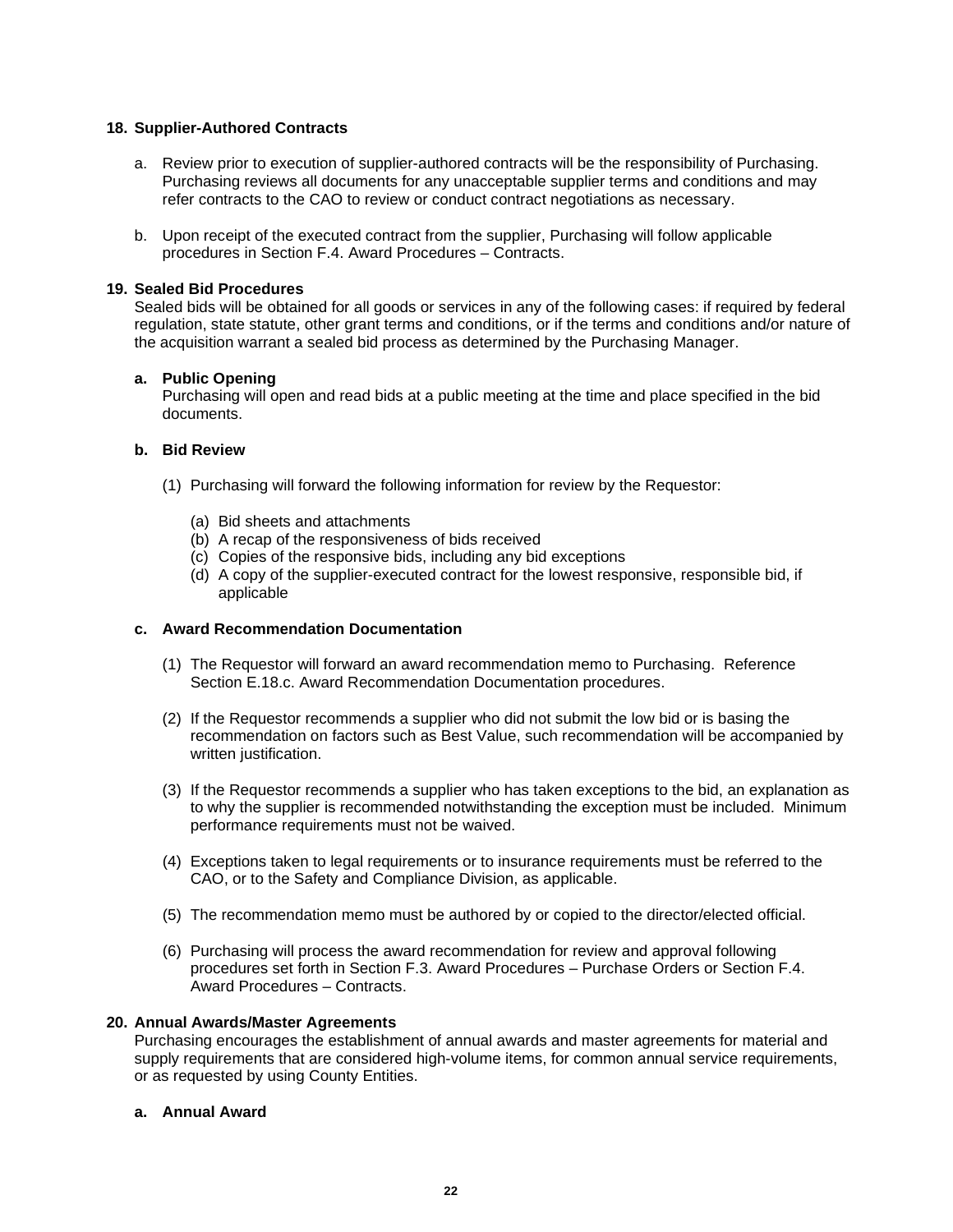An award that establishes the prices for certain products and the terms and conditions for performance but, usually, does not reference a specific quantity or delivery date. For example, Annual Awards have been established for items such as paint supplies and bulk oil/lubrication products.

#### <span id="page-25-0"></span>**b. Master Agreement**

An agreement that establishes the terms and conditions for performance but does not necessarily reference a specific scope of work or product amount. In the past, Master Agreements have been established for items/services such as carpet tiles and flooring material, testing services, roof replacement services, equipment rentals, etc.

## <span id="page-25-1"></span>**c. Process**

- (1) Bid Process shall apply as set forth in Section E.1. Competitive Bid/Proposal Process, General, as applicable to the requirement.
- (2) Purchasing may request that a representative(s) from the using County Entity prepare specifications.
- (3) The Requestor will contact all using County Entities for input regarding specifications.
- (4) Annual awards/master agreements will not exceed, or be renewable for, five (5) consecutive years (one initial year with four 1-year renewal options) unless mutually agreed upon by the using County Entities and the Purchasing Manager.
- (5) All awards/agreements that extend beyond the current fiscal year are subject to appropriation.
- (6) If the low bid proposes a brand name or condition other than specified, Purchasing will forward proposals for review and recommendation by all using divisions/departments/offices.
- (7) Purchasing will process the annual award/master agreement award recommendation for review and approval.

#### <span id="page-25-2"></span>**21. Renewals**

- a. Annual Awards/Master Agreements/Contracts may be renewed if the following conditions exist:
	- (1) The original documentation contained a renewal option.
	- (2) The using County Entities are satisfied with service and/or product provided.
	- (3) The supplier is not proposing a price increase over and above competitive proposals received previously or the proposed increase falls within current price indices.
	- (4) Terms of the contract will stipulate the timeframe within which the supplier must contact the county requesting price increases for the upcoming term.
	- (5) If the supplier submits a proposed price increase/change to Purchasing, Purchasing will forward for review and approval by the Requestor. If the supplier submits a proposed price increase to the Requestor, the Requestor shall forward to Purchasing along with a written recommendation of acceptance or rejection of the proposed increase.
	- (6) If the Requestor recommends proceeding with renewal, Purchasing will contact the for preparation of any required legal documentation. The requirements of Section F.3. Award Procedures – Purchase Orders or Section F.4. Award Procedures - Contracts shall apply.
	- (7) In the event the supplier's proposal is unacceptable or there are no additional renewal terms, the Requestor may forward a sole source request to Purchasing explaining the necessity for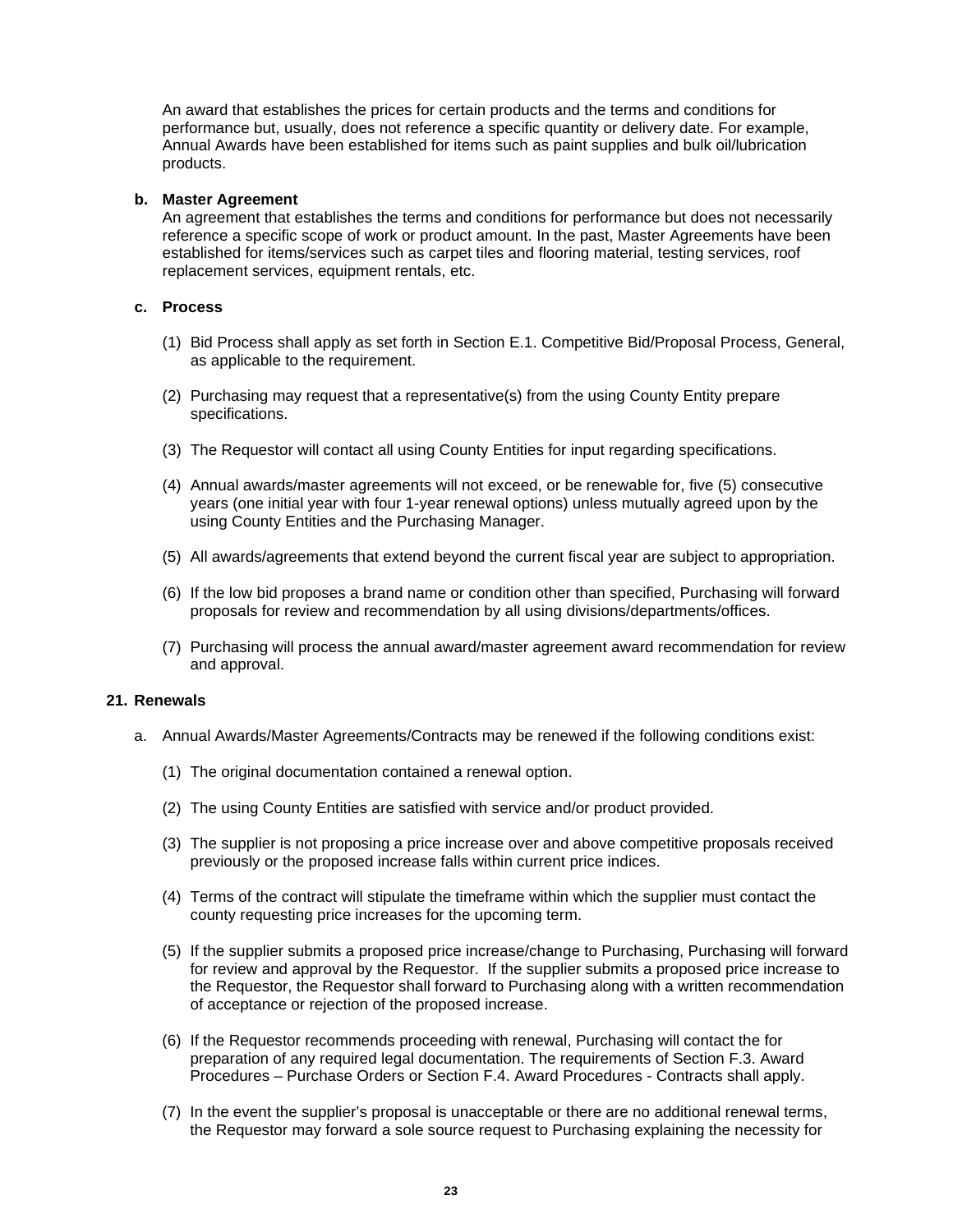continuing the services of the supplier, for example, the obligation cannot easily/reasonably be awarded to another supplier. Such explanation must detail all factors i.e. administrative impacts, integrity issues affecting a study, consistency of methodology, etc. **NOTE: It is recommended Purchasing be requested to investigate market changes for all goods and services on a three-year increment or more frequently if the market is volatile with respect to competition and/or price fluctuation.**

- b. The Requestor may request that Purchasing obtain competitive bids or proposals in accordance with the procedures applicable to the requirement as set forth in Section E. Competitive Bid/Proposal Process.
- c. Purchasing will process the annual award/master agreement award recommendation for review and approval.

## <span id="page-26-0"></span>**22. Negotiation**

- a. Negotiations must be conducted in such a manner as to assure that no supplier is given an unfair advantage over competitors.
- b. If negotiations are required, the Requestor will request Purchasing and/or the CAO to negotiate price and/or other terms with the selected supplier after consultation with the Requestor.
- c. Only Purchasing, and/or a representative from the CAO will facilitate negotiations concerning price and/or other terms and conditions for goods and services required by the county, unless otherwise provided for herein.
- d. The end result of such negotiations will not represent a significant deviation from the specifications originally bid/proposed.
- e. If, as of a result of a competitive sealed bid, no bids were received, or all bids were rejected, and the Purchasing Manager authorizes negotiation, negotiations may be conducted with the supplier determined to be most qualified based on successful past performance, references from other agencies, availability of services, etc.
- f. Upon receipt of the award recommendation, Purchasing will process the contract(s) for award.

## <span id="page-26-1"></span>**23. Evaluation Committee Procedures**

- a. The Funding Entity shall establish a committee of responsible individuals who have knowledge of the (goods and/or) services being procured. The committee may contain individuals from outside of the county, such as stakeholders, subject matter experts, etc. when doing so might add value to the evaluation process.
- b. Committee members are required to sign an Evaluation Committee Confidentiality and Conflict of Interest Statement for each specific procurement prior to reviewing proposals. The forms will be provided by Purchasing. The project manager shall forward signed statements to Purchasing. No employee, officer, or agent may participate in the selection, award, or administration of a contract if he or she has a real or apparent conflict of interest.
- **c.** Committee leaders shall determine an evaluation method appropriate for their panel/project:
	- 1. Independent member review and submission of individual scoring and comments to the committee leader;
	- 2. Joint evaluation of proposals together with other committee members and a decision based upon consensus scoring and/or vote;
	- 3. It is critical that committee members will be the same ones for all proposals to retain consistency in scoring and an equal and fair evaluation.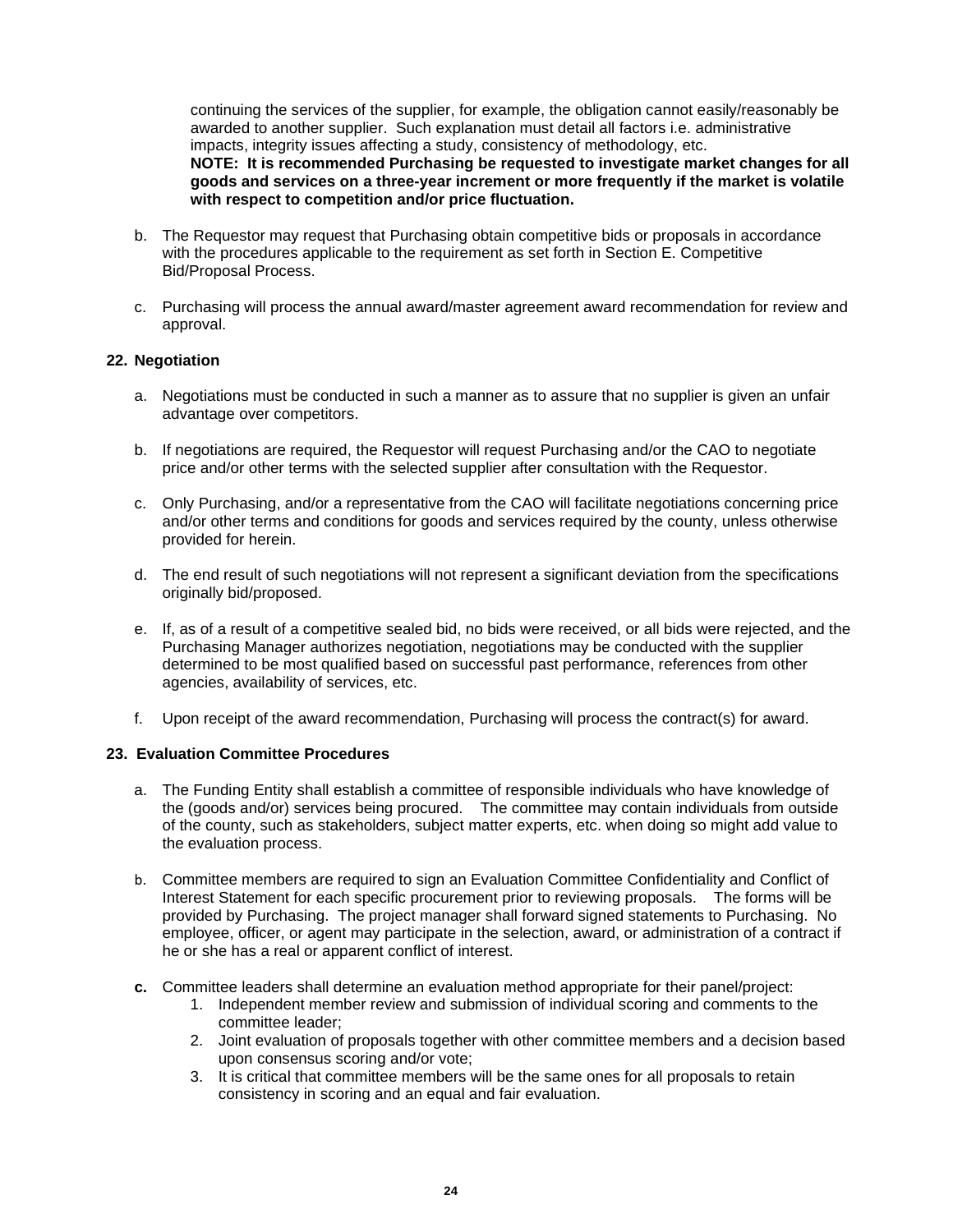- d. Purchasing will advise the committee leader when proposals are ready for the dissemination to the committee. Only members of the evaluation committee can view the proposals. The committee leader may elect to engage Purchasing staff in any or all evaluation meetings, as appropriate.
- e. The committee leader shall preliminarily review proposals to verify compliance with established minimum qualifications. The leader shall notify Purchasing of those suppliers meeting the minimum qualifications and Purchasing will then release the cost proposals.
- f. Evaluation of proposals must strictly adhere to criteria published in the RFP and must use a consistent approach when scoring.
- g. Committee leaders are expected to aggregate individual scorecards by averaging the scores and summarizing the comments for each firm and for each criterion. This information will be included with and support the recommendation for award and will also become part of the producible public record.

## <span id="page-27-0"></span>**F. Award Process**

#### <span id="page-27-2"></span><span id="page-27-1"></span>**1. Definitions**

#### **a. Responsive and Responsible Supplier**

A responsive supplier is one who has submitted a bid/proposal that conforms in all material respects to the requirements as stated in the bid/proposal documents. A responsible supplier is one that has the capability in all respects to fully perform the contract requirements, for example, the experience, integrity, reliability, personnel, capacity, facilities, equipment, and credit which will assure good faith performance as determined through the division's/department's/office's review process.

#### <span id="page-27-3"></span>**b. Best Value**

"Best Value" shall be defined as the lowest overall cost to the county after taking into consideration actual costs, tangible and intangible benefits and or metrics, cost savings, cost avoidance, or opportunity cost. All business awarded in this manner must have detailed documentation supporting the Best Value selection.

## <span id="page-27-4"></span>**c. Material Deviations**

Material deviations are those that go to the substance of the bid/proposal that affect the price, quality, or delivery of the goods or services offered and are prejudicial to the rights of other suppliers.

#### <span id="page-27-5"></span>**d. Immaterial or Minor Deviation**

A mistake that is a matter of form rather than of substance. A variation of a bid or proposal from the exact requirements that can be corrected or waived without being prejudicial to other suppliers.

## <span id="page-27-6"></span>**e. Consumable Commodities**

Routinely acquired supplies such as office supplies, salt-sand, grader blades, tires, etc. Products that are desired for testing purposes are not included in this category.

## <span id="page-27-8"></span><span id="page-27-7"></span>**2. General Award Considerations**

#### **a. Debarment or Suspension – Federal Projects**

Prior to awarding any work for a federally funded project valued at \$10,000 or more, the proposed supplier must certify neither it nor any of its principals or subcontractors or suppliers are presently debarred, suspended, proposed for debarment, declared ineligible, or voluntarily excluded from participation in the project by any Federal department or agency.

## <span id="page-27-9"></span>**b. Debarment or Suspension – County Projects**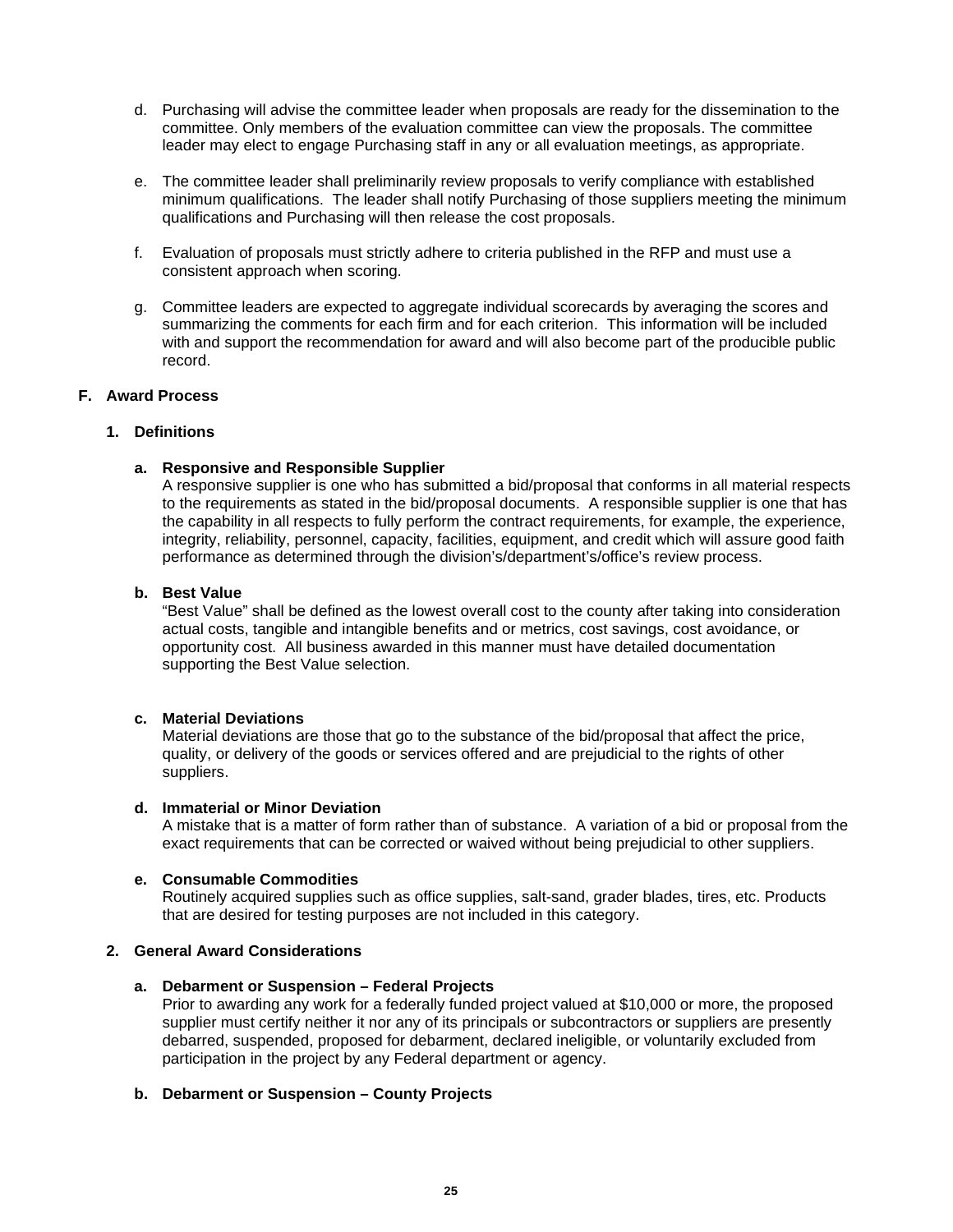- (1) Independent of Section F.2.a., the Purchasing Manager may debar a contractor from bidding on County projects for a period of up to three (3) years for any of the causes listed below:
	- i. Conviction of a criminal offense (including, but not limited to, fraud, embezzlement, theft, forgery) indicating a lack of business integrity or business honesty by any federal, state or local court of competent jurisdiction;
	- ii. Conviction of a criminal offense under a Federal antitrust statute arising out of the submission of bids or proposals;
	- iii. Inclusion on the System for Award Management ("SAM") Exclusions Extract or identified on SAM as having an exclusion record;
	- iv. A material failure to perform in accordance with the terms of a County contract or a history of unsatisfactory performance of a County contract, following documented notice to the contractor of such failure to perform or unsatisfactory performance.
- (2) Submitting a Debarment Request
	- i. Requests to debar a contractor shall be submitted via email to the Purchasing Manager, along with detailed pertinent supporting information. If a debarment term of less than three (3) years is proposed in the request, information supporting the shorter term shall be included.
	- ii. The email request must be copied to, or submitted by, the requestor's Division Director/Elected Official.
- (3) Upon receipt of information from County staff that there may be cause for debarment of a contractor, the Purchasing Manager will review the debarment request and facts and, if the Purchasing Manager finds the debarment request is actionable based on Section F.2.b.(1) above, will send a Notice of Proposed Debarment ("NPD") to the contractor via certified mail, return receipt requested, to the contractor's last known address. The NPD will state the reasons for the proposed debarment, the effective date and maximum period of debarment, and that the contractor may submit in writing a response objecting to the proposed debarment. The contractor's response to the NPD must be received by the Purchasing Manager no later than fifteen (15) calendar days after receipt of the NPD.
- (4) Debarment Decision
	- i. If no contractor response to the NPD is received pursuant to the requirements in Section F.2.b.(3). above, the NPD will be a final debarment decision.
	- ii. If a contractor response to the NPD is received, the Purchasing Manager will make a written decision on the debarment request based upon the facts presented by County staff and the contractor response to the NPD. The written decision will contain the Purchasing Manager's findings of fact and will affirm or deny the decision to debar. The written decision shall be sent to the contractor by registered mail.
	- iii. The debarment decision pursuant to Sections F.2.b.(4).i and ii will be final; no appeal may be taken.
- (5) Contractors may be suspended as a temporary measure pending completion of a debarment request review. Such suspension shall not be effective beyond 12-months after the Purchasing Manager receives a debarment request. No notice of temporary suspension must be sent to the contractor.
- (6) Contractors that have been suspended/debarred by the County are excluded from being awarded County purchase orders, contracts or subcontracts. Purchasing Agents and other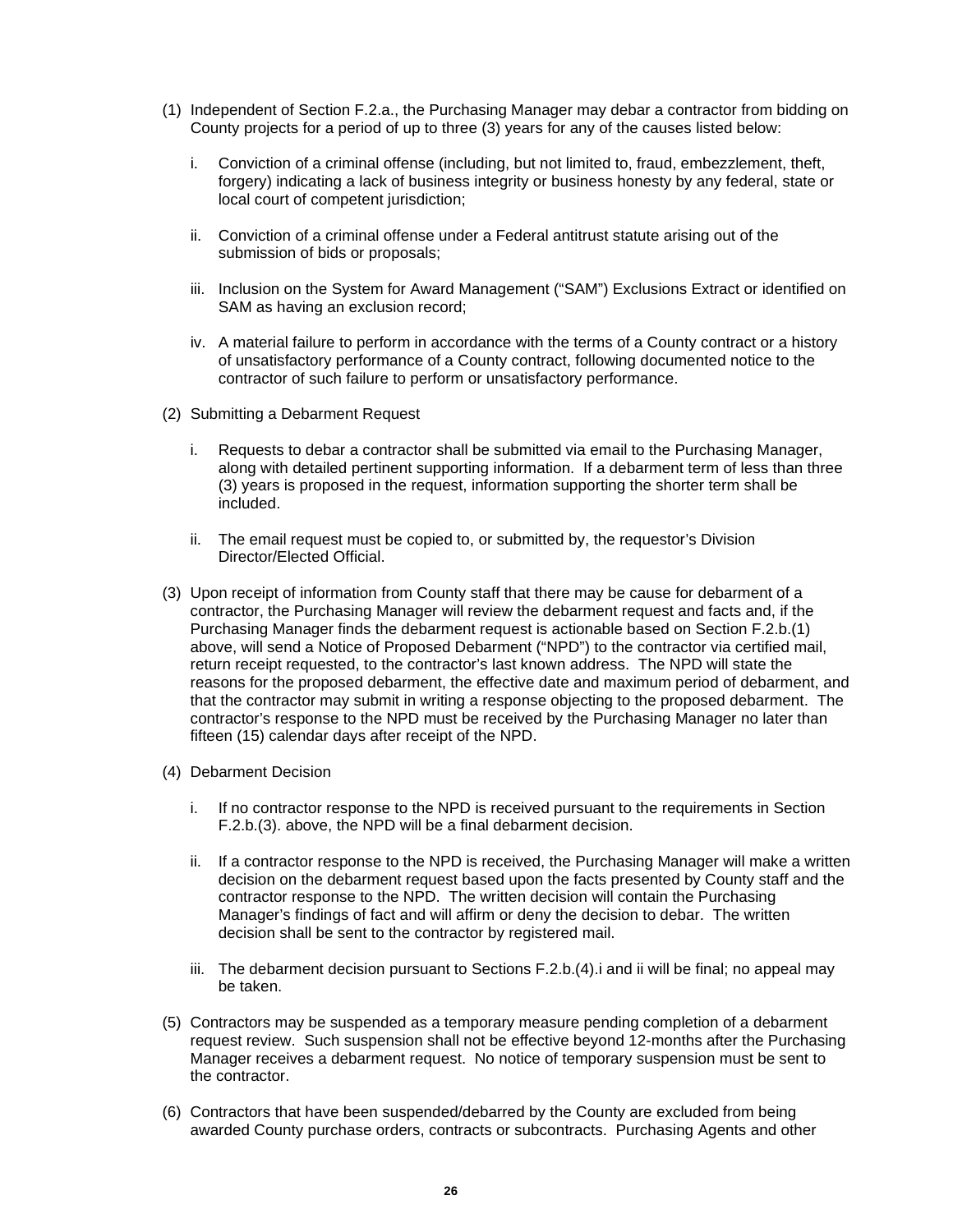County staff will not solicit proposals, bids, responses or quotations from, award contracts to, or, when a contract provides for such consent, consent to subcontracts with suspended/debarred **Contractors** 

- (7) A list of suspended/debarred contractors shall be maintained by Purchasing.
- (8) This procedure does not restrict the Purchasing Manager's ability to apply lesser sanctions than debarment, when appropriate.

### <span id="page-29-0"></span>**c. Responsive and Responsible Supplier**

Only bids/proposals from responsive and responsible suppliers will receive further consideration. [Reference Section F.1. Award Process – Definitions]

#### <span id="page-29-1"></span>**d. Material Deviations**

- (1) May not be waived in order to make an award. Suppliers are not allowed to make changes to substantive areas of their response after the bid/proposal due date and time.
- (2) Changes, suggested by the supplier, to the legal requirements established by the CAO will be forwarded for review, as appropriate.
- (3) Changes, suggested by the supplier, to the insurance or bond requirements established by the Safety and Compliance Division will be forwarded for review by the Safety and Compliance Division.

#### <span id="page-29-2"></span>**e. Immaterial or Minor Deviations**

- (1) May be clarified with the supplier. The waiving of any irregularities, however minor, must be done in such a manner as to assure that no supplier is given an unfair advantage over its competitors.
- (2) Products and services subject to a competitive purchasing process shall be awarded to the responsive and responsible supplier that can provide the Best Value for the County, unless otherwise required by federal regulation, state statute, or other grant terms and conditions. Best Value will be determined based upon clearly stated evaluation criteria set forth in the competitive document, unless otherwise required by applicable laws and regulations.

## <span id="page-29-3"></span>**f. Master Agreements**

- (1) If the anticipated total expenditure of a Master Agreement is approved in accordance with the applicable steps in Section F.4. Award Procedures – Contracts, the individual releases do not require additional review or approval prior to proceeding with the work.
- (2) If the Master Agreement is approved without an associated expenditure amount, subsequent releases (purchase orders) shall be processed for review and approval in accordance with Section F.3. Award Procedures – Purchase Orders.
- (3) Award recommendations will be forwarded for review and decision by the department director or elected official when the following circumstances exist:
	- (a) In the event Purchasing is of the opinion that the purchase of goods or services is not in the best interests of the county.
	- (b) If Purchasing and the Requestor disagree as to whom a bid should be awarded or disagree in regard to a sole source or preferred vendor request.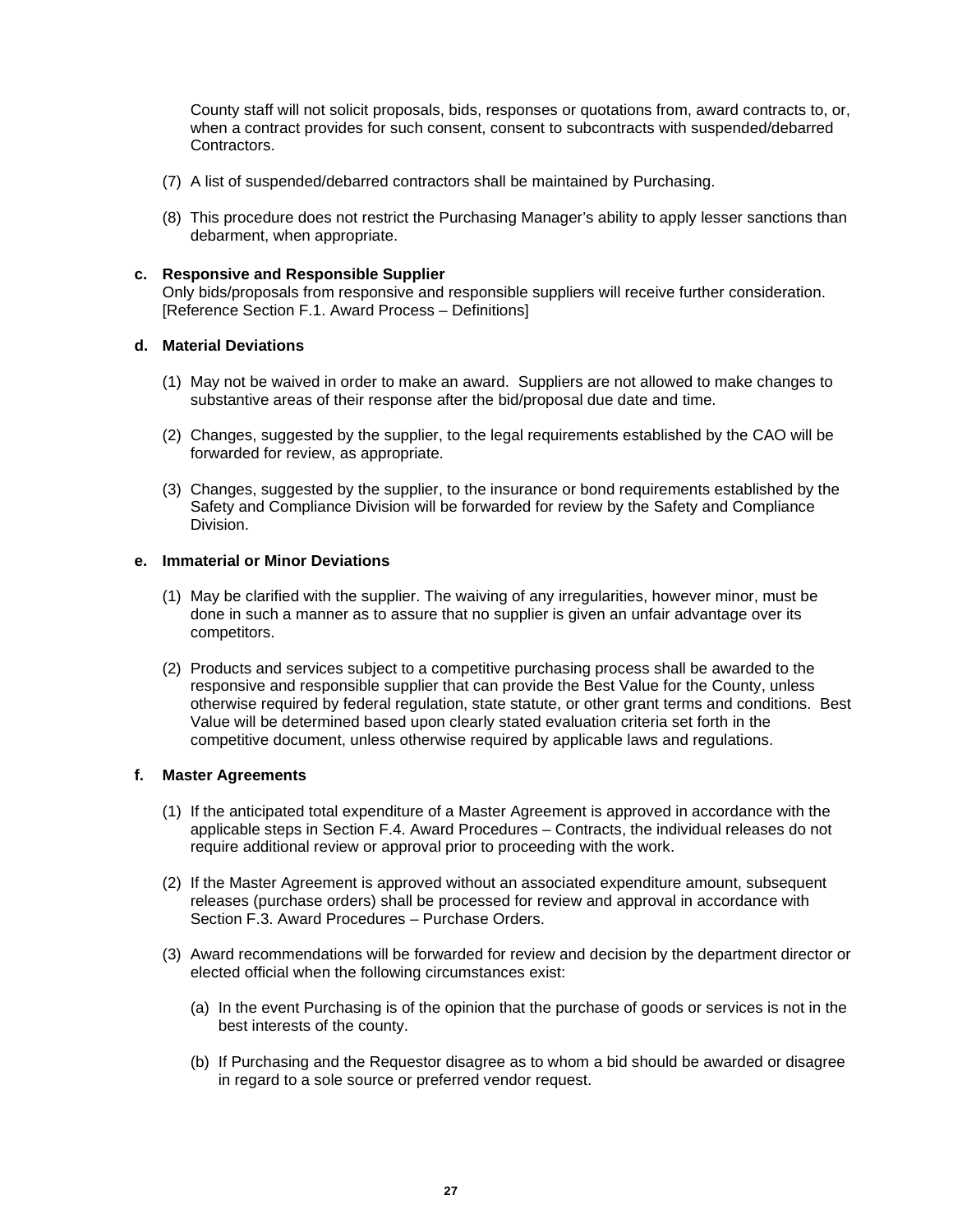(4) Purchasing will route awards in accordance with the current county Purchasing Approval Authority Appendix.

## <span id="page-30-0"></span>**g. Strategic Supplier Relationships**

Strategic supplier relationships are defined as long-term commitments characterized by information sharing, cooperative continuous improvement efforts, and sharing of risks and rewards. Under the direction of the Purchasing Manager, the selection of a strategic supplier is a collaborative effort with primary stakeholders and is based upon a critical and thorough analysis of the county's long term needs as it relates to the products and/or service, a thorough market analysis, objective evaluation of all critical requirements, and other vigorous due diligence processes as set forth procedurally.

## <span id="page-30-2"></span><span id="page-30-1"></span>**3. Award Procedures – Purchase Orders**

## **a. Orders Not Requiring BCC Approval**

Purchase orders that do not require approval by the BCC will be generated in JDE by Purchasing using JDE menu option appropriate to the acquisition. The menu options correspond to an approval route that is based on the Purchasing Policy and the Contract and Delegation Authority Policy.

## <span id="page-30-3"></span>**b. Orders Requiring BCC Approval**

- (1) Requestors will complete a Purchase Transmittal Form for acquisitions requiring approval by the BCC.
- (2) Purchasing will prepare an Agenda Memorandum for award recommendations requiring approval by the BCC.
	- (a) The Staff Recommendation section will provide the following information:
		- i. Name of the supplier being recommended for award
		- ii. Cost
		- iii. Product or service desired
		- iv. Term of award or expected project completion date
		- v. Name of the county's authorized representative
		- vi. Change order authority if required, if different from standard change order authority
	- (b) The Background section will include the following information:
		- i. An explanation of the requirement
		- ii. If applicable, brief explanation of acceptance of exceptions taken to county terms and conditions
		- iii. Competitive bidding information
		- iv. Other information the Purchasing Manager may feel is necessary for an informed decision
	- (c) The Fiscal Information section will include certification of fund source and availability based on information received from the Requestor.
- (3) Purchasing will electronically route award requests to the County Manager for presentation to the BCC, and will include the following documentation, as appropriate:
	- (a) Completed Purchase Transmittal Form and Agenda Memorandum if applicable
	- (b) Bid/cost proposal recap, if applicable
	- (c) Justification memo for noncompetitive source or no substitution requests, if applicable
	- (d) Requestor's award recommendation memo
	- (e) Bid sheet or cost proposal from recommended supplier
	- (f) Specifications including terms and conditions and/or insurance requirements, if applicable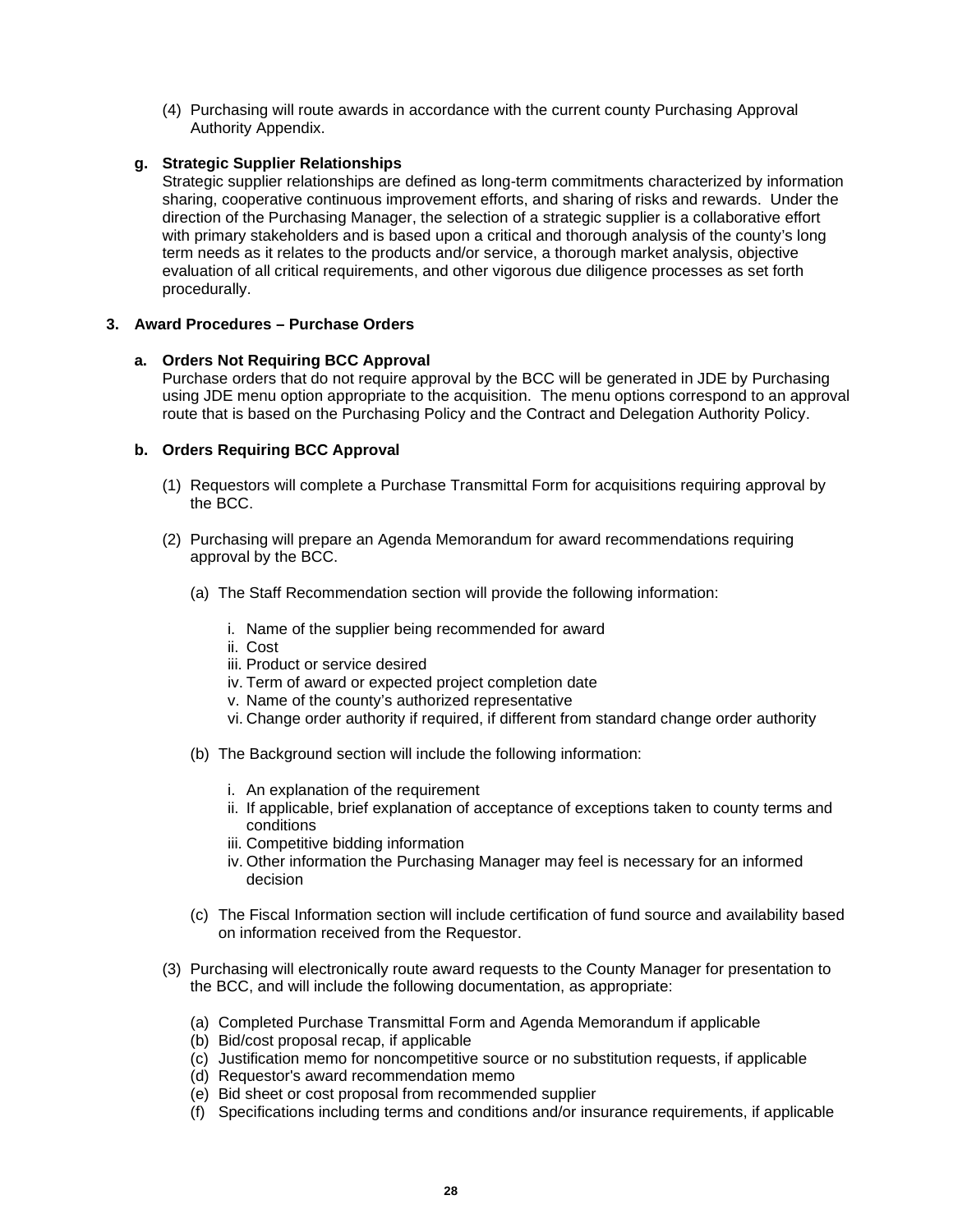- (g) Other information the Purchasing Manager or other review authority may feel is necessary for an informed decision.
- (4) Following the receipt of required approvals, Purchasing will generate and/or print a purchase order, for approval by the Purchasing Manager or designee, and distribute with all applicable attachments to the successful supplier.
- (5) When applicable, the Safety and Compliance Division will contact the county's authorized representative, as named in the Purchase Order, following the receipt and approval of insurance documents and/or bonds.
- (6) The county's authorized representative will issue notice to the supplier to proceed with the work only upon the receipt and approval of insurance certificates and/or bonds, if applicable.

## <span id="page-31-0"></span>**4. Award Procedures - Contracts**

Outlined below are the steps that apply to contracts that were not completed/executed by the supplier at the time of bid/proposal submission.

- a. Purchasing will forward the award recommendation information to the CAO for contract preparation. The information will consist of the following, as applicable:
	- (1) Contract Preparation Transmittal memo or email
	- (2) Agenda Memorandum for those contracts that will be executed by the BCC
	- (3) Requestor's recommendation
	- (4) Bid/proposal recap
	- $(5)$  The recommended supplier's bid or proposal noting the contract amount to be awarded
	- (6) The scope of work
	- (7) Addenda
	- (8) The contract
	- (9) The Insurance Requirements form
	- (10) Approved exceptions
	- (11) Other applicable information
- b. The CAO will prepare the contract and forward to the county authorized representative for review and approval. The authorized representative will contact the CAO if changes are required or will forward the contract to Purchasing for further processing.
- c. Purchasing will prepare a transmittal letter or email and forward it with the contract to the supplier for signature by the individual authorized to act as their contracting agent.
- d. Upon receipt of the executed contract from the supplier, Purchasing will electronically route the contract award package for review, approval and execution in accordance with the Purchasing Policy and the Contract and Delegation Authority Policy.
- e. The contract award package will consist of the following documentation, as appropriate:
	- (1) Purchase Transmittal Form Requestor will complete the Purchase Transmittal Form for contracts/agreements requiring approval by the County Manager and/or the Board of County Commissioners.
	- (2) Agenda Memorandum Purchasing will prepare an Agenda Memorandum for award recommendations requiring approval by the BCC with the following in the Staff Recommendation section:
		- (a) Name of the supplier being recommended for award
		- (b) Cost
		- (c) Product or service desired
		- (d) Term of award or expected project completion date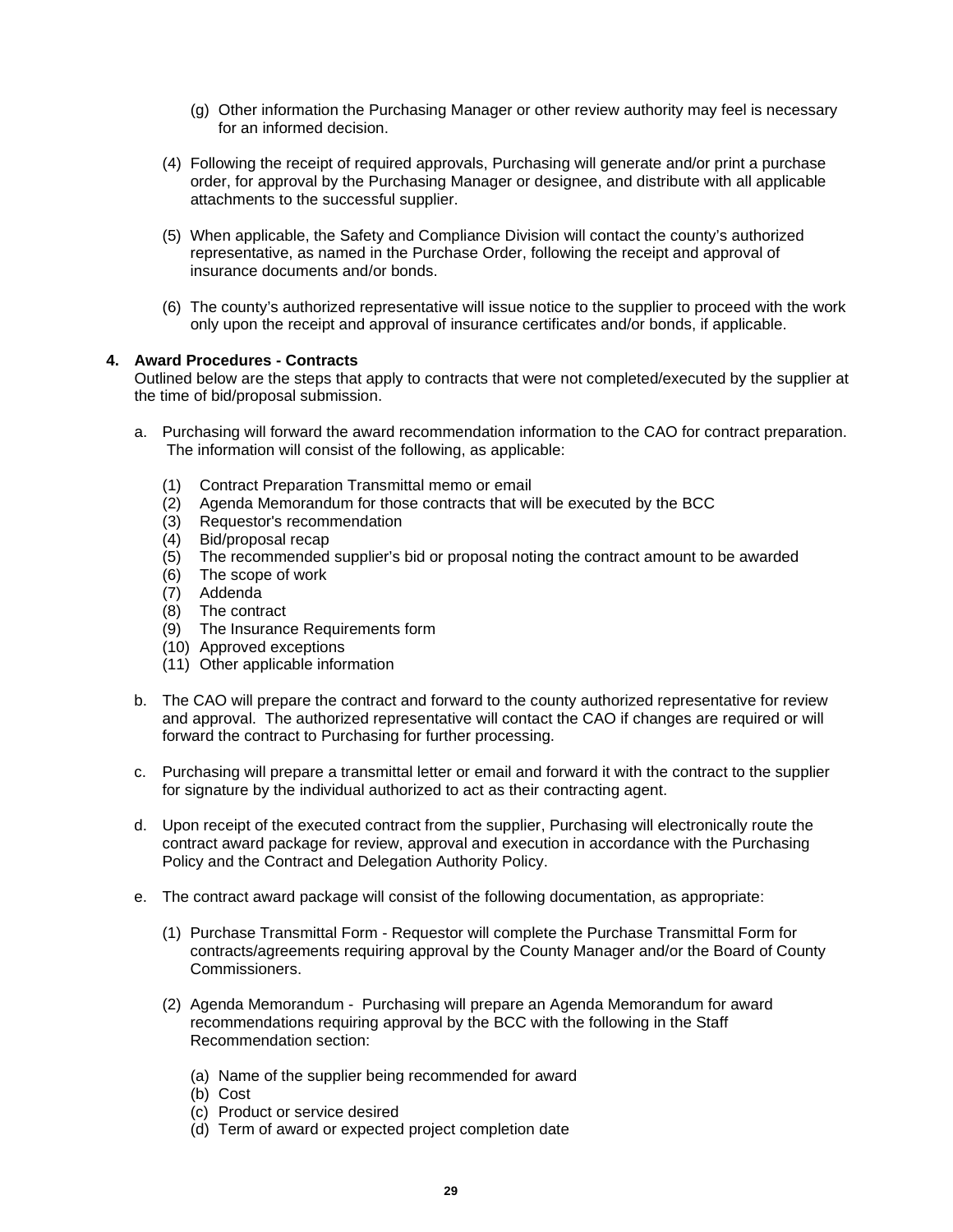- (e) Name of the County's authorized representative
- (f) Change order authority if different from standard change order authority
- (3) The Background section will include the following information:
	- (a) An explanation of the requirement
	- (b) If applicable, brief explanation of acceptance of exceptions taken to county terms and conditions
	- (c) Competitive bidding information
	- (d) Other information the Purchasing Manager may feel is necessary for an informed decision
- (4) The Fiscal Information section will include certification of fund availability based on information received from the Requestor.
- (5) Supplier-executed contract with applicable attachments/exhibits
- (6) Bid/cost proposal recap, if applicable
- (7) Justification of Waiver of Competition Form for noncompetitive source or no substitution requests, if applicable
- (8) Requestor's award recommendation memo
- (9) Bid sheet or cost proposal from recommended supplier
- (10)Other information the Purchasing Manager may feel is necessary for an informed decision
- f. Upon receipt of the fully executed document, the executing County Entity will make distribution in accordance with Section G.2. Contract Distribution.
- g. If the supplier has not executed the contract, both or all copies of the contract will be forwarded to Purchasing for handling as follows:
	- (1) Purchasing will transmit the executed contract to the supplier with instructions appropriate to the project. For example: If the supplier was unable to sign prior to execution by the county's authorized signature authority, Purchasing will instruct the supplier to have the contract signed by the individual authorized to act as their contract agent. Included will be instructions to return one fully executed original contract to Purchasing.
	- (2) Upon receipt of the fully executed document, Purchasing will make distribution in accordance with Section G.2. Contract Distribution.
	- (3) Information will be included pertaining to bonds, certificates of insurance, and performance start dates.
	- (4) The transmittal letter or email will be copied to the county authorized representative, the Safety and Compliance Division, and others as appropriate, including any necessary instructional notations.
- h. Purchasing will encumber the contract in JDE. This procedure does not apply if purchase orders are to be generated to authorize the work for separate projects.
- i. When applicable, the county's authorized representative, as named in the contract, will forward the supplier's bonds and certificate(s) of insurance to the Safety and Compliance Division for review and approval.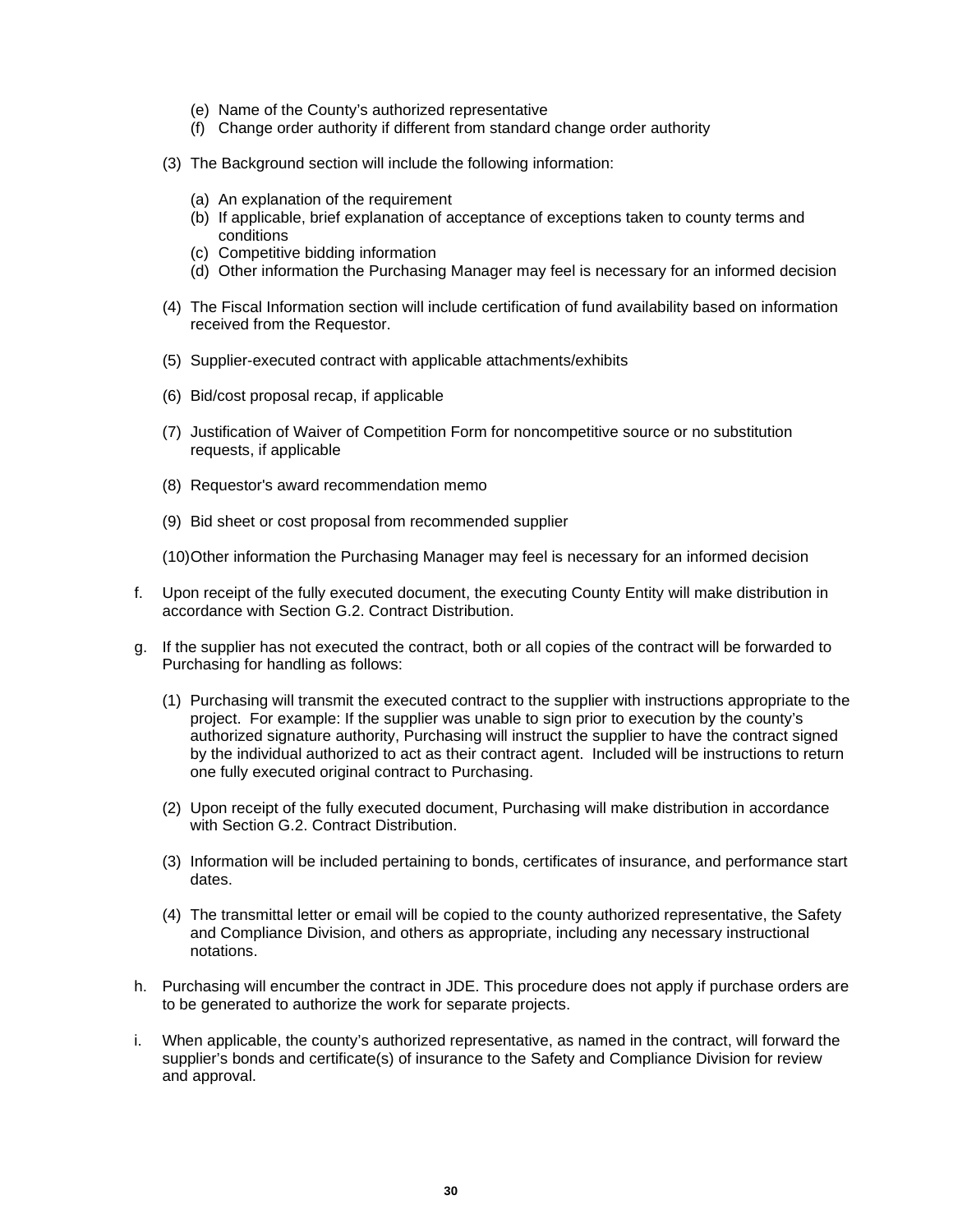- j. The Safety and Compliance Division will contact the county's authorized representative, as named in the contract, following the receipt and approval of the insurance documents and bonds. The Safety and Compliance Division will forward approved bonds to the CAO for safekeeping.
- k. The county's authorized representative will issue notice to the supplier to proceed with the work only upon fulfillment of all requirements applicable to the project, for example:
	- (1) Delivery of construction plans stamped by a certified engineer
	- (2) Receipt and approval of insurance certificates
	- (3) Receipt and approval of bonds
	- (4) Compliance with security requirements

#### <span id="page-33-1"></span><span id="page-33-0"></span>**5. Contract Change Orders/Contract Amendments**

#### **a. Definitions**

- (1) Contract Change Orders: A change to the scope of work resulting from conditions unknown at the time of bid. Change Orders should not be used where the changes are so extensive as to change the entire character of the work or where they so alter the project that the project no longer resembles the bid project.
- (2) Contract Amendment: All contract changes other than those made using Change Orders. Contract amendments should not be used to expand the scope of work when a competitive market exists.

#### <span id="page-33-2"></span>**b. Processing Requirements – Contract Change Orders**

- (1) Contract Change Orders will be processed in accordance with the established county policy manual.
- (2) All change orders will be considered cumulative. Signature approval requirements apply to the sum total of changes to date, not just to each individual change.
- (3) Processing a change order that increases the total cost of the contract does not extend any additional change order authority to the county's authorized representative or to the County Manager.

#### <span id="page-33-3"></span>**c. Processing Requirements – Contract Amendments/Renewals**

- (1) Contract Amendment Requests will be referred to the CAO for review and amendment preparation. The requirements outlined in Section F.4. Award Procedures – Contracts shall apply prior to authorizing/proceeding with the work. A requisition must be entered into JDE.
- (2) Changes which may affect the county's liability will be referred to the Safety and Compliance Division or Purchasing for review and approval prior to authorizing/proceeding with the work.
- (3) All amendments that increase the total cost of the contract will require the level of signature authority appropriate for the revised total amount of the contract, unless otherwise provided for in the contract. (See c.(6) Exception - Contract Amendments Renewing Annual Services)
- (4) All amendments that increase the total cost of the contract will be considered cumulative. Signature approval requirements apply to the sum total of amendments to date, not just to each individual amendment. (See c.(6) Exception - Contract Amendments Renewing Annual Services)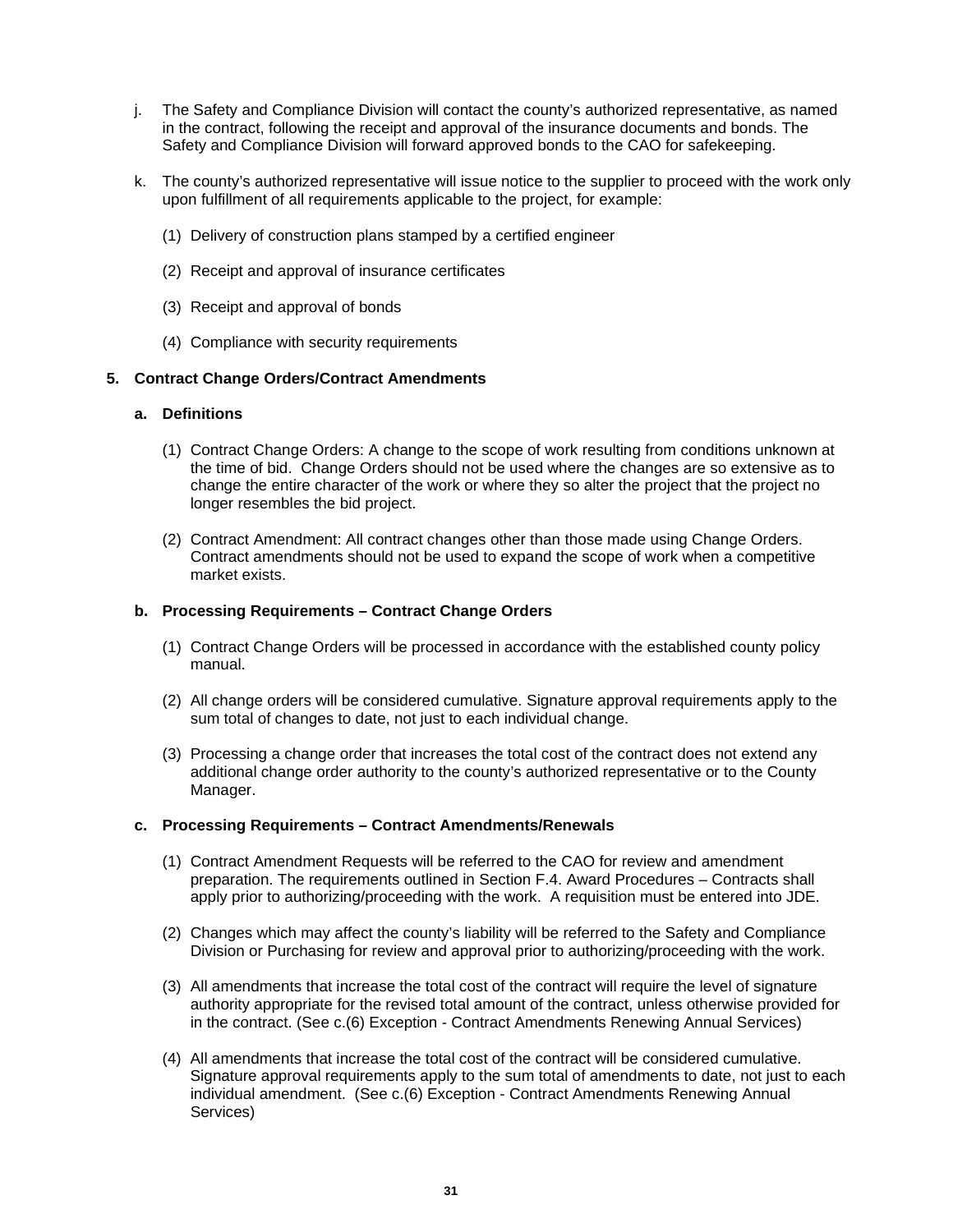- (5) Processing an amendment that increases the total cost of the contract does not extend any additional change order authority to the county's authorized representative or to the County Manager, unless specifically requested of, and approved by, the BCC or Elected Official.
- (6) Exception Contract Amendments Renewing Annual Services: Contract amendments renewing annual services will require the level of signature authority appropriate for the amount of the renewal option term only, not as a cumulative total for the full multi-year term of the contract.
- <span id="page-34-0"></span>**d. Processing Requirements – Contract Cancellations** The signature authority required to terminate a contract is stipulated in the Approval Authority Appendix.

## <span id="page-34-2"></span><span id="page-34-1"></span>**6. Purchase Order Modifications - Processing Requirements**

## **a. Purchase Order Changes**

- (1) A purchase order change should be issued any time there is an appreciable change to a purchase order. Whether it is a change in quantity, specifications, authorized price change, or any other variance from the original order, a purchase order change is necessary to make all involved aware of changes being made.
- (2) Changes will be requested in writing and referred to Purchasing for review, approval and purchase order modification, as necessary, prior to authorizing/proceeding with the work.
- (3) Purchasing, at its discretion, may require the return of any or all of the merchandise if an order is modified without prior approval by Purchasing.

## <span id="page-34-3"></span>**b. Liability Changes**

Changes that may affect the county's liability will be referred to the Safety and Compliance Division, the CAO, or Purchasing, as applicable, for review and approval prior to authorizing/proceeding with the work.

## <span id="page-34-4"></span>**c. Cancellations**

The ordering County Entity will contact Purchasing who will contact the supplier for the procedures to be followed. Any applicable restocking charges will be the responsibility of the funding County Entity.

## <span id="page-34-5"></span>**d. Monetary Changes**

The Purchasing Manager may use his/her discretion in approving monetary changes. If, in the Purchasing Manager's judgment, the change requires additional review, such change will be processed by Purchasing in accordance with Section F.3. Award Procedures – Purchase Orders prior to authorizing/proceeding with the work.

**NOTE: All purchase order modifications will be considered cumulative. Approval requirements apply to the sum total of changes to date, not just to each individual change.**

## <span id="page-34-6"></span>**7. Rejection of Bids/Proposals**

- a. The county's solicitation of bids or request for proposals does not guarantee the award of a bid or the acceptance of a proposal. The county reserves the right, in its sole discretion, to reject any or all bids or proposals or portions thereof.
- b. Acceptance of a proposal by the County does not guarantee that a contract will result. The county may abandon or reject a proposal anytime prior to the execution by both parties of a binding contract.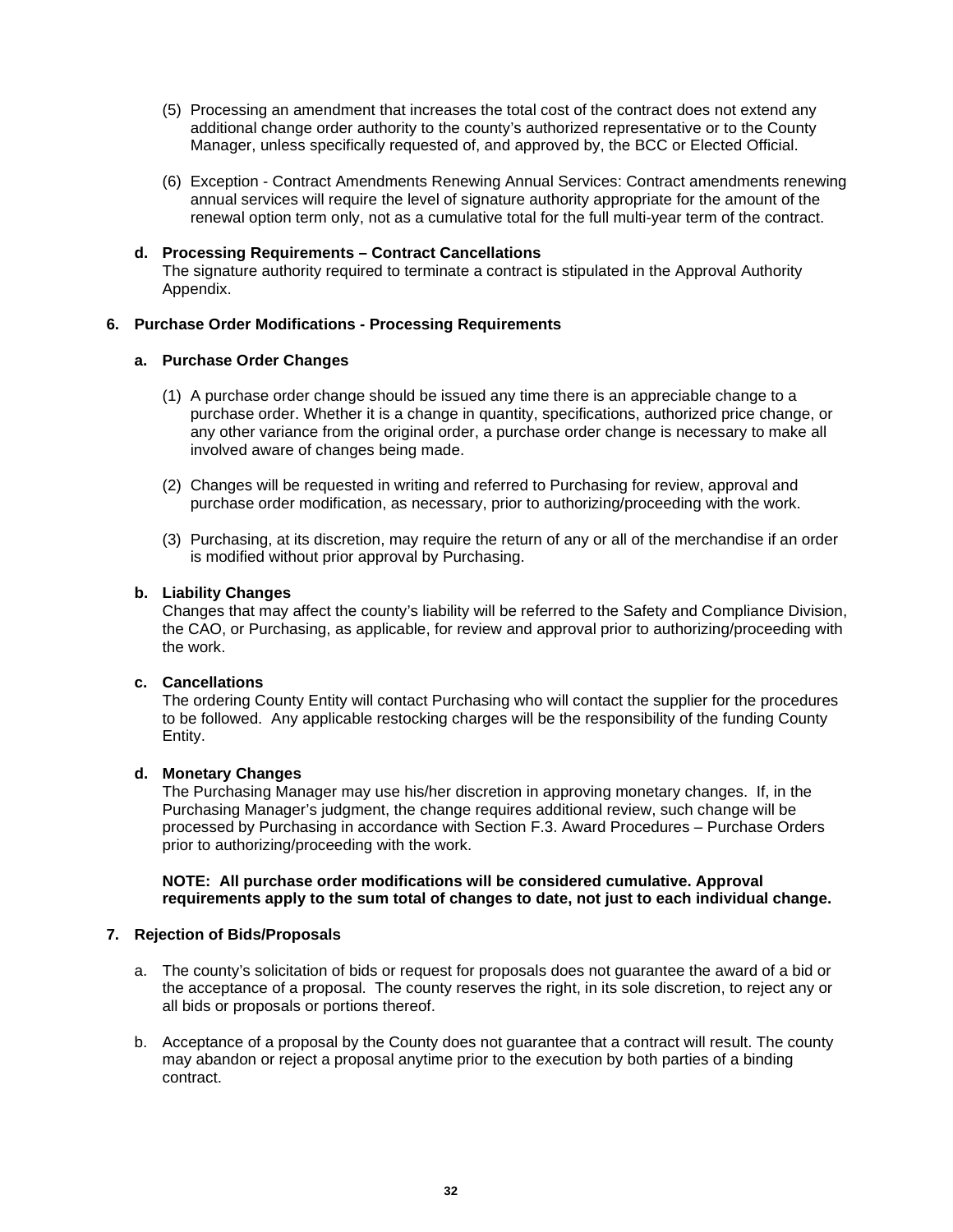- c. In the event a project is abandoned, significantly altered, postponed, or otherwise determined not to be in the best interests of the county, all bids or proposals or portions thereof may be rejected by the division/department director/elected official with notice to the Purchasing Manager.
- d. The Purchasing Manager or agent shall inform participating suppliers of the project status following notice from the division/department director/elected official.

## <span id="page-35-0"></span>**8. Prequalification Approval**

- a. Purchasing and the division director/elected official will establish recommended "short-lists" for prequalification.
- b. All information requirements provided in accordance with Section E.13. Prequalification and Two-Step Bid Procedures will be provided with the recommendation including:
	- (1) Memorandum defining the purpose of the prequalification
	- (2) A recap of the rating criteria and rating results for all participating suppliers/equipment
	- (3) The Requestor recommendation

## <span id="page-35-1"></span>**9. Protest of Bids**

- a. Any supplier who desires to protest the award of a bid or contract will submit such protest in writing to the Director of Finance and Information Technology within five business days after the bid opening or no later than ten days after the award. The County will not consider a claim that the selected supplier is not a responsible supplier.
- b. The written protest will include the basis for the protest and the relief sought. The Director of Finance and Information Technology or designee will issue a decision in writing within thirty days after receipt of the protest stating the decision, reasons therefore, and the action, if any, that will be taken. This decision will be final; no appeal may be taken.
- c. If it is determined that an award of a bid or contract was arbitrary or capricious, then the sole relief will be as hereinafter provided.
	- (1) Where the award has been made but performance has not begun, the Director of Finance and Information Technology or designee will require that performance under the contract not proceed.
	- (2) Where the award has been made and performance has begun, the Director of Finance and Information Technology or designee may declare the contract void upon a finding that this action is in the best interest of the county. Where a contract is declared void, the performing supplier will be compensated for the cost of performance up to the time of such declaration and will be entitled to no compensation or damages for work not performed at the time of the declaration. In no event, will the performing supplier be entitled to lost profits or other consequential damages or bid preparation costs as a result of such termination.
- d. When the Director of Finance and Information Technology determines that there is probable cause to believe that a decision to award was based on fraud or corruption or conflict of interest, the Director of Finance and Information Technology or designee may enjoin the award of the bid or contract to a particular supplier and either authorize cancellation or re-bid.
- e. A contract or bid awarded and accepted in good faith will not be affected by a pending protest.

## <span id="page-35-2"></span>**G. Document Distribution**

<span id="page-35-3"></span>**1. Purchase Order Distribution**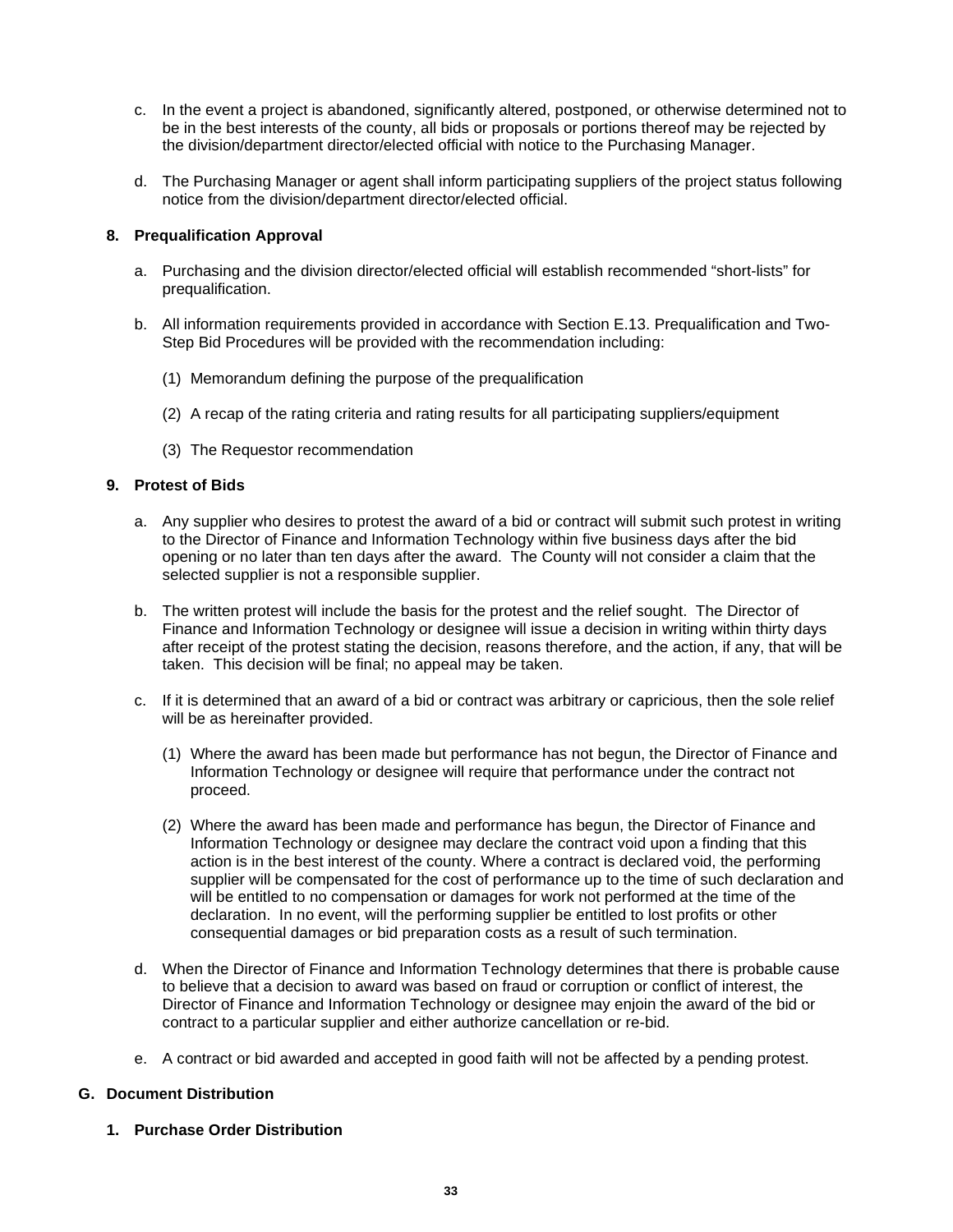- a. Supplier original Purchase Order and applicable attachments
- b. Purchasing Copy of Purchase Order and applicable attachments
- c. The Finance Division Copy of Purchase Order and applicable attachments
- d. Funding County Entity applicable attachments (In cases where the goods/services are shipped to an alternate division, the funding division should provide necessary order information to the receiving location.)

#### <span id="page-36-1"></span><span id="page-36-0"></span>**2. Contract Distribution**

## **a. Definitions**

- (1) Original contract form with original signatures from both (all) parties, if applicable, and any applicable attachments or exhibits (note: if electronic signature provision is included in contract, an electronic reproduction is acceptable in lieu of original)
- (2) Copy a reproduction of the contract including any applicable attachments or exhibits

### <span id="page-36-2"></span>**b. Supplier Authored Contracts**

- (1) Original, electronic reproduction, or Supplier Copy, as required by supplier attach and email to supplier with purchase order
- (2) Copy Clerk to the Board unless directed otherwise by the Clerk to the Board.
- (3) Copy file with Purchasing 's copy of purchase order
- (4) Copy CAO
- (5) Copy The Finance Division
- (6) Copy Funding Division/Office

#### <span id="page-36-3"></span>**c. County Authored Contracts**

- (1) Original, electronic reproduction, or Supplier Copy forward to Purchasing for transmittal to successful supplier
- (2) Copy Clerk to the Board unless directed otherwise by the Clerk to the Board
- (3) Copy CAO
- (4) Copy The Finance Division
- (5) Copy Funding County Entity
- (6) Copy Any other County Entity listed on distribution line
- (7) Copy County Manager, for publication, if contract is executed by other than the Purchasing Manager, County Manager or by the BCC

#### <span id="page-36-4"></span>**d. File Retention**

Purchasing will maintain copies of all purchase orders, all formal bid files and any related documents in accordance with the current Jefferson County Records Retention Schedule.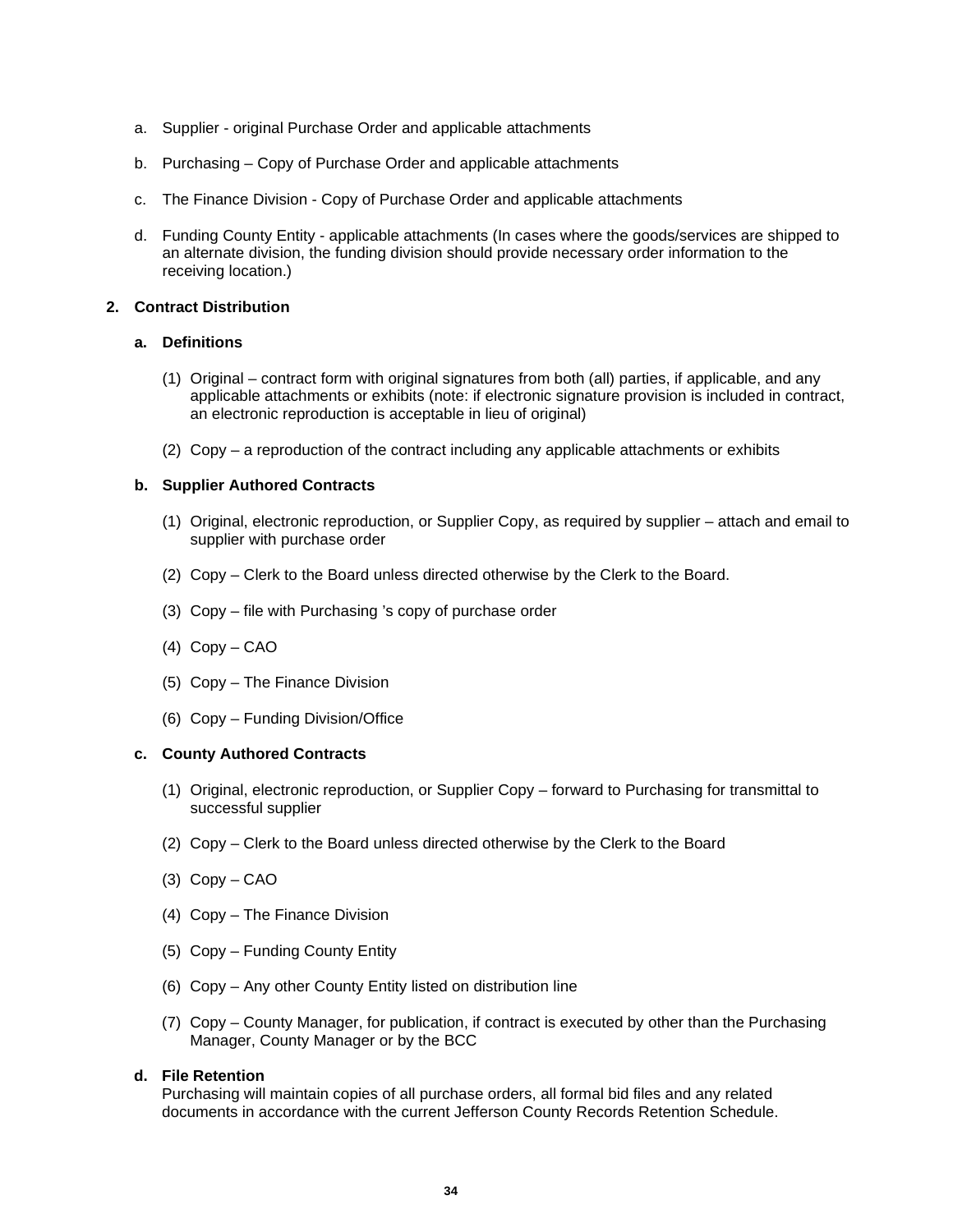#### <span id="page-37-0"></span>**e. Public Inspection of Records**

- (1) After award, all pertinent documents, will become available for inspection to the extent permitted by the Public Records statute. Reference the established County policy as it pertains to Open Records.
- (2) Purchasing may schedule inspection at a time that prevents interference with the regular discharge of the duties of Purchasing.
- (3) Purchasing will not provide clarifications or answer questions regarding information reflected on the tabulation.
- (4) All suppliers are allowed an opportunity to address questions or seek clarification at the time of the bid opening.
- (5) All requests for copies will be processed in accordance with the established county policy manual.

#### <span id="page-37-1"></span>**H. Post Award Requirements**

#### <span id="page-37-3"></span><span id="page-37-2"></span>**1. General**

#### **a. Compliance Responsibility**

All monitoring and control required to confirm full compliance with all terms and conditions of any contract, including, without limitation, any restrictions related to unauthorized use, copying, sale or distribution of software, will be the responsibility of the county's authorized representative as outlined in the contract. Responsibilities include, but are not limited to:

- Monitoring timelines
- Administering Prevailing Wage requirements
- Addressing billing/payment issues
- Documenting compliance issues and steps taken to address issues with the vendor, including dates, names, etc.

### <span id="page-37-4"></span>**b. Warranty**

Each Requestor will be responsible for inspecting equipment/service prior to expiration of the warranty to ensure obligations have been met and notifying Purchasing or the CAO, as appropriate, if obligations have not been met.

## <span id="page-37-5"></span>**c. Delivery Inquiries**

The Requestor will contact Purchasing when delivery status of an order is required or if it has become necessary to improve the delivery of an order or alter the required delivery date.

## <span id="page-37-6"></span>**2. Receipt of Goods**

The Requestor shall be responsible for performing the following tasks as applicable:

#### <span id="page-37-7"></span>**a. Lease, Rental, Loan and Demonstration Equipment**

The Safety and Compliance Division must be notified prior to acceptance and delivery of any rental, loan or demonstration equipment if the equipment is valued at more than \$500,000.00 or if the rental will exceed 120 days. Notification is for the purpose of assuring that such equipment is appropriately insured by the county and/or by the owner thereof.

#### <span id="page-37-8"></span>**b. Inspection**

Prior to signing the delivery receipt, all boxes should be counted and opened, the inside contents thoroughly examined and counted to verify that the same number is received as indicated on the delivery receipt.